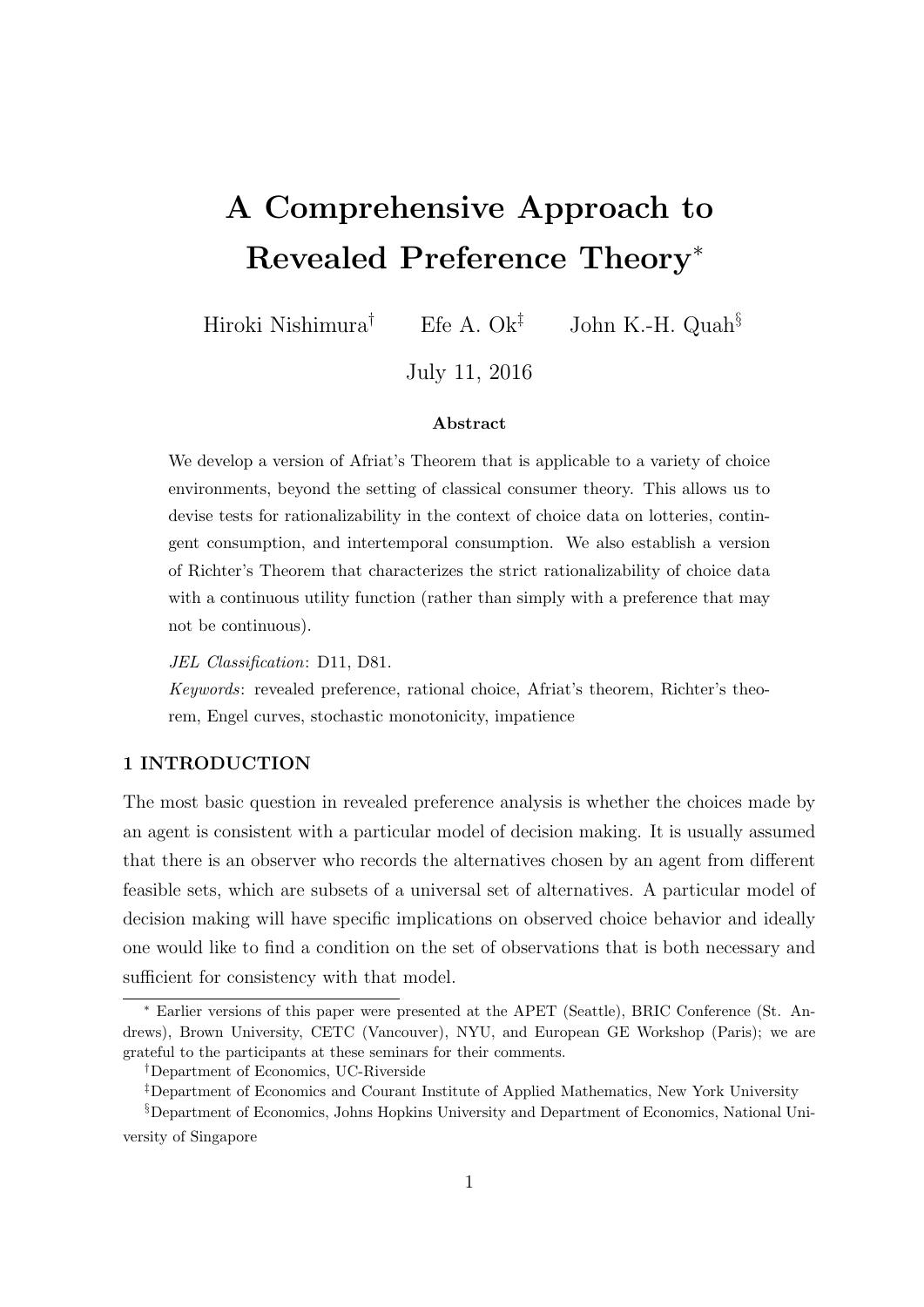To state this a bit more precisely, let us denote the universal set of alternatives by X and let A be a collection of nonempty subsets of X; we interpret A as the collection of feasible sets from which the agent's choices are observed. We denote the agent's choices from a member A of A by  $c(A)$ , which is a nonempty subset of A. The choice correspondence  $c : \mathcal{A} \Rightarrow X$  encodes the information collected by the observer on the agent's choice behavior, with different models of decision making leading to different properties on c. Since it is canonical in economics to assume that one's choices are governed by optimization with respect to a preference relation, it is crucial that we understand what properties on  $c$  are consistent with this behavior. This leads to the notion of "rationalization" a preference relation  $\succeq$  on X is said to *rationalize c* if

$$
c(A) \subseteq \{x \in A : x \succsim y \text{ for every } y \in A\},\
$$

while it is said to *strictly rationalize* c if

$$
c(A) = \{ x \in A : x \succsim y \text{ for every } y \in A \}.
$$

A utility function  $u: X \to \mathbb{R}$  is said to rationalize (or strictly rationalize) c if it induces a preference with that property. The more stringent criterion of strict rationalizability is appropriate when there is good reason to believe that unchosen alternatives, i.e., the alternatives in  $A \setminus c(A)$ , are strictly less preferred to those in  $c(A)$ .

One of the most influential approaches in revealed preference theory toward identifying rationalizable choice correspondences is due to Afriat (1967). This work is situated in the classical model of consumer demand, where X is taken as  $\mathbb{R}^n_+$  (with n being the number of distinct goods in the market), and  $\mathcal A$  is a finite collection of linear budget sets. *Afriat's Theorem* says that so long as the choice correspondence c obeys a fairly intuitive and easy-to-check property called "cyclical consistency," then c can be rationalized by a strictly increasing, continuous, and concave utility function on  $\mathbb{R}^n_+$ . The converse of this statement is also true in the sense that any agent who chooses with a locally nonsatiated preference will have a choice correspondence that obeys cyclical consistency.

The significance of Afriat's Theorem is evident from the large body of theoretical and empirical work that it has inspired. However, the application of this result is restricted to the analysis of consumer demand and to those situations where an agent's choice environment could be modeled in a formally similar way. This motivated one of the main objectives of this paper: to develop a version of Afriat's Theorem that is applicable to many other choice environments.

We first show that a generalization of Afriat's cyclical consistency property characterizes those choice correspondences  $c$  that are rationalizable by a preference relation on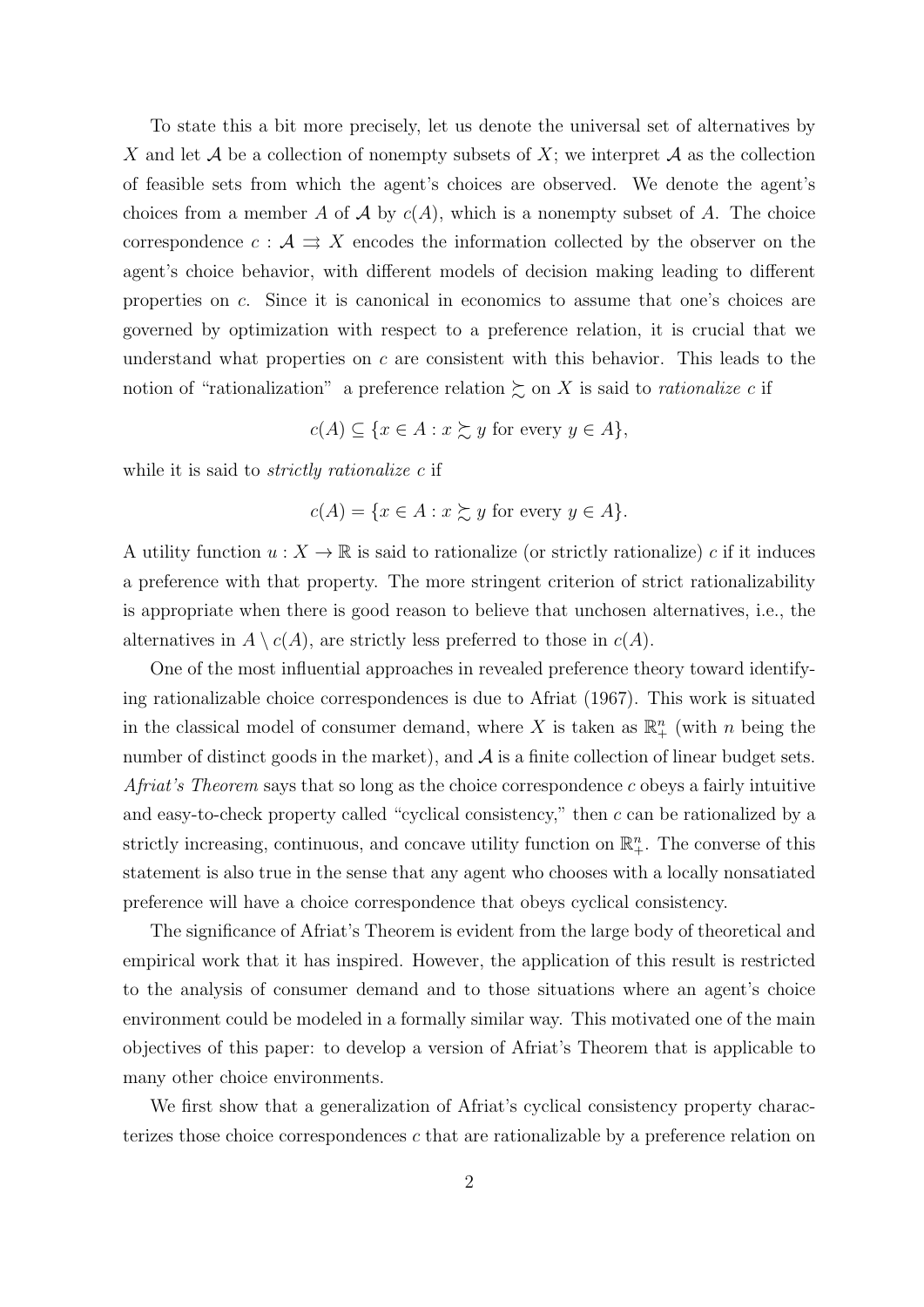X which is (strictly) increasing with respect to a given preorder  $\geq$  on X. This result is obtained without imposing any conditions on X and  $\mathcal A$ . If we further assume that X is a metric space (satisfying some standard regularity conditions) and that  $A$  is a finite collection of feasible sets, then  $c$  is rationalizable by a strictly increasing (with respect to  $\geq$ ) and continuous utility function. In particular, if we set X to be  $\mathbb{R}^n_+$  and the preorder  $\geq$  to be the coordinatewise order on  $\mathbb{R}^n_+$ , we recover the fact that (Afriat's) classical cyclical consistency property guarantees the rationalizability of c by a continuous and strictly increasing utility function, which is the essence of Africat's Theorem.<sup>1</sup>

Of course, the strength of our result is that its applicability goes beyond the classical consumption choice environment. For example, in many experimental studies, observations are collected from a subject who chooses among simple lotteries over monetary outcomes. Assuming that there are  $n$  outcomes, the universal set  $X$  of alternatives in that setup would be the  $(n-1)$ -dimensional unit simplex (acting as the set of all possible lotteries), and  $A$  would be a finite collection of subsets of X. It is then natural to ask if the subject's choice behavior can be rationalized by a continuous utility function that is increasing with respect to first order stochastic dominance. By choosing  $\geq$  to be the first order stochastic dominance (partial) order, our theorem provides necessary and sufficient conditions for  $c$  to possess this structure. More generally, our theorem can be applied to other contexts where we may wish to determine the rationalizability of a choice correspondence by a utility function satisfying certain properties appropriate to that context. We show how our result can be applied to data collected from an agent choosing contingent consumption, intertemporal consumption, or public policies.

Our extension of Afriat's Theorem has something new to say even in the classical environment of consumer demand. One issue we discuss is *recoverability* (Varian (1982)), that is, the extent to which an outside observer is able to recover information on the agent's preferences from her observed choices, without subscribing to a particular utility function that happens to rationalize the choice data. We are able to identify the set of all recoverable preference pairs when rationalizing utility functions are allowed to be continuous and strictly increasing. Another issue concerns testing for rationalizability in the case where the observations consist of Engel curves (which are often estimated in empirical studies of consumer demand). Since even a single Engel curve (defined for a given price vector) corresponds to an infinite set of choice observations, Afriat's

<sup>&</sup>lt;sup>1</sup> Our approach does not allow us to recover Afriat's Theorem in its entirety because we cannot guarantee that the rationalizing utility function is concave. Indeed, concavity is not a meaningful property in our setup since we do not assume here that  $X$  is a vector space. In addition, our proof is nonconstructive, and thus differs significantly from Afriat's original proof.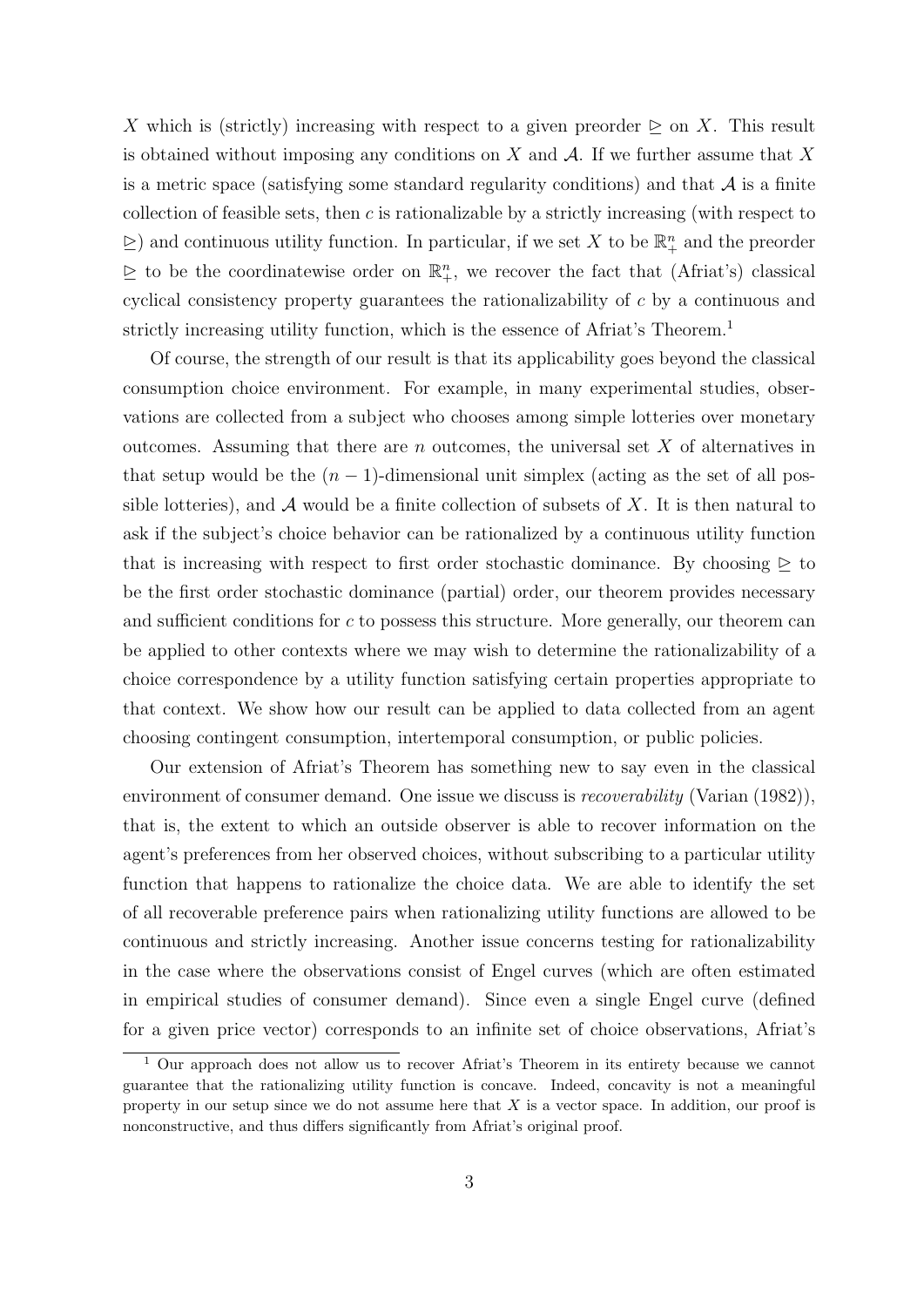Theorem in its original form cannot be applied to test for rationalizability. However, in our approach, we can relax the assumption that  $A$  is finite and we prove that a finite family of Engel curves is rationalizable by a continuous and strictly increasing utility function if, and only if, it satisfies the classical cyclical consistency property.

This paper also contributes to the theory of strictly rationalizable choice correspondences. A very influential paper using this rationalizability criterion is Richter (1966); Richter's Theorem gives necessary and sufficient conditions under which a choice correspondence  $c$  is strictly rationalizable, and (unlike Afriat's Theorem) it does so without positing any structure on either  $X$  or  $A$ . There is, however, a price to pay for this level of generality: with no structure on  $X$ , it is not even meaningful to specify useful properties such as continuity and/or monotonicity on the rationalizing preference. The second main objective of our paper is to formulate a version of Richter's Theorem in which a rationalizing preference can have these properties. To be precise, when X is a metric space (satisfying some standard regularity conditions), and  $A$  is finite, we show that a generalization of Richter's "congruence axiom" characterizes those choice correspondences that are strictly rationalized by a continuous and strictly increasing (with respect to a given preorder  $\geq$ ) utility function on X. This can be viewed as a continuous and monotone version of Richter's Theorem and, as in our earlier rationalizability results, it is widely applicable.

Last, but not least, we would like to point out a methodological contribution of our paper. Due to differences in their proof methods and in the contexts of their applications, Afriat's Theorem and Ricther's Theorem are often treated separately in the literature. On the other hand, this paper takes a unified approach to both results and our extensions of these theorems allow them to be applicable in exactly the same choice environments. In this way, we are able to clarify the relationship these results and also between the cyclical consistency axiom and the congruence axiom (as well as their generalizations).

The paper is organized as follows. In Section 2 we define the basic concepts used in our analysis and give examples of choice environments where our results are applicable. Our extension of Afriat's Theorem, together with the related extension of Afriat's cyclical consistency property is explained in Section 3. Section 4 is devoted to strict rationalizability and our extension of Richter's Theorem while the applications of our results in a number of specific choice environments are discussed in Section 5.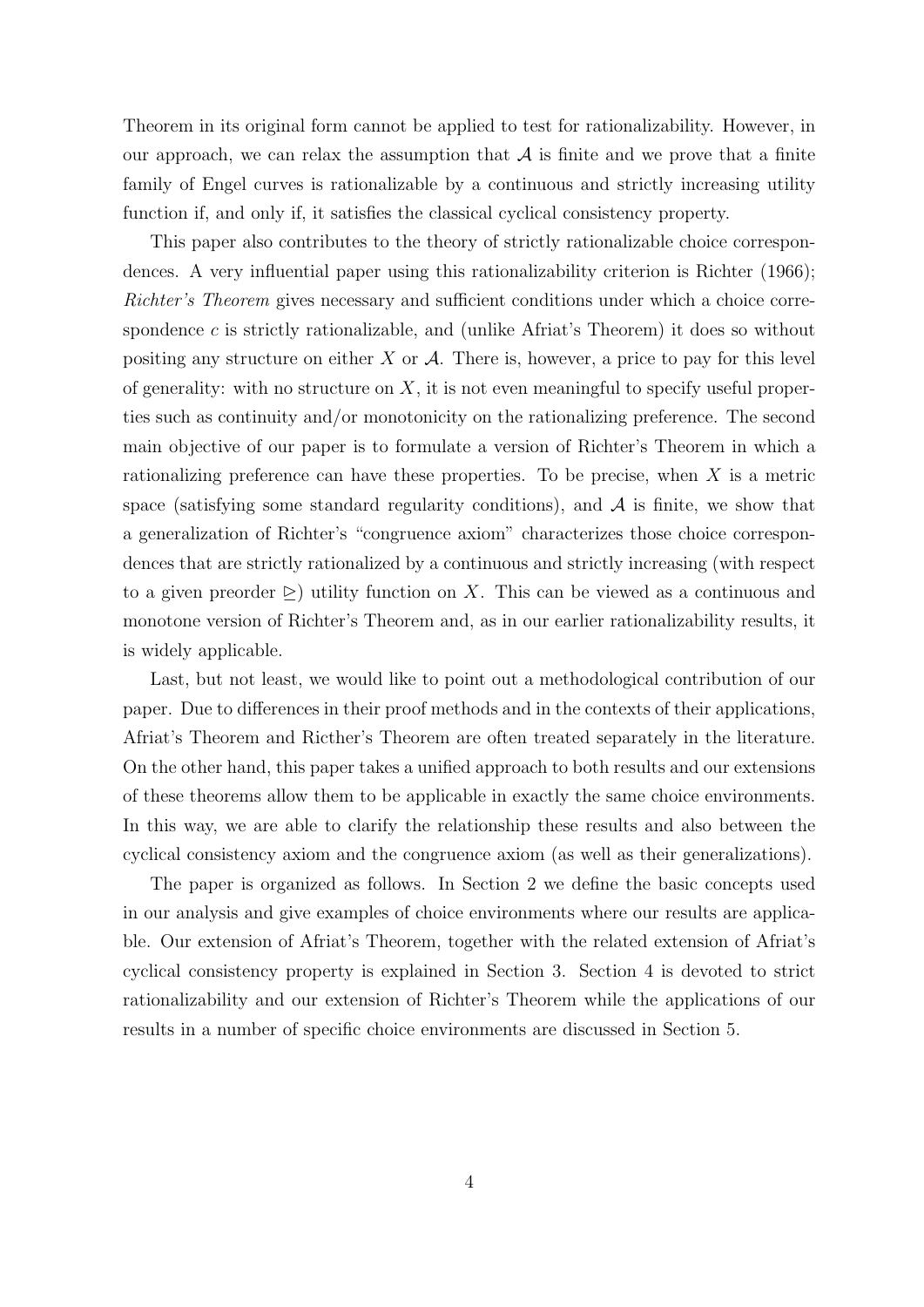#### 2. CHOICE ENVIRONMENTS

By a choice environment, we mean an ordered pair  $((X, \triangleright), \mathcal{A})$ , where  $(X, \triangleright)$  is a preordered set and  $A$  is a nonempty collection of nonempty subsets of  $X$ .<sup>2</sup> We interpret X as the consumption space, that is, the grand set of all mutually exclusive choice alternatives. We think of  $\triangleright$  as an exogenously given dominance relation on X, and view the statement  $x \triangleright y$  as saying that x is an objectively better alternative than y (in the sense that  $x \geq y$  implies that every individual in the society prefers x over y). Finally, A is interpreted as the set of all feasible sets from which a decision maker is observed to make a choice. For instance, if the data at hand is so limited that we have recorded the choice(s) of an agent in the context of a single feasible set  $A \subseteq X$ , we would set  $A = \{A\}$ . At the other extreme, if we have somehow managed to keep track of the choices of the agent from every possible feasible set  $A \subseteq X$  (as is sometimes possible in the controlled environments of laboratory experiments), we would set  $\mathcal{A} = 2^X \setminus \{ \varnothing \}.$ 

By a **preference relation** on X, we mean a *complete* preorder  $\succeq$  on X. Such a relation is said to **extend**  $\geq$  if (i)  $x \succeq y$  whenever  $x \geq y$ , and (ii)  $x \succ y$  whenever  $x \rhd y$ . (Here  $\succ$  and  $\succ$  stand for the asymmetric parts of  $\succsim$  and  $\succeq$ , respectively.)

Given a choice environment  $((X, \subseteq), \mathcal{A})$ , we say that a set-valued map  $c : \mathcal{A} \rightrightarrows X$  is a choice correspondence (on A) if  $c(A)$  is a nonempty subset of A for each  $A \in \mathcal{A}$ . A preference relation  $\succsim$  on X is said to **rationalize** the choice correspondence c if

$$
c(A) \subseteq \max(A, \succsim)
$$
 (1)

for each  $A \in \mathcal{A}^3$ . We should emphasize that this notion of rationalizability is rather weak; in fact, by itself, it does not impose any structure on choice correspondences since every choice correspondence is rationalizable by the preference relation that declares all alternatives in  $X$  indifferent.<sup>4</sup> The situation becomes more interesting, however, if we also require the preference relation that rationalizes  $c$  to extend the dominance relation  $\geq$ , which is a natural requirement since we interpret  $\geq$  as an "objective" dominance relation that all individuals agree on. We say that a choice correspondence  $c$  on  $A$  is

<sup>&</sup>lt;sup>2</sup> Terminology: A **binary relation** R on X is a nonempty subset of  $X \times X$ , but as usual, we write x R y instead of  $(x, y) \in R$ . We say that R is a **preorder** on X if it is reflexive (that is, x R x for each  $x \in X$ ) and transitive (that is, x R y R z implies x R z for each  $x, y, z \in X$ ). In turn, we say that R is complete if either x R y or y R x holds for any  $x, y \in X$ . Finally, the asymmetric part of R is defined as the binary relation  $R^>$  on X such that  $x R^> y$  iff x R y but not y R x. (This relation is never complete, as it is not reflexive.)

<sup>&</sup>lt;sup>3</sup> Terminology: For any preorder  $\succeq$  on a nonempty set X, and any nonempty subset A of X, we let max $(A, \geq)$  stand for the collection of all maximum alternatives in A with respect to  $\geq$ , that is,  $\max(A, \succcurlyeq):=\{x \in A : x \succsim y \text{ for every } y \in A\}.$ 

<sup>&</sup>lt;sup>4</sup> Put formally,  $X \times X$  rationalizes any choice correspondence  $c : \mathcal{A} \rightrightarrows X$ .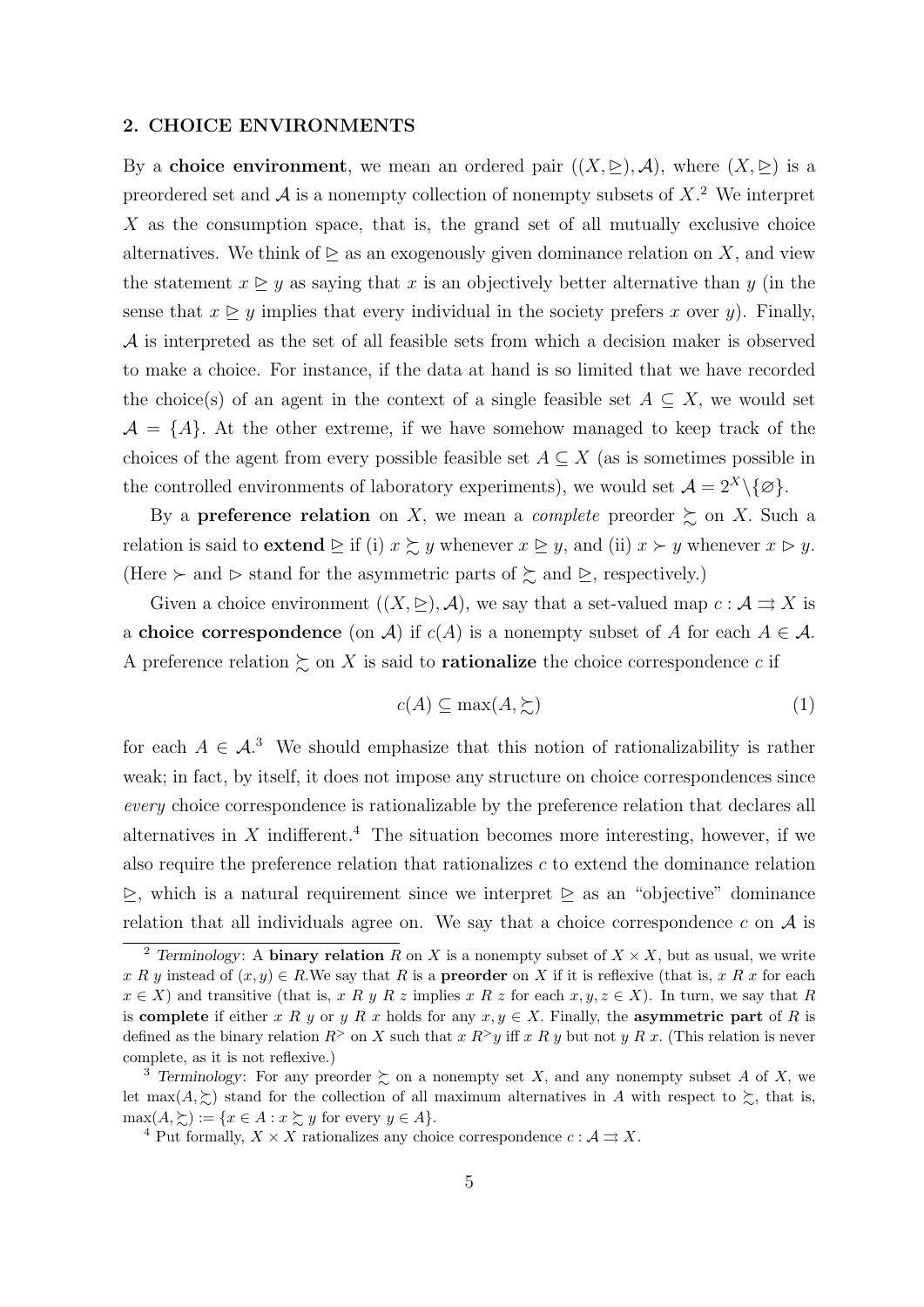$\ge$ -rationalizable if there is a preference relation  $\succeq$  on X that not only rationalizes c but also extends  $\triangleright$ . Provided that  $\triangleright$  is nontrivial in the sense that  $x \triangleright y$  holds for some  $x, y \in X$ , the characterization of all  $\geq$ -rationalizable choice correspondences is a nontrivial problem and this is the central issue addressed in this paper.

The following examples speak to the generality of our framework. To demonstrate the applicability of our main results, we shall return to them later in the paper.

**Example 1.** (Classical consumption choice environments) Let  $n$  be a positive integer, and denote by  $\geq$  the coordinatewise ordering on  $\mathbb{R}^{n}$ .<sup>5</sup> We interpret *n* to be the number of commodities available for consumption, and the jth entry in  $\mathbf{x} = (x_1, x_2, ..., x_n)$  as the agent's level of consumption of good j. We denote by  $B(\mathbf{p}, I)$  the (linear) budget set at a price vector  $\mathbf{p} \in \mathbb{R}_{++}^n$  and income  $I > 0$ , that is,  $B(\mathbf{p}, I) := {\mathbf{x} \in \mathbb{R}_+^n : \mathbf{p} \mathbf{x} \leq \mathbf{p}}$ *I*}. A classical consumption choice environment is  $((\mathbb{R}^n_+, \geq), \mathcal{A})$ , where  $\mathcal A$  is a nonempty subset of  $\{B(\mathbf{p}, I) : (\mathbf{p}, I) \in \mathbb{R}_{++}^n \times \mathbb{R}_{++}\}$ . Afriat's (1967) Theorem, which we discuss in Section 3.1, is situated in this environment and it characterizes the  $\geq$ rationalizable choice correspondences c on  $A$  under the assumption that  $A$  is finite. (The  $\geq$ -rationalization corresponds to rationalization by a preference relation on  $\mathbb{R}^n_+$ where the agent strictly prefers to have more of any good.)

Example 2. (Forges-Minelli choice environments) To deal with nonlinear pricing or quantity restrictions, as well as constraint sets arising in games, some authors have extended Afriat's Theorem by modifying the classical consumption choice environment to allow for nonlinear budget sets (cf. Matzkin (1991) and Chavas and Cox (1993)). In particular, Forges and Minelli (2009) take as a primitive finitely many ordered pairs, say,  $(A^1, \mathbf{x}^1), (A^2, \mathbf{x}^2), ..., (A^k, \mathbf{x}^k)$ , where  $A^i$  is a subset of  $\mathbb{R}^n_+$  and  $\mathbf{x}^i$  is contained in  $A^i$ . Each set  $A^i$  is assumed to be compact and **comprehensive**; the latter means that if  $y \in A^i$ , then  $z \in A^i$  for any  $z \in \mathbb{R}^n_+$  such that  $z \leq y$ . They interpret this data as corresponding to the situation in which we observe a decision maker choosing the bundle  $x^i$  from the generalized budget set  $A^i$ , for  $i = 1, 2, ..., k$ . Their setup is captured by the choice environment  $((\mathbb{R}_+^n, \geq), \mathcal{A})$ , where each element of  $\mathcal A$  is compact and comprehensive. The main result of Forges and Minelli (2009) generalizes Afriat's Theorem by characterizing ≥-rationalizable choice correspondences in this environment.

Example 3. (Choice over lotteries) In many experiments designed to check whether subjects are, say, expected utility maximizers, subjects are asked to make choices across a menu of feasible sets that contain simple monetary lotteries. (In particular, the well-

<sup>&</sup>lt;sup>5</sup> Formally,  $\mathbf{x} \geq \mathbf{y}$  iff  $x_i \geq y_i$  for each  $i = 1, ..., n$ .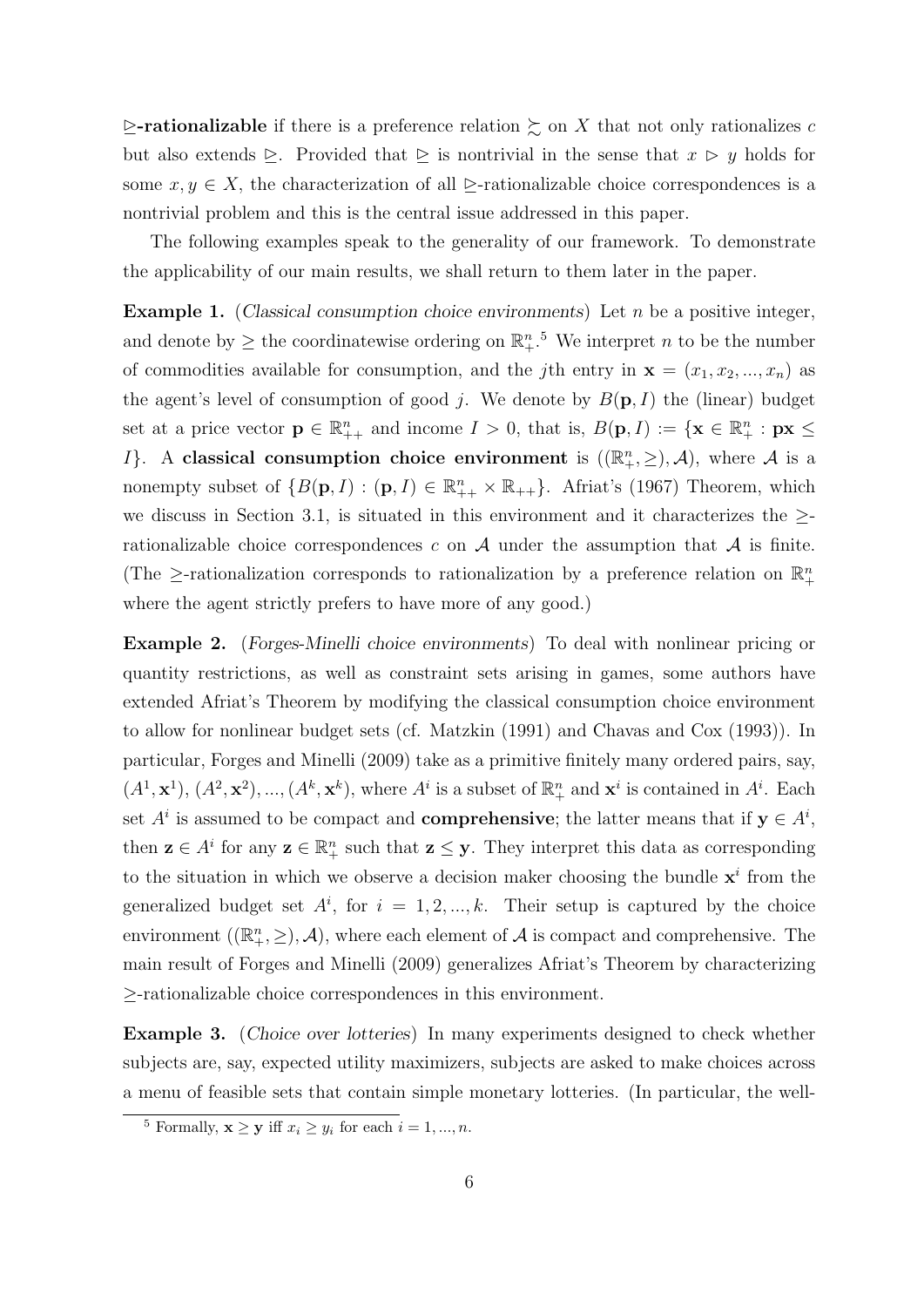known Allais paradox is framed in such a setting.) One could develop conditions in this context that characterize the structure of observations consistent with expected utility maximization (cf. Fishburn (1975)). However, we may wish to take a step back and begin with a more basic question: are the subject's choices rationalizable by some preference relation over lotteries that is consistent with first-order stochastic dominance (even if it may not admit an expected utility representation)? This question can be addressed in our general framework as follows.

Let  $\Delta^{n-1}$  stand for the  $(n-1)$ -dimensional unit simplex in  $\mathbb{R}^n$ , that is,  $\Delta^{n-1} := \{ \mathbf{p} \in \mathbb{R}^n \}$  $\mathbb{R}^n_+ : p_1 + \cdots + p_n = 1$ . We interpret  $\Delta^{n-1}$  as the space of all lotteries whose supports are contained within a given set of  $n$  (certain) prizes. Assuming that the prizes are monetary, it makes sense to order the lotteries by the associated first-order stochastic dominance relation, which we shall denote by  $\geq_{\text{FSD}}$ .<sup>6</sup> The choice environment is thus  $((\Delta^{n-1}, \geq_{\text{FSD}}), \mathcal{A})$ , where  $\mathcal{A}$  is a nonempty collection of nonempty subsets of  $\Delta^{n-1}$ .

In this paper, we provide a characterization of those choice correspondences on  $\mathcal A$ that are  $\geq_{\text{FSD}}$ -rationalizable. Just as the results of Africat (1967) and Forges and Minelli (2009) provide a practical procedure for testing ≥-rationalizability in their respective choice environments, so our characterization provides an empirically implementable test of  $>_{\text{FSD}}$ -rationalizability in the case of choice over lotteries.<sup>7</sup>

## 3. RATIONALIZABILITY

The objective of this section is to extend Afriat's Theorem beyond the confines of the classical consumption choice environment. We begin with an explanation of that classic result.

**3.1.** Afriat's Theorem. Let  $\mathcal{O}$  be a nonempty finite set of ordered pairs  $(\mathbf{p}, \mathbf{x})$  in  $\mathbb{R}^n_{++} \times \mathbb{R}^n_+\setminus\{0\}$ . Each  $(p, x) \in \mathcal{O}$  is interpreted as the observation that the consumer has chosen the consumption bundle  $x$  at the price vector  $p$ . (Notice that all prices are assumed to be strictly positive, but the consumer's purchases of some (but not all) goods may be zero.) The main problem addressed in Afriat (1967) is to determine the conditions under which the set of observations  $\mathcal O$  is consistent with the maximization of

<sup>&</sup>lt;sup>6</sup> Assuming that prize 1 is the lowest prize, prize 2 is the second lowest, and so on, we have  $p \geq_{FSD} q$ iff  $p_1 + \cdots + p_j \leq q_1 + \cdots + q_j$  for each  $j = 1, ..., n$ .

<sup>&</sup>lt;sup>7</sup> It is also interesting to ask rationalizability-type questions in the case where observations consist of choices made over acts (which are maps from states to outcomes); two examples are Green and Osband (1991) and Bossert and Suzumura (2010). The former studies consistency with expected utility maximization in the case where state probabilities are known. The latter addresses a similar issue but instead imposes a weak restriction on preferences (over acts) that does not appeal to state probabilities. A third example is our study of the demand for contingent consumption in Section 5.4.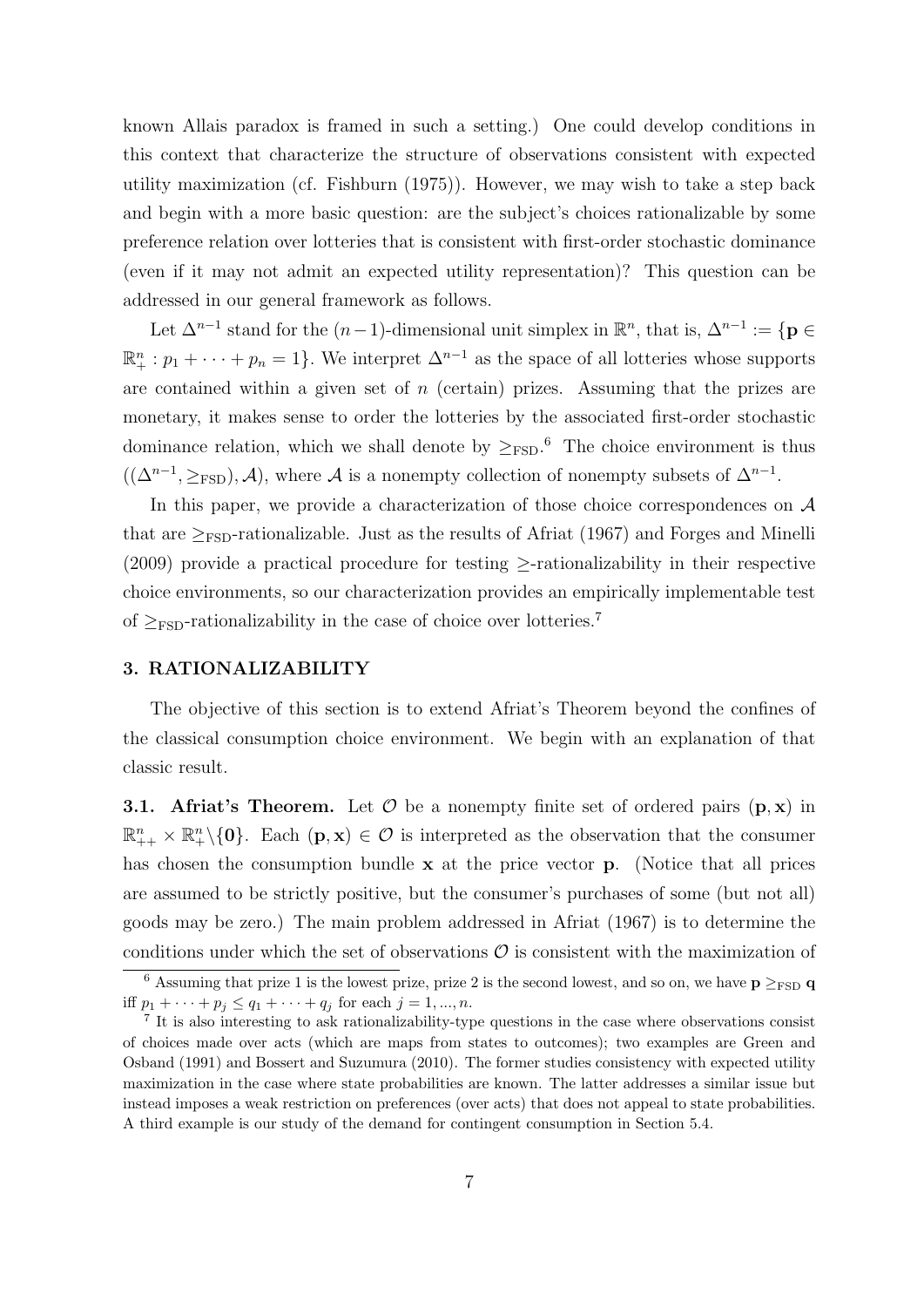a strictly increasing utility function. In other words, it asks which data sets  $\mathcal O$  would admit a strictly increasing function  $u : \mathbb{R}^n_+ \to \mathbb{R}$  such that

$$
u(\mathbf{x}) \geq u(\mathbf{y})
$$
 for all  $\mathbf{y} \in B(\mathbf{p}, \mathbf{p}\mathbf{x}),$ 

for each  $(\mathbf{p}, \mathbf{x}) \in \mathcal{O}$ . Note that there is no loss of generality in assuming that  $\mathbf{p} \mathbf{x} = 1$  for each  $(\mathbf{p}, \mathbf{x}) \in \mathcal{O}$ .<sup>8</sup> and we shall adopt this normalization in what follows.

We say that  $\mathcal O$  satisfies the cyclical consistency condition if

$$
\mathbf{p}^2 \mathbf{x}^1 \le \mathbf{p}^2 \mathbf{x}^2, ..., \mathbf{p}^k \mathbf{x}^{k-1} \le \mathbf{p}^k \mathbf{x}^k \text{ and } \mathbf{p}^1 \mathbf{x}^k \le \mathbf{p}^1 \mathbf{x}^1 \tag{2}
$$

implies that every one of these inequalities holds as an equality, for any integer  $k \geq 2$ and  $(\mathbf{p}^1, \mathbf{x}^1), ..., (\mathbf{p}^k, \mathbf{x}^k) \in \mathcal{O}$ . (This property is also commonly known in its equivalent formulation, due to Varian (1982), as the generalized axiom of revealed preference.) One may readily check that if  $\mathcal O$  is consistent with utility maximization with respect to a strictly increasing utility function, then it must satisfy the cyclical consistency condition.<sup>9</sup> The nontrivial part of Afriat's Theorem says that cyclical consistency is in fact also sufficient for  $\mathcal O$  to be consistent with the maximization of a continuous, concave and strictly increasing utility function.<sup>10</sup>

To state Afriat's Theorem in the language of choice environments, let  $P$  be the set of price vectors observed in  $\mathcal{O}$ , that is,  $P := \{ \mathbf{p} : (\mathbf{p}, \mathbf{x}) \in \mathcal{O} \}$ , and put  $\mathcal{A} := \{ B(\mathbf{p}, 1) :$  $\mathbf{p} \in P$ . The choice environment  $((\mathbb{R}^n_+,\geq),\mathcal{A})$  is a special case of the environment we introduced in Example 1. Next, we define the choice correspondence  $c$  on  $A$  by  $c(B(\mathbf{p},1)) := {\mathbf{x} : (\mathbf{p}, \mathbf{x}) \in \mathcal{O}}.$  Since there is a one-to-one correspondence between the sets  $A$  and  $P$ , we can identify c with the (normalized) demand correspondence  $d$ :

<sup>&</sup>lt;sup>8</sup> Given  $\mathcal{O},$  put  $\mathcal{O}' := \left\{ \left( \frac{1}{p\kappa} \mathbf{p}, \mathbf{x} \right) : (\mathbf{p}, \mathbf{x}) \in \mathcal{O} \right\}$ , and notice that  $\mathcal{O}$  is consistent with utility maximization iff  $\mathcal{O}'$  is consistent with utility maximization, while  $\mathbf{qx} = 1$  for every  $(\mathbf{q}, \mathbf{x}) \in \mathcal{O}'$ .

<sup>&</sup>lt;sup>9</sup> In fact,  $\mathcal O$  obeys cyclical consistency so long as it is collected from an agent with a locally nonsatiated preference.

 $10$  To elaborate, the usual proof of this result (see, for example, Varian  $(1982)$ ) shows that cyclical consistency implies that a certain set of linear inequalities (usually referred to as the Afriat inequalities) admits a solution. With this solution, one could explicitly construct a utility function u on  $\mathbb{R}^n_+$  that rationalizes the data. In the case when prices are strictly positive, this utility function is continuous, concave, and strictly increasing. In fact, Afriat's Theorem also allows for observed prices in the data set to vanish for some goods; when that happens, the rationalizing utility function is still continuous and concave, but it is no longer strictly increasing. Instead,  $u$  has the following weaker property:  $u(y) > u(x)$  whenever  $y \gg x$  (that is, whenever  $y_i > x_i$  for every good i). In this paper, we focus on Afriat's Theorem in the case when the prices observed in the data set are all strictly positive, which is empirically more relevant. This case is convenient because we can then set the dominance relation as  $\geq$ , which is a continuous preorder, whereas the binary relation  $\gg$  is less well-behaved. Indeed, the topological properties of the dominance relation will be relevant when we consider continuous rationalizability (see Section 3.4).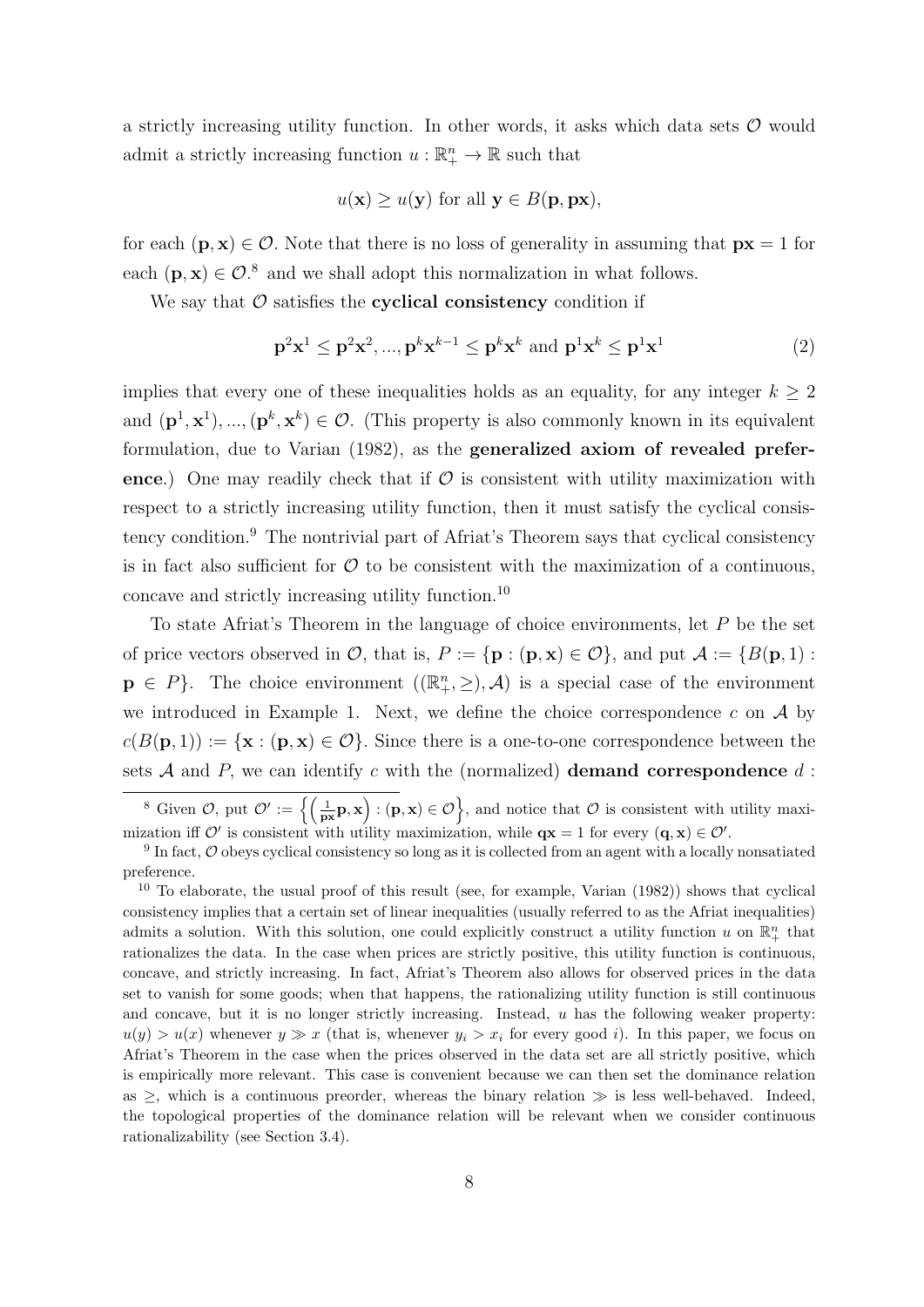$P \rightrightarrows \mathbb{R}^n_+$  (associated with  $\mathcal{O}$ ) defined by  $d(p) := {\mathbf{x} : (\mathbf{p}, \mathbf{x}) \in \mathcal{O}}$ . At the cost of a slight abuse of terminology, we say that d is  $\ge$ **-rationalizable** if c is  $\ge$ -rationalizable, and that  $d$  (or c) is **cyclically consistent** if  $(2)$  implies that every one of those inequalities holds as an equality, for any integer  $k \geq 2$ ,  $p^1, ..., p^k \in P$  and  $\mathbf{x}^1 \in d(p^1), ..., \mathbf{x}^k \in P$  $d(\mathbf{p}^k)$ . Afriat's Theorem says, in particular, that d is  $\geq$ -rationalizable iff it is cyclically consistent. Moreover, according to this theorem, cyclical consistency of d ensures its rationalizability by a preference relation on  $\mathbb{R}^n_+$  that admits a continuous, concave and strictly increasing utility representation.

3.2. Cyclical consistency in general choice environments. In order to formulate a version of Afriat's Theorem applicable in any choice environment, we must first generalize the cyclical consistency property for choice correspondences that are defined in an arbitrary choice environment. We introduce such a generalization next.

Let  $((X, \triangle), \mathcal{A})$  be a choice environment. For any member A of A, we write  $A^{\downarrow}$  to denote the decreasing closure of A with respect to the preorder  $\triangleright$  on X, that is,

$$
A^{\downarrow} := \{ x \in X : y \trianglerighteq x \text{ for some } y \in A \},
$$

and let  $A^{\downarrow\downarrow}$  stand for the strictly decreasing closure of A with respect to  $\triangleright$ , that is,

$$
A^{\downarrow \downarrow} := \{ x \in X : y \triangleright x \text{ for some } y \in A \}.
$$

We say that a choice correspondence c on A satisfies cyclical  $\triangleright$ -consistency if, for every integer  $k \geq 2$  and  $A_1, ..., A_k \in \mathcal{A}$ ,

$$
x_1 \in c(A_1) \cap A_2^{\downarrow}, \dots, x_{k-1} \in c(A_{k-1}) \cap A_k^{\downarrow}
$$
 and  $x_k \in c(A_k) \cap A_1^{\downarrow}$  (3)

imply

$$
x_1 \in A_2^{\downarrow} \backslash A_2^{\downarrow \downarrow}, \dots, x_{k-1} \in A_k^{\downarrow} \backslash A_k^{\downarrow \downarrow} \text{ and } x_k \in A_1^{\downarrow} \backslash A_1^{\downarrow \downarrow}. \tag{4}
$$

If we choose  $k = 2$  with  $A = A_1 = A_2$  and  $x_1 = x_2 \in c(A)$ , then cyclical  $\geq$ -consistency implies  $c(A) \subseteq A \backslash A^{\downarrow\downarrow}$  for each  $A \in \mathcal{A}$ ; in other words, for every feasible set A, the agent's choices are not dominated (in terms of  $\geq$ ) within  $A$ .<sup>11</sup>

It is not hard to check that, in a classical consumption choice environment, cyclical  $\triangleright$ consistency is equivalent to Afriat's original cyclical consistency axiom and so we could think of cyclical  $\triangleright$ -consistency as a generalization of Africa's concept to an arbitrary choice environment. We shall see that this more general concept plays a role in an

<sup>&</sup>lt;sup>11</sup> In the case where  $\geq$  is a partial order (that is,  $x \geq y \geq x$  holds if, and only if,  $x = y$ ), then (4) could be re-stated as requiring  $x_1 \in A_2 \setminus A_2^{\downarrow\downarrow}, ..., x_{k-1} \in A_k \setminus A_k^{\downarrow\downarrow}$  and  $x_k \in A_1 \setminus A_1^{\downarrow\downarrow}$ .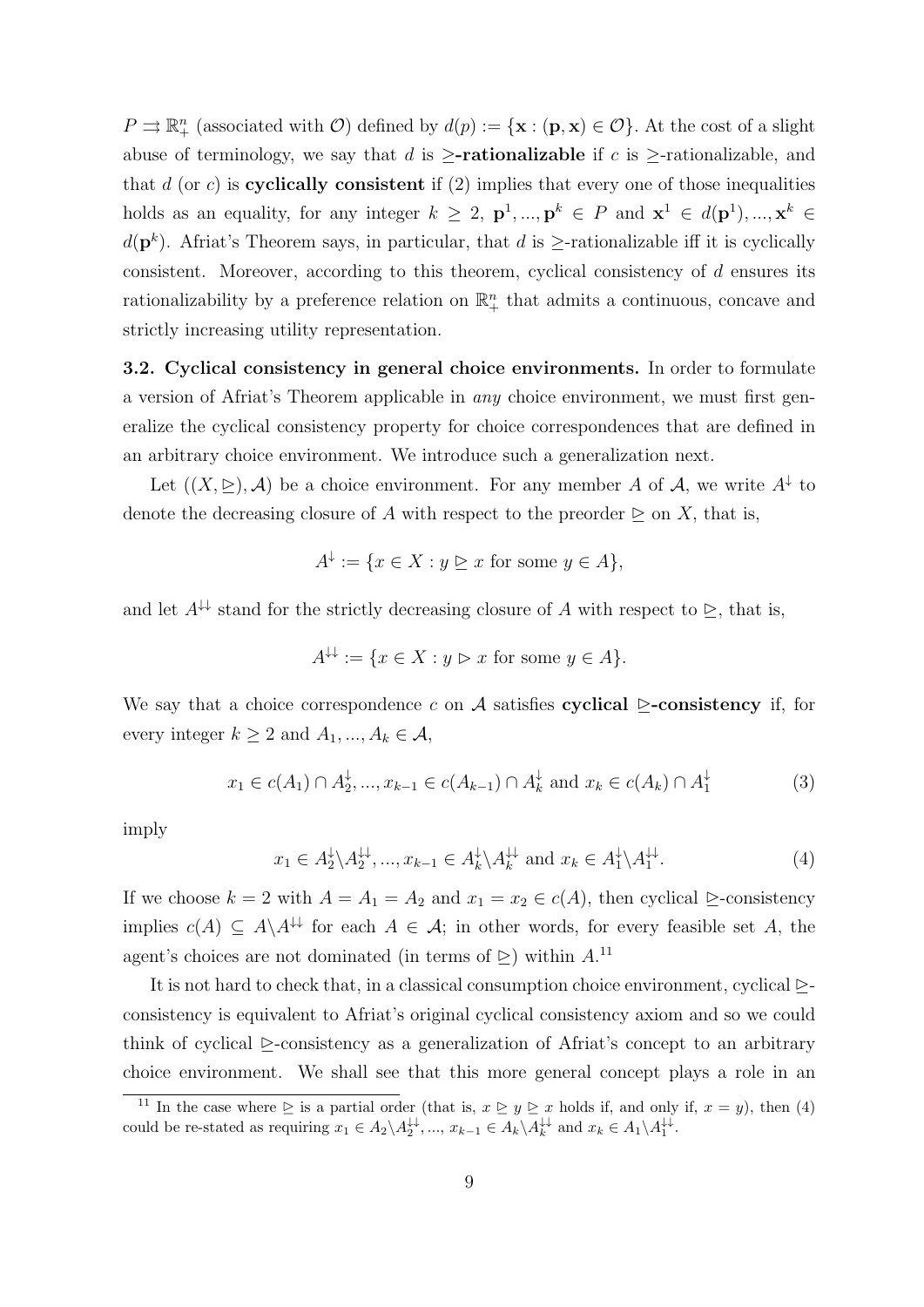arbitrary choice environment that is analogous to that played by cyclical consistency in the classical environment.

It will be quite important for us to express cyclical  $\triangleright$ -consistency of c by using the revealed preference relations induced by c, and there is indeed a succinct way of doing this. Let us first recall that the **transitive closure** of a reflexive binary relation  $R$  on X, which is denoted by  $\text{tran}(R)$ , is the smallest preorder on X which contains  $R^{12}$  We define the binary relation  $R(c)$  on X by

$$
x R(c) y
$$
 if and only if  $(x, y) \in c(A) \times A$  for some  $A \in \mathcal{A}$ .

This relation, introduced first by Samuelson (1938) in the special case of consumption problems, is often called the **direct revealed preference relation** induced by  $c$ , while the transitive closure of  $R(c)$  is referred to as the **revealed preference relation** induced by c. The motivation for this terminology is clear: if c is rationalizable by some preference relation  $\gtrsim$  on X, then x tran( $R(c)$ ) y implies  $x \gtrsim y$ .

Now, there is no reason for the union of  $R(c)$  and  $\geq$  to be transitive, but the transitive closure of  $R(c) \cup \trianglerighteq$  is a preorder on X. This preorder is related to  $\trianglerighteq$ -rationalizability in essentially the same way that the revealed preference relation is linked to rationalizability. Indeed, if c is  $\geq$ -rationalizable by some preference relation  $\succsim$  on X, then x tran( $R(c) \cup \geq$ ) y implies  $x \succeq y$ . The next result uses this preorder to provide a characterization of cyclical  $\triangleright$ -consistency that is useful in helping us develop a generalized version of Afria't Theorem.

**Proposition 1.**<sup>13</sup> Let  $((X, \rhd), \mathcal{A})$  be a choice environment. Then, a choice correspondence c on A satisfies cyclical  $\triangleright$ -consistency if, and only if,

$$
x \tan(R(c) \cup \supseteq) y \quad \text{implies} \quad \text{not } y \supseteq x \tag{5}
$$

for any  $x, y \in X$ .

**3.3. Generalizing Afriat's Theorem.** It is quite clear that for a choice correspondence c to be  $\geq$ -rationalizable by some preference relation  $\succsim$ , it is necessary that it obeys cyclical  $\triangleright$ -consistency. Indeed, consider any  $A_1, ..., A_k \in \mathcal{A}$  such that (3) holds. Since  $x_1 \in A_2^{\downarrow}$  $\frac{1}{2}$  and  $x_2 \in c(A_2)$ , we know that  $x_2 \gtrsim x_1$ . Repeating this observation, we obtain  $x_k \succsim x_{k-1} \succsim \dots x_1$ . Given that  $x_k \in A_1^{\downarrow}$ <sup> $\downarrow$ </sup>, there is a  $y \in A_1$  such that  $y \geq x_k$ . On the other

<sup>&</sup>lt;sup>12</sup> It is easily verified that x tran(R) y iff there exist a positive integer k and  $x_0, ..., x_k \in X$  such that  $x = x_0 \, R \, x_1 \, R \, \cdots \, R \, x_k = y.$ 

<sup>&</sup>lt;sup>13</sup> This fact was kindly suggested to us by an anonymous referee of this journal; we are grateful to him/her.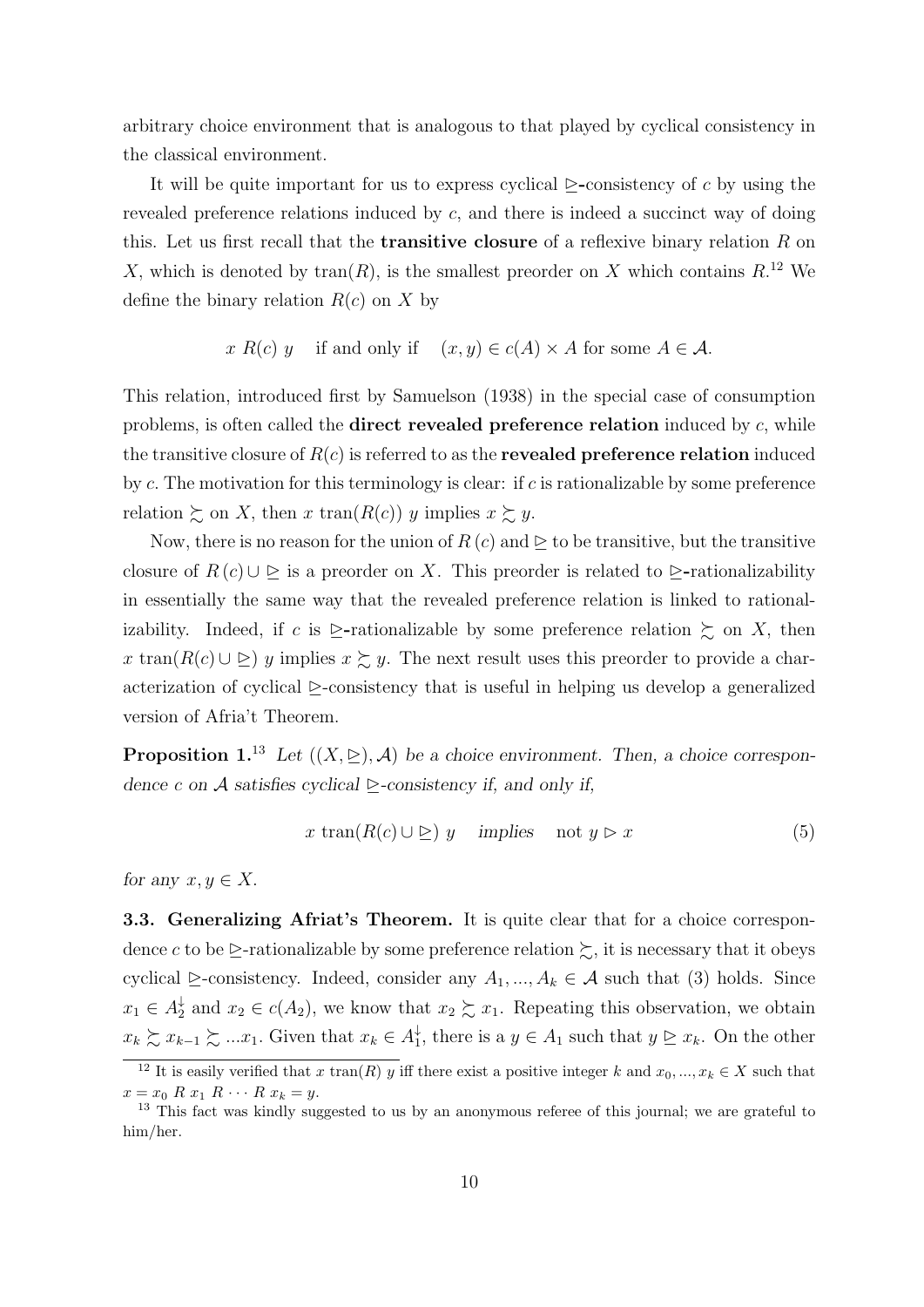hand  $x_k \succeq x_1 \succeq y$  since  $x_1 \in c(A_1)$ , which therefore excludes the possibility that  $y \triangleright x_k$ . We conclude that  $x_k \in A_1^{\downarrow} \setminus A_1^{\downarrow \downarrow}$ <sup> $\downarrow\downarrow$ </sup>. In a similar way, we can show that  $x_i \in A_{i+1}^{\downarrow} \setminus A_{i+1}^{\downarrow\downarrow}$  for  $i = 1, 2, ..., k - 1.$ 

The following result establishes that cyclical  $\triangleright$ -consistency is not just necessary but also sufficient for  $\triangleright$ -rationalizability.

**Theorem 2.** Let  $((X, \geq), \mathcal{A})$  be a choice environment. Then, a choice correspondence c on A satisfies cyclical  $\triangleright$ -consistency if, and only if, it is  $\triangleright$ -rationalizable.

Theorem 2 extends the coverage of Afriat's Theorem to the context of an arbitrary choice environment. While it does capture the choice-theoretic gist of Afriat's Theorem, this result does not recover Afrait's result exactly, even when we specialize to the classical consumption choice environment. The rationalizing preference relation in Afriat's Theorem is representable by a continuous, concave and strictly increasing utility function on  $\mathbb{R}^n_+$ , while Theorem 2 only guarantees rationalization by a preference relation that extends the coordinate-wise order  $\geq$ . However, notice that Africat's Theorem assumes that the number of observations is finite, and this is crucial to the stronger conclusions obtained. Reny (2015) has provided an extension of Afriat's Theorem (in the classical consumption choice environment) where finiteness of the data set is not assumed; the rationalizing preference relation he obtains is representable by a utility function that is increasing and quasiconcave but Reny shows also that it is in general not possible to guarantee the continuity and/or concavity of this function.

Our proof of Theorem 2 is also quite different from the one used by Afriat for his result. Afriat's proof relies very much on the linear structure of  $\mathbb{R}^n$ , which makes it inapplicable in our general context. Instead, our proof uses Szpilrajn's Theorem to guarantee the existence of a complete extension of the preorder tran( $R(c) \cup \geq$ ).<sup>14</sup> We then check that this complete preorder rationalizes  $c$ , and use Proposition 1 to show that it also extends  $\geq$ . While our method of proof is nonconstructive, it has the advantage of yielding a characterization of rationalizability in the context of any choice environment. Moreover, this method, being purely order-theoretic, highlights the connection between the fundamental rationalizability results of Afriat (1967) and Richter (1966). (We discuss this issue in greater detail in Section 4.)

3.4. Continuous rationalizability in general choice environments. In empirical studies using revealed preference methods, we would often wish to go beyond "explaining" the observed choice data to making out-of-sample predictions. Formulating this

<sup>14</sup> Szpilrajn's Theorem says that every preorder admits a complete extension. It is well-known in set theory that this theorem cannot be proved without the use of at least some form of the axiom of choice.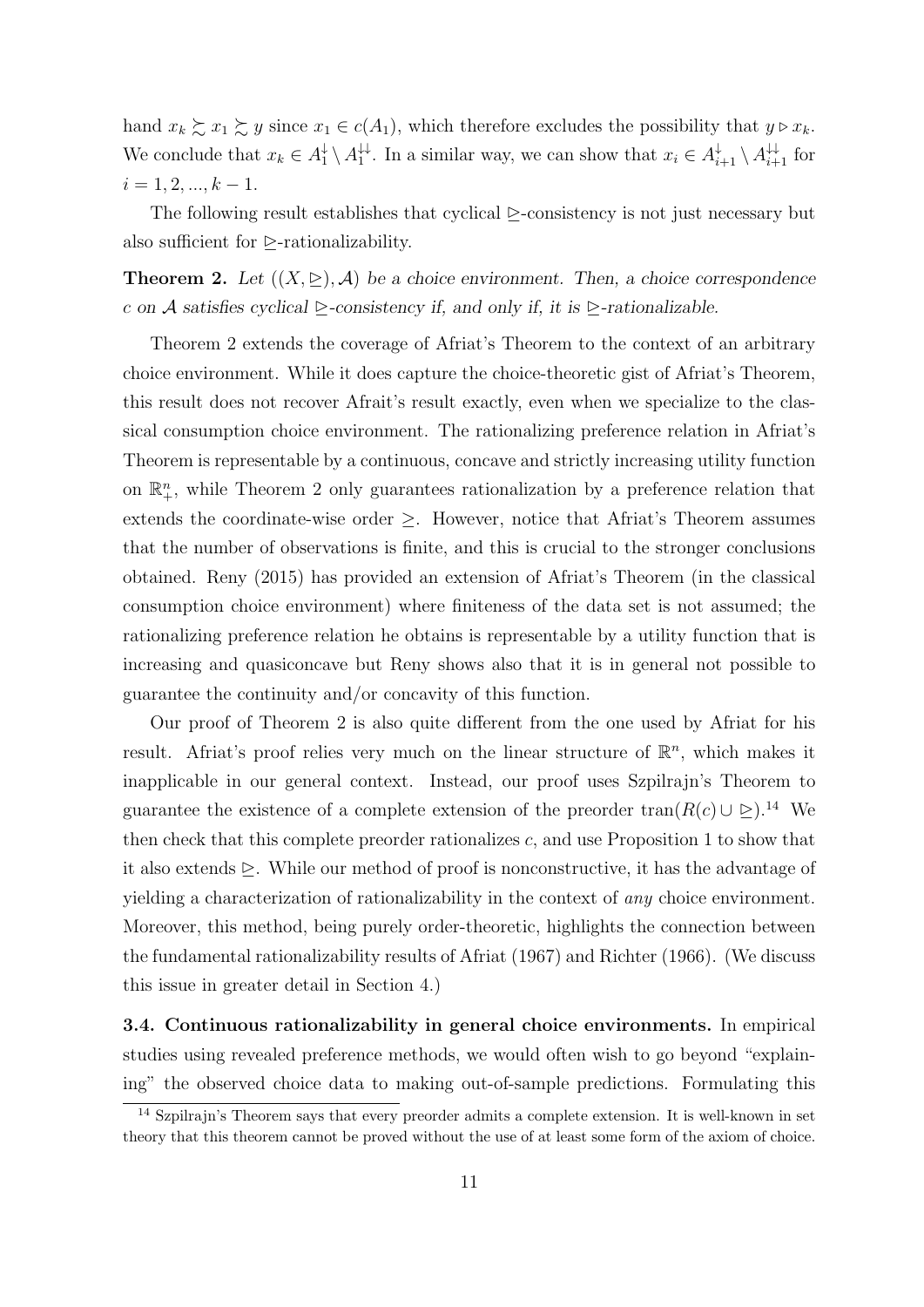within our framework, given a choice environment  $((X, \triangleright), \mathcal{A})$ , the observer may well be interested in the agent's choice behavior, not only over the members of  $A$ , but also across a collection  $\beta$  of choice problems which is potentially a much larger (and possibly infinite) subset of  $2^X$ . In that case, A is interpreted as a (random) sample of feasible sets drawn from  $\mathcal{B}$ , and the observer's hypothesis is that the agent chooses according to some preference relation on X (with given characteristics) for every set in  $\mathcal{B}$ .

If a given choice correspondence  $c$  on  $A$  is rationalizable, the rationalizing preference relation, say,  $\succsim$ , could be used to make (set-valued) predictions of the agent's behavior across B. However, this research program hinges on the existence of an optimum with respect to  $\gtrsim$  in any member of  $\mathcal{B}$ , which is generally not true (at least when some of the members of  $\beta$  are infinite). This issue would be resolved if we endow X with a topology in which each element of  $\beta$  is compact, and there is a rationalizing preference relation  $\succsim$  on X that is upper semicontinuous. Beyond this, it is often also convenient for the set of optimal choices (with respect to  $\succsim$ ) to vary continuously with the sets in  $\mathcal{B}$ and that would typically require that the preference relation be lower semi-continuous as well.<sup>15</sup> For these reasons, it is important to find conditions under which a choice correspondence can be rationalized by a continuous preference relation. Note also that whenever X is the Euclidean space (or, more generally, a separable metric space), any continuous preference relation on X will have a continuous utility representation.

This prompts the following definitions. Let  $((X, \triangleright), \mathcal{A})$  be a choice environment where X is a topological space. A function  $u : X \to \mathbb{R}$  is **strictly**  $\triangleright$ **-increasing** if (i)  $u(x) \ge u(y)$  whenever  $x \ge y$ , and (ii)  $u(x) > u(y)$  whenever  $x > y$ . (If X is a subset of  $\mathbb{R}^n$  and  $\geq$  is the coordinatewise order, then to say that u is strictly  $\geq$ -increasing is the same as saying it is strictly increasing in the usual sense.) We say that a choice correspondence c on A is  $\triangleright$ -rationalizable by a continuous utility function if there is a continuous and strictly  $\triangleright$ -increasing function  $u : X \to \mathbb{R}$  such that

$$
c(A) \subseteq \arg \max \{ u(x) : x \in A \}
$$
 (6)

for every  $A \in \mathcal{A}$ .

As we have noted in Section 3.1, Afriat's Theorem guarantees that the rationalizing utility function is continuous (amongst other properties). This conclusion relies on the particular structure of the classical consumption choice environment,  $((\mathbb{R}^n_+,\geq),\mathcal{A})$ . First,

<sup>&</sup>lt;sup>15</sup> For example, a demand correspondence is upper hemicontinuous with respect to prices if the consumer is maximizing a continuous preference; upper semi-continuity of the preference would not suffice for the upper hemi-continuity of demand. More generally, if we endow  $\beta$  with the Hausdorff metric. then the correspondence mapping B to  $\max(B, \geq)$  is upper hemicontinuous on B if  $\geq$  is continuous.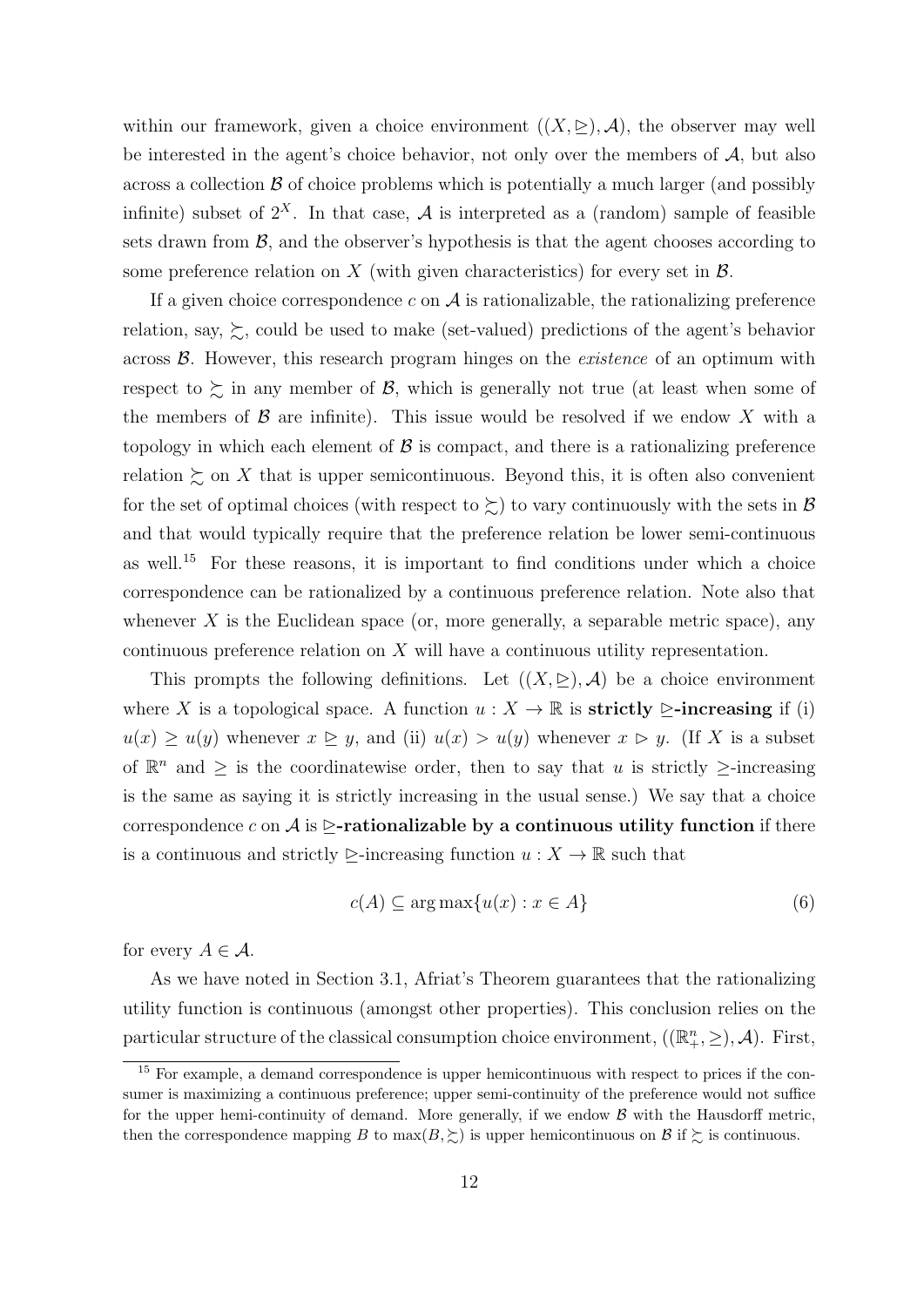$\mathbb{R}^n_+$  possesses a well-behaved topological structure, so it is meaningful to talk about the continuity of preference relations defined on it. Second, Afriat's Theorem assumes that the observer makes finitely many observations, which means (in our terminology) that c is a finite-valued map on a finite domain  $\mathcal{A}$ .<sup>16</sup>

It turns out that analogous results can be established in other choice environments, thereby yielding a generalization of Afriat's Theorem, provided that they are endowed with a well-behaved topological structure. In particular, let us consider  $((X, \triangleright), \mathcal{A})$ where (i) X is a locally compact and separable metric space, (ii)  $\geq$  is a continuous preorder,<sup>17</sup> and (iii)  $\mathcal A$  is a collection of nonempty compact subsets of X. In what follows, we refer to any such choice environment as a continuous choice environment. Our "rationalization by a utility function" type results will all be proved within the context of such environments. The following is a major case in point.

**Theorem 3.** Let  $((X, \geq), \mathcal{A})$  be a continuous choice environment such that  $\mathcal{A}$  is a finite set. Then, a closed-valued choice correspondence c on A satisfies cyclical  $\triangleright$ -consistency if, and only if, it is  $\triangleright$ -rationalizable by a continuous utility function.

It is possible to replace the finiteness requirement on  $A$  here with a continuity property. In particular, the following result shows that if, in the context of Theorem 3,  $\mathcal A$ is not finite, but the preorder tran $(R(c) \cup \triangleright)$  on X is known to be continuous, then the conclusion of that theorem remains valid. As we shall demonstrate later, in certain applications in which  $\mathcal A$  is not finite, this requirement may be checked directly.

**Theorem 4.** Let  $((X, \subseteq), \mathcal{A})$  be a continuous choice environment, and c a choice correspondence on A such that tran( $R(c) \cup \supset$ ) is a continuous preorder on X. Then, c satisfies cyclical  $\triangleright$ -consistency if, and only if, it is  $\triangleright$ -rationalizable by a continuous utility function.

Similar to our proof of Theorem 2, and unlike the standard proofs of Afriat's Theorem, Theorems 3 and 4 are obtained by means of a nonconstructive method. The proofs are based on a suitable extension of Szpilrajn's Theorem that allows one to "continuously complete" a continuous preorder. This result is known in topological order theory

<sup>&</sup>lt;sup>16</sup> In the classical consumption choice environment, Reny (2015) provides sufficient conditions under which a (not necessarily finite) data set can be rationalized by an upper semicontinuous utility function. See also Mas-Colell (1978), which studies the rationalizability of demand functions with continuous and upper semicontinuous utility functions; in this case it is assumed that the demand function is specified at all strictly positive prices and incomes (in other words, using our notation, A consists of all compact linear budget sets).

<sup>&</sup>lt;sup>17</sup> Terminology: We say that a binary relation on a topological space  $X$  is **continuous** if it is a closed subset of the product space  $X \times X$ .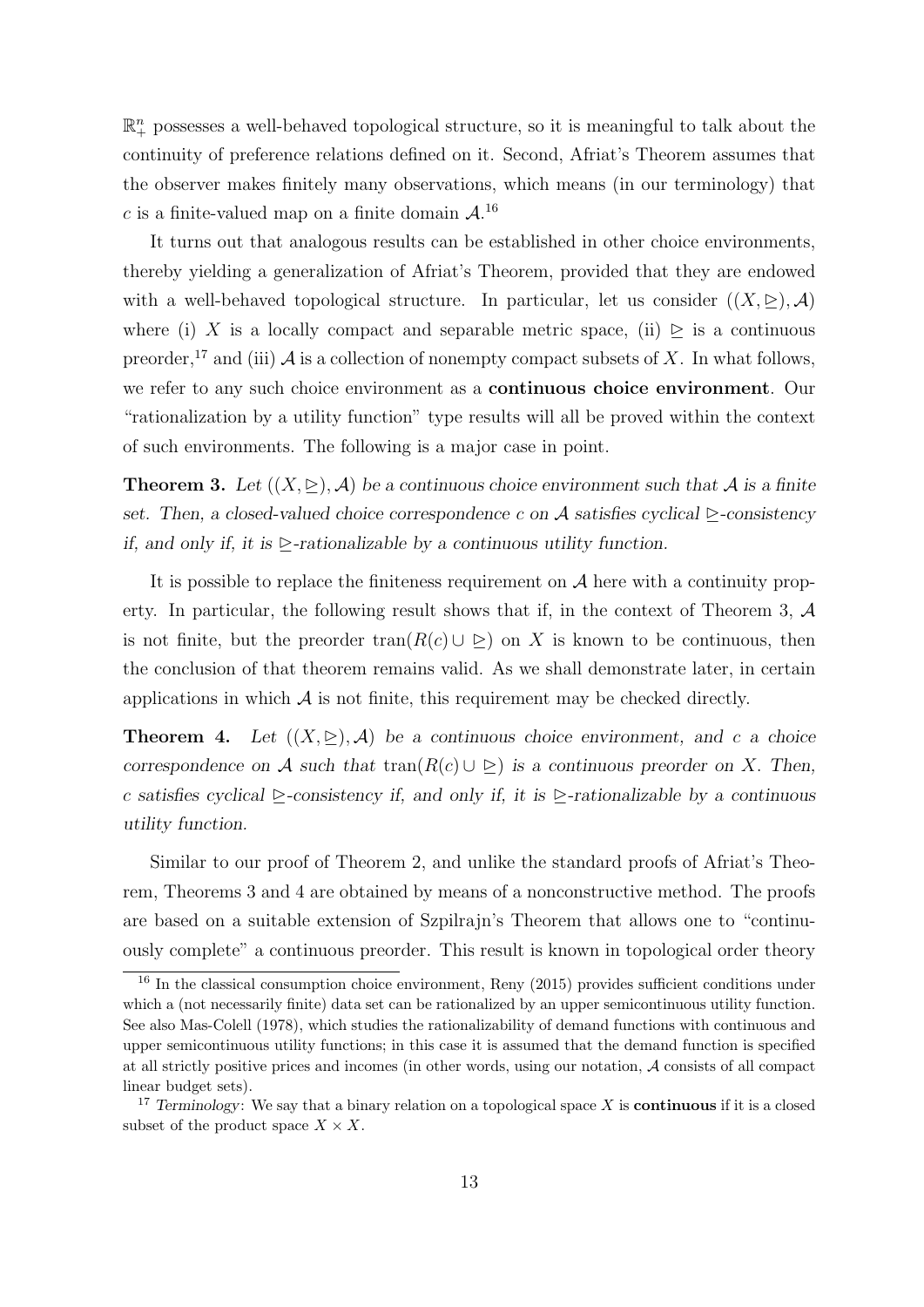as Levin's Theorem, and it is stated and proved in the Appendix.

When we apply Theorem 3 to the classical consumption choice environment, assuming that  $A$  is finite and c is closed-valued, we obtain the conclusion that c obeys cyclical consistency iff it is rationalizable by a strictly increasing and continuous utility function. So we effectively recover Afriat's Theorem, though there are two notable differences in the results. First, while Afriat's Theorem assumes that  $c$  is finite-valued, our result only requires that  $c$  be closed-valued. The second difference is that we do not guarantee that the rationalizing utility function is concave; in turns out that there is a noteworthy reason for this difference, which we shall discuss in greater detail Section 3.6.

We now apply Theorem 3 to the other two examples considered in Section 2.

**Example 2 (continued).** The Forges-Minelli choice environment  $((\mathbb{R}^n_+,\geq),\mathcal{A})$  is a continuous choice environment since the elements of  $A$  are assumed to be compact. They are also comprehensive, which means that  $A^{\downarrow} = A$  for each A in A. Consequently, the cyclical  $\ge$ -consistency of a choice correspondence c can be more simply stated in the following way: for every integer  $k \geq 2$  and  $A_1, ..., A_k \in \mathcal{A}$ , if  $\mathbf{x}_1 \in c(A_1) \cap A_2, ..., \mathbf{x}_{k-1} \in$  $c(A_{k-1}) \cap A_k$  and  $\mathbf{x}_k \in c(A_k) \cap A_1$ , then  $\mathbf{x}_1 \in A_2 \setminus A_2^{\downarrow \downarrow}$  $\mathbf{X}_{k+1}^{\downarrow\downarrow}, \ldots, \mathbf{x}_{k-1} \in A_k \backslash A_k^{\downarrow\downarrow}$  $\downarrow_k^{\downarrow\downarrow}$  and  $\mathbf{x}_k \in A_1 \backslash A_1^{\downarrow\downarrow}$  $\stackrel{\leftrightarrow}{\scriptscriptstyle{1}}$ . Theorem 3 says that so long as  $A$  is finite and c is closed-valued, then c is rationalizable by a strictly increasing and continuous utility function iff it obeys cyclical ≥-consistency. This recovers the result of Forges and Minelli (2009) and, in fact, generalizes it somewhat since we assume here only that  $c$  is closed-valued (instead of finite-valued).

**Example 3 (continued).** In this case the choice environment is  $((\Delta^{n-1}, \geq_{FSD}), \mathcal{A})$ , where the elements of  $\Delta^{n-1}$  are interpreted as simple lotteries with monetary outcomes, and the lotteries are partially ordered by the first order stochastic dominance relation  $\geq$ <sub>FSD</sub>. If we endow  $\Delta^{n-1}$  with the Euclidean metric and assume that the elements of A are compact sets in  $\Delta^{n-1}$ , then this choice environment is continuous. Furthermore, let us assume that the collection  $A$  is finite and we have observed a closed-valued choice correspondence c on  $\mathcal{A}$ . (In experimental settings, it is not uncommon for  $\mathcal{A}$  to be a finite collection of finite sets, in which case these conditions are satisfied immediately.) Theorem 3 tells us that there is a continuous and  $\geq_{\text{FSD}}$ -increasing utility function on  $\Delta^{n-1}$  that rationalizes c iff c satisfies cyclical  $\geq_{\text{FSD}}$ -consistency.<sup>18</sup>

3.5. Empirical tests of rationalizability. Theorem 3 may be utilized in empirical

<sup>&</sup>lt;sup>18</sup> There are other dominance relations that one could reasonably impose in the context of choice over lotteries. An alternative that is more stringent than first order stochastic dominance is second order stochastic dominance, which also induces a continuous partial order  $\geq_{\text{SSD}}$  on  $\Delta^{n-1}$ ; in this case, rationalizability would involve checking for cyclical  $\geq_{\text{SSD}}$ -consistency.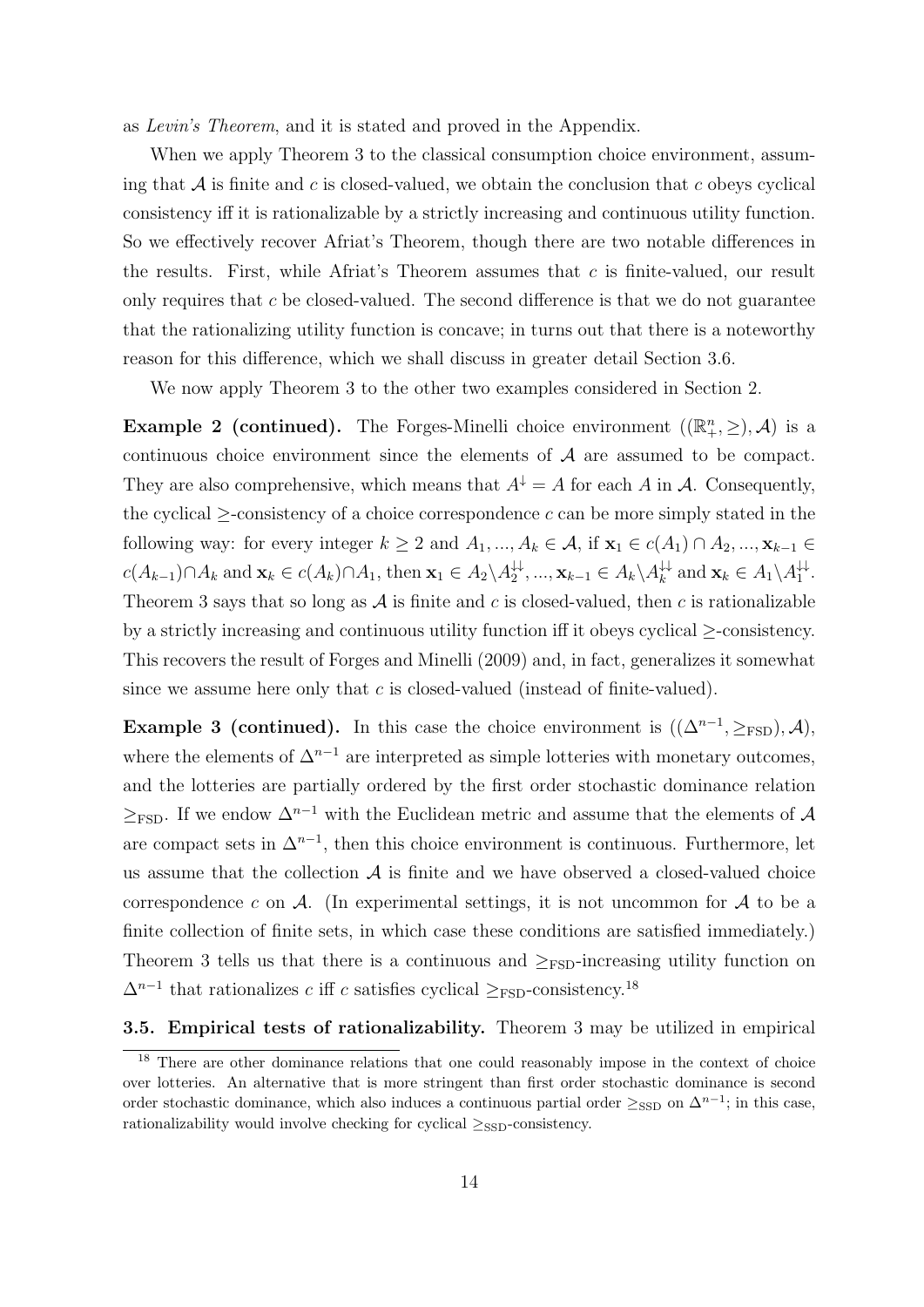applications in an arbitrary choice environment  $((X, \triangle), \mathcal{A})$ , in much the same way that Afriat's Theorem is used in studying consumption choice. Indeed, empirical revealed preference studies are usually based on finite data sets, which ensures that  $A$  is finite and the observed choice correspondence  $c$  is finite-valued. In view of Theorem 3, the issue reduces to checking whether or not c satisfies cyclical  $\triangleright$ -consistency. In general, one may appproach this problem using the following four-step procedure.

(Step I) Check that  $c(A) \subseteq A \backslash A^{\downarrow\downarrow}$  for each  $A \in \mathcal{A}$ .

(Step II) Let  $c(\mathcal{A})$  stand for the set of all choices across all choice problems, that is,  $c(\mathcal{A}) :=$  $\bigcup \{c(A) : A \in \mathcal{A}\}\$ . Construct the binary relation S on  $c(\mathcal{A})$  in the following manner:  $x S y$  if there is an  $A \in \mathcal{A}$  such that  $x \in c(A)$  and  $y \in A^{\downarrow}$ .<sup>19</sup>

(Step III) Identify all cycles in  $S$ , say, by using Warshall's algorithm (see Varian (1982)).

(Step IV) Check whether (4) holds for every cycle found in Step III.

This description sets out a procedure for checking cyclical  $\triangleright$ -consistency that is analogous to the familiar one used to check for cyclical consistency. It is well known that verifying cyclical consistency in practice is computationally undemanding. Whether this is also true of cyclical  $\triangleright$ -consistency property depends on the complexity of  $\triangleright$  and the structure of the sets in  $\mathcal{A}$ , but it seems likely that it will also be relatively straightforward in the context of many empirical applications.<sup>20</sup>

3.6. A comparison with Afriat's Theorem. At this point it is worth returning again to the Afriat's consumption choice model in order to highlight the distinction between the rationalization obtained here and those obtained in Afriat's analysis and Reny's (2015) extension of that analysis to the case of infinite choice data. Both of those analyses yield a rationalizing preference relation that can be represented by a quasiconcave utility function on  $\mathbb{R}^n_+$ . On the other hand, neither Theorem 2 nor 3 says anything about the convexity of the rationalizing preference relation. There is in fact a noteworthy reason for this. The rationalizing preference relation constructed through our approach has actually another property which, in certain cases, precludes the property of convexity. The result below gives more information about the structure

<sup>&</sup>lt;sup>19</sup> If  $c(\mathcal{A})$  has m elements, then there are at most  $m(m-1)$  nontrivial checks that one has to perform in the construction of S. (Note that  $x_1, ..., x_k \in X$  obey (3) iff they form a cycle in S in the sense that  $x_1 S x_k S x_{k-1}, \ldots x_2 S x_1.$ 

<sup>&</sup>lt;sup>20</sup> For an empirical implementation of this testing procedure in the case where  $\geq$  ranks contingent consumption bundles based on first order stochastic dominance, see Polisson et al. (2013) and the related discussion in Section 5.4.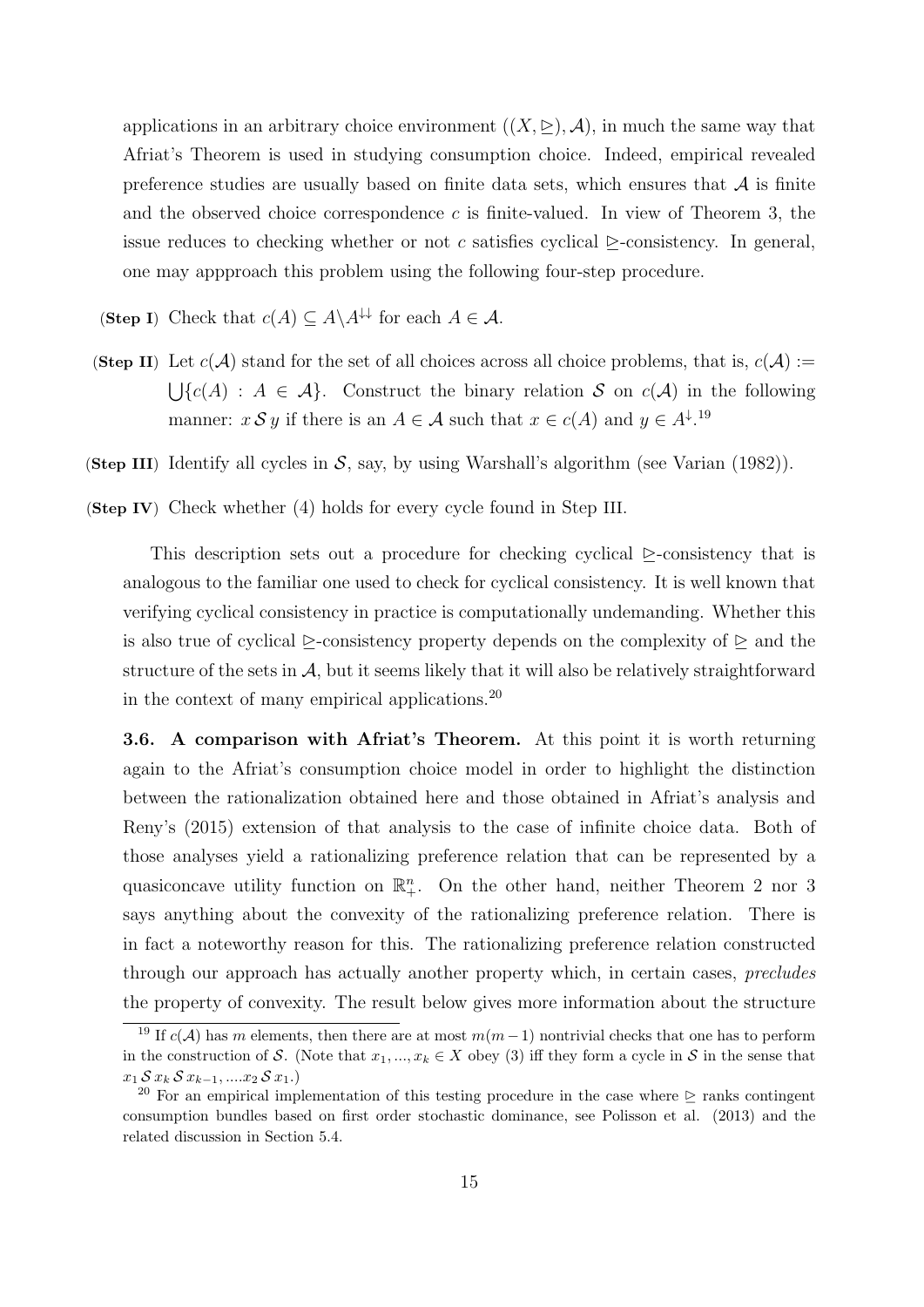of this preference relation, and highlights a fundamental difference between Afriat-type constructions and ours.

**Proposition 5.** Let  $((X, \triangle), \mathcal{A})$  be a choice environment and c a choice correspondence on A that satisfies cyclical  $\geq$ -consistency. Then, there is a preference relation  $\succsim$  on X that (i) extends  $\triangleright$ , (ii) rationalizes c, and (iii) satisfies

$$
x \in \max(A, \geq)
$$
 if, and only if,  $x \tan(R(c) \cup \geq)$  y for some  $y \in c(A)$  (7)

for every  $A \in \mathcal{A}$  and  $x \in A$ . Moreover, under the conditions of Theorem 4, we can choose  $\succeq$  to have a continuous utility representation.

The "if" part of (7) is clear: indeed, for any preference relation  $\succsim$  that extends  $\succeq$ and rationalizes c, it must be the case that if  $x \in A$  and  $x \, \text{tran}(R(c) \cup \geq) y$  for some  $y \in c(A)$ , then  $x \in max(A, \Sigma)$ . The non-trivial conclusion of this proposition is that, under the hypothesis of cyclical  $\geq$ -consistency, we can find a preference relation that not only extends  $\triangleright$  and rationalizes c, but for which the "only if" part of (7) also holds. In other words, on any feasible set  $A \in \mathcal{A}$ , such a preference relation will have more optimal points besides the ones in  $c(A)$  only if it is 'required' to do so by the correspondence c itself.

To wit, suppose we have two observations of a consumer in a classical consumption choice environment. In both observations, the prices are p, with the consumer buying a bundle  $x^1$  at one observation and  $x^2$  at another, with  $px^1 = px^2 = 1$  and  $x^1 \neq x^2$ . Rationalizing these demands by a convex preference relation would entail that every bundle on the line segment between  $x^1$  and  $x^2$  is also optimal for the individual at prices p. By contrast, Proposition 5 says that there is a preference relation that declares only  $x<sup>1</sup>$  and  $x<sup>2</sup>$  as optimal at prices **p**. Such a preference relation is, per force, not convex.

## 4. STRICT RATIONALIZABILITY

4.1. Richter's Theorem. The notion of rationalizability allows for the possibility that an agent's observed choices at a given feasible set constitute some, but not all, of her optimal choices. As we pointed out in Section 2, for this notion to be nonvacuous, we must impose further constraints on the agent's choice behavior, such as being consistent with an exogeneously given dominance relation, that would preclude her being indifferent across all alternatives. On the other hand, in economic contexts where such a relation is not naturally present, or when the observer has reasons to believe that the unchosen alternatives in a feasible set are strictly less preferred to the ones chosen, it may be appropriate to adopt a stronger notion of rationalizability.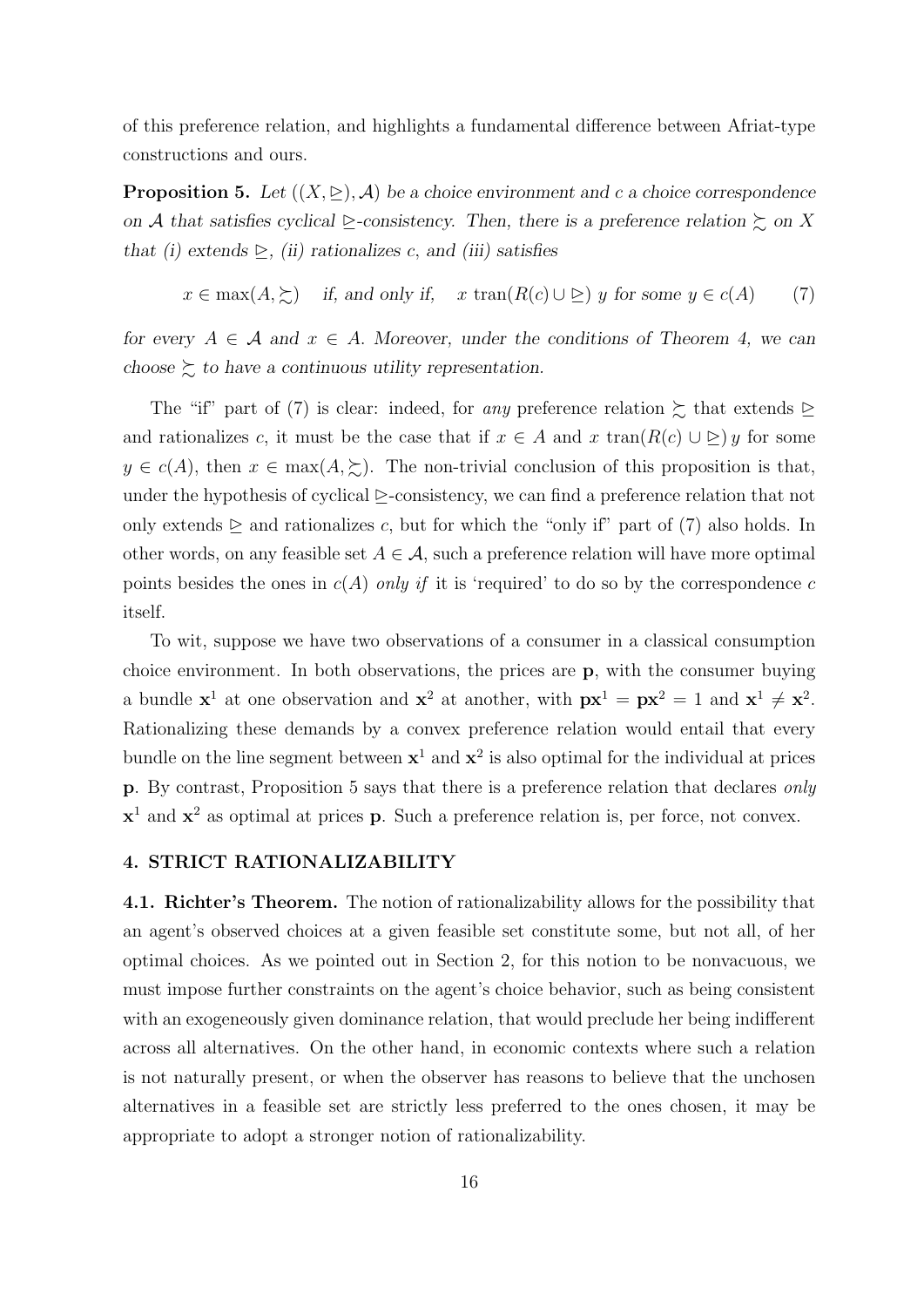Given a choice environment  $((X, \triangle), \mathcal{A})$  and a choice correspondence c on  $\mathcal{A}$ , we say that a preference relation  $\succsim$  on X strictly rationalizes c if

$$
c(A) = \max(A, \succsim)
$$
 (8)

for every  $A \in \mathcal{A}$ . If, in addition,  $\succeq$  extends the preorder  $\succeq$ , we say that it **strictly**  $\triangleright$ -rationalizes c. If X is a topological space and there is a continuous and strictly  $\triangleright$ -increasing function  $u : X \to \mathbb{R}$  such that, for every  $A \in \mathcal{A}$ ,

$$
c(A) = \arg \max \{ u(x) : x \in A \}
$$

then we say that c is strictly  $\triangleright$ -rationalizable by a continuous utility function.

While it may sometimes be too demanding in the context of empirical studies, the notion of strict rationalizability of a choice correspondence is widely studied in (rational or boundedly rational) choice theory, and the property is understood as providing a theoretical foundation for the utility maximization paradigm. (Classical references using this concept include Samuelson (1938), Houthakker (1950), and Arrow (1959).) One of the major results on strict rationalizability is found in the seminal work of Richter (1966). This result is based on a property called the congruence axiom; a choice correspondence  $c$  on  $A$  satisfies this axiom if

$$
x \operatorname{tran}(R(c)) y \text{ and } y \in c(A) \text{ imply } x \in c(A)
$$

for every  $A \in \mathcal{A}$  that contains x. In other words, whenever a feasible alternative x in a choice problem is revealed preferred to an alternative  $y$  that is chosen in that problem, then x must be chosen in that problem as well. Richter's Theorem says that a choice correspondence c on  $A$  is rationalizable iff it satisfies the congruence axiom.

4.2. The congruence axiom in general choice environments. In the context of an arbitrarily given choice environment  $((X, \nightharpoonup), \mathcal{A})$ , we would like to generalize Richter's Theorem by characterizing all choice correspondences on  $A$  that are strictly  $\ge$ -rationalizable. Clearly, this calls for a suitable generalization of Richter's congruence axiom, so we begin our work in this section by introducing such a generalization: a choice correspondence c on A is said to satisfy the  $\triangleright$ -congruence axiom if

$$
x \tan(R(c) \cup \supseteq) y \quad \text{and} \quad y \in c(A) \quad \text{imply} \quad x \in c(A) \tag{9}
$$

for every  $A \in \mathcal{A}$  that contains x, and

$$
x \tan(R(c) \cup \supseteq) y \quad \text{implies} \quad \text{not } y \triangleright x \tag{10}
$$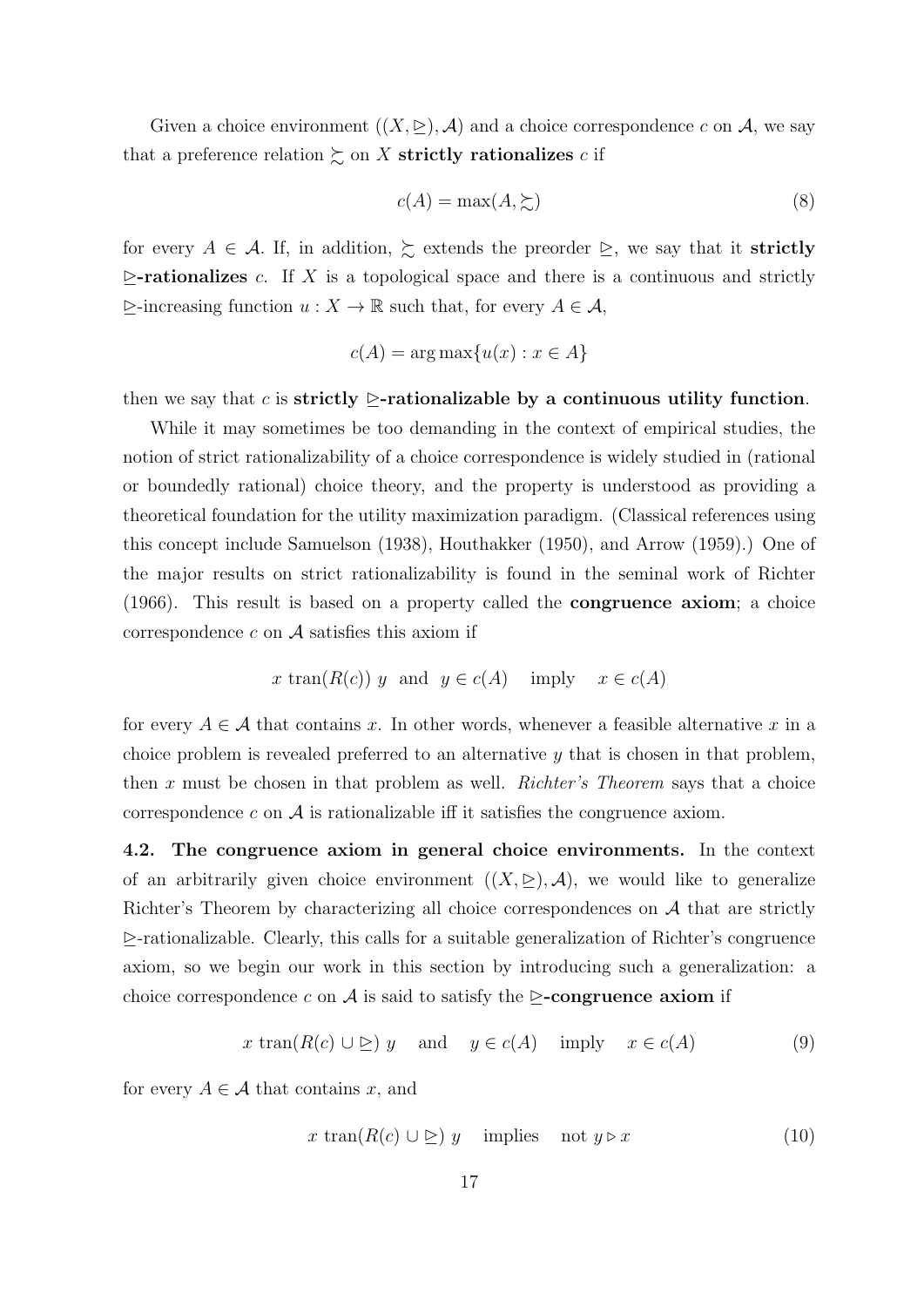for every  $x, y \in X$ . This is a bonafide generalization of the standard congruence axiom. Indeed, if we take  $\geq$  as the partial order  $\triangle_X := \{(x, x) : x \in X\}$  (which says that there is no dominance between any two distinct alternatives), then this definition coincides with that of the standard congruence axiom.

It follows immediately from Proposition 1 that the  $\triangleright$ -congruence axiom is stronger than cyclical  $\triangleright$ -consistency. Our next proposition reformulates  $\triangleright$ -congruence in a way that makes the relationship between the two properties even clearer.

**Proposition 6.** Let  $((X, \geq), A)$  be a choice environment. Then, a choice correspondence c on A satisfies the  $\geq$ -congruence axiom if, and only if, for every integer  $k \geq 2$ and  $A_1, ..., A_k \in \mathcal{A}$ ,

$$
x_1 \in c(A_1) \cap A_2^{\downarrow}, \dots, x_{k-1} \in c(A_{k-1}) \cap A_k^{\downarrow} \text{ and } x_k \in c(A_k) \cap A_1^{\downarrow}
$$
 (11)

imply (4) as well as

$$
x_1^{\uparrow} \cap A_2 \subseteq c(A_2), \dots, x_{k-1}^{\uparrow} \cap A_k \subseteq c(A_k) \text{ and } x_k^{\uparrow} \cap A_1 \subseteq c(A_1).^{21} \tag{12}
$$

Thus, while cyclical  $\triangleright$ -consistency requires that (3) implies (4), the  $\triangleright$ -congruence axiom requires that (3) implies (4) and (12). It follows from Proposition 6 that the four-step procedure set out in Section 3.5 for checking cyclical  $\triangleright$ -consistency can also be used to check for the  $\triangleright$ -congruence axiom, provided that we modify Step IV in that procedure to check that properties (4) and (12) hold for every cycle in  $S$ .

4.3. Generalizing Richter's Theorem. The following result shows that  $\triangleright$ -congruence axiom is necessary and sufficient for the strong  $\triangleright$ -rationalizability of any choice correspondence in any choice environment.

**Theorem 7.** Let  $((X, \geq), A)$  be a choice environment. Then, a choice correspondence c on A satisfies the  $\triangleright$ -congruence axiom if, and only if, it is strictly  $\triangleright$ -rationalizable.

Theorem 7 is best viewed as a monotone version of Richter's Theorem, but it is worth noting that this result is a proper generalization of Richter's Theorem. Indeed, setting  $\geq$  to be the preorder  $\Delta_X$  in Theorem 7, we recover the exact statement of Richter's Theorem. Given the groundwork we have laid out so far, this result has a short proof and, in particular, the sufficiency of the  $\triangleright$ -congruence axiom for strict rationalizability follows easily from Proposition 5. That proposition says that when c obeys cyclical  $\geq$ consistency, there is a preference relation  $\succsim$  that not only  $\succeq$ -rationalizes c but has the

<sup>&</sup>lt;sup>21</sup> For any x in X, we let  $x^{\uparrow}$  stand for the increasing closure of  $\{x\}$  with respect to  $\geq$ , that is,  $x^{\uparrow} := \{ y \in X : y \trianglerighteq x \}.$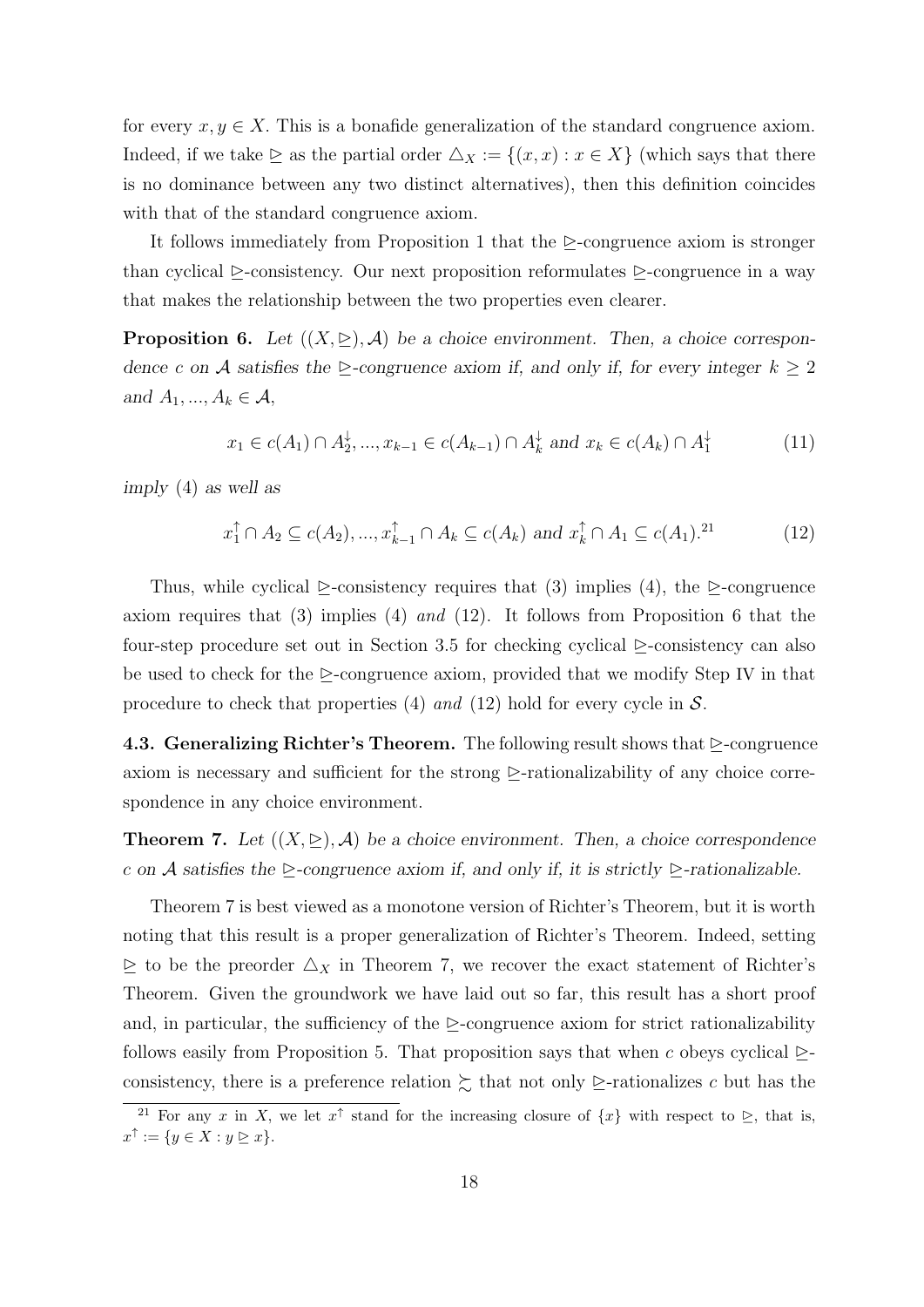added property that (for all  $A \in \mathcal{A}$ ) the set  $max(A, \geq)$  is minimal, even though it may be a strict superset of  $c(A)$ . In fact, one could go on to show that when c obeys the stronger property of  $\triangleright$ -congruence, the two sets will coincide for all  $A \in \mathcal{A}$ .

Just like we have done in the case of our extensions of Afriat's Theorem, and for the same motivating reasons, we would like to upgrade Theorem 7 to obtain a monotone and continuous version of Richter's Theorem. This following result covers this case.

**Theorem 8.** Let  $((X, \subseteq), \mathcal{A})$  be a continuous choice environment such that  $\mathcal{A}$  is a finite set. Then, a closed-valued choice correspondence c on A satisfies the  $\triangleright$ -congruence axiom if, and only if, it is strictly  $\triangleright$ -rationalizable by a continuous utility function.

4.4. Strict rationalizability in classical choice environments. If only to provide a quick application, we now return to the classical Afriat model, and investigate what it would take for the observed consumption demand data to be strictly rationalizable in that model. To this end, take a nonempty finite set P of price vectors in  $\mathbb{R}^n_{++}$ , and let  $d : P \implies \mathbb{R}^n$  be a correspondence such that  $d(\mathbf{p})$  is a nonempty subset of  $\mathbb{R}^n_+\setminus\{0\}$  with  $pd(p) = 1$ , for all  $p \in P$ . (Recall that in Section 3.1 we refer to this map as a (normalized) demand correspondence on  $P$ .)  $P$  induces a classical consumption choice environment  $((\mathbb{R}^n_+,\geq),\mathcal{A})$ , where  $\mathcal{A} := \{B(\mathbf{p},1) : \mathbf{p} \in P\}$  and with d we can define the choice correspondence c on A by  $c(B(\mathbf{p},1)) := d(\mathbf{p})$ . We say that d satisfies the  $\geq$ -congruence (or congruence) axiom, or that d is strictly  $\geq$ -rationalizable by a continuous utility function, if c possesses the corresponding properties, respectively.

Since  $\mathbf{p}d(\mathbf{p}) = 1$  for all  $\mathbf{p} \in P$ , there is no y in  $B(\mathbf{p}, 1)$  with  $\mathbf{y} > \mathbf{x}$  for any x in  $B(\mathbf{p},1)$ . Furthermore,  $B(\mathbf{p},1)^{\downarrow} = B(\mathbf{p},1)$ , so x tran( $R(c) \cup \geq$ ) y iff x tran( $R(c)$ ) y. Given these observations, one readily checks that d satisfies the  $\geq$ -congruence axiom iff it satisfies the congruence axiom. Thus, Theorem 8 yields the following result.

**Proposition 9.** Let P be a nonempty finite set in  $\mathbb{R}_{++}^n$  and d a closed-valued (normalized) demand correspondence on P. Then d is strictly  $\geq$ -rationalizable by a continuous utility function if, and only if, it satisfies the congruence axiom.

We note that Proposition 9 is related to a theorem of Matzkin and Richter (1991), which also provides a characterization of strict rationalizability of  $d$ , but under the hypothesis that d is single-valued. The rationalizing preference relation on  $\mathbb{R}^n_+$  obtained by Matzkin and Richter is representable by a continuous, strictly increasing, and strictly concave utility function on  $\mathbb{R}^n_+$ . In our case, the last property is *not* guaranteed: if d is not convex-valued, a preference relation that strictly rationalizes d cannot be convex, and hence, no utility function that represents this relation can be even quasiconcave.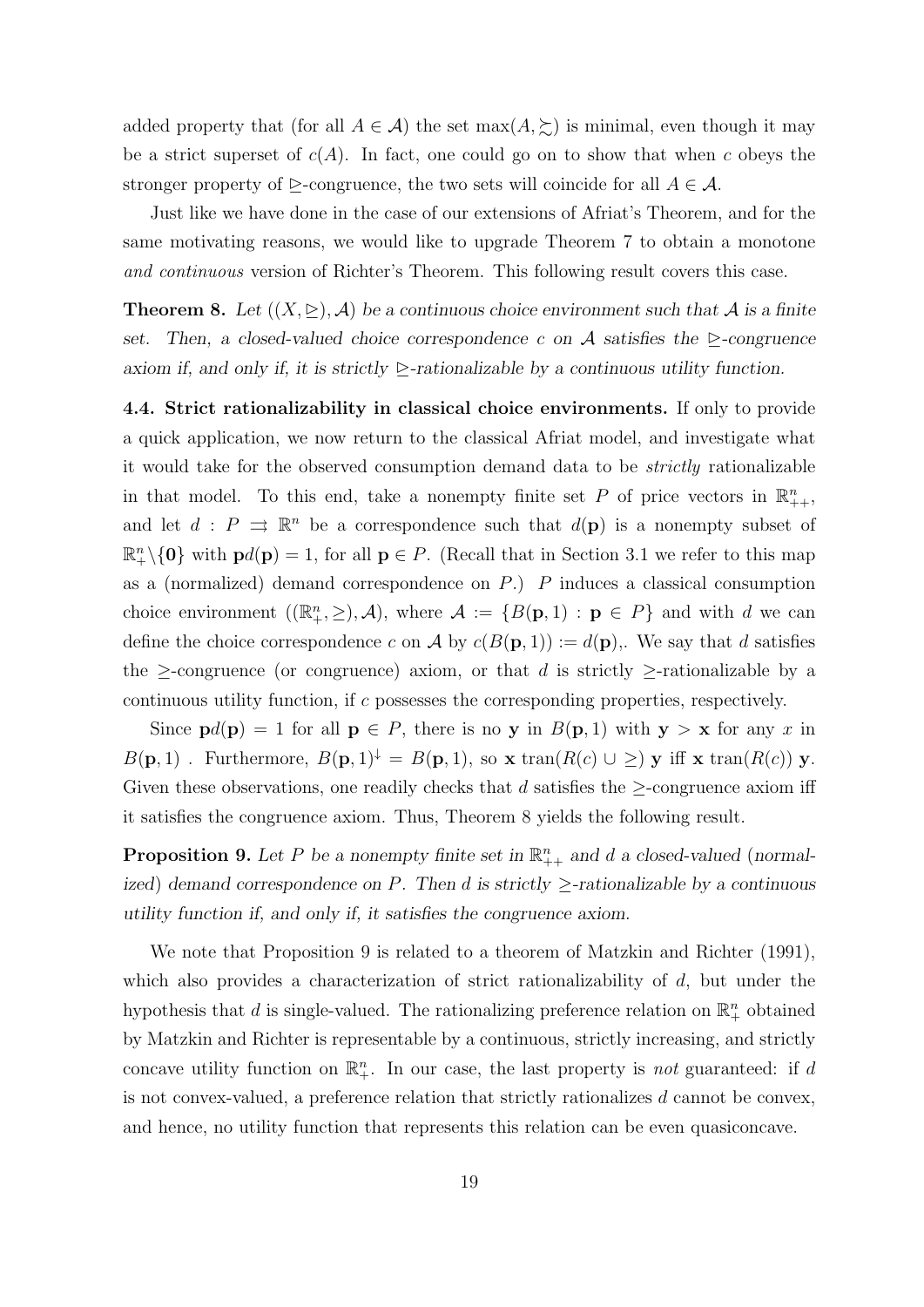#### 5. FURTHER APPLICATIONS

The main theorems of Sections 3 and 4 provide methods for studying (strict) rationalizability in choice environments well beyond the examples we have covered so far. In this section, we provide further applications of our results in several economically important and widely-studied choice environments.

5.1. Choice over policy space. In formal political science, it is common to model political positions as points in a Euclidean space  $\mathbb{R}^n_+$ , where n is interpreted as the number of issues over which a policymaker may form a preference. However, in this context, it is no longer sensible to require individual preferences to extend the coordinate-wise order ≥; indeed the policymaker may well have an ideal position in  $\mathbb{R}^n_+$  that is strictly preferred to all other alternatives. If the observer has no further knowledge about the policymaker's preferences, then this is captured by requiring  $\triangleright$  to equal  $\Delta_{\mathbb{R}^n}$ . The choice environment in thus  $((\mathbb{R}^n, \Delta_{\mathbb{R}^n}), \mathcal{A})$ , where we assume that  $\mathcal{A}$  is a nonempty finite collection of compact subsets of  $\mathbb{R}^n_+$ . Suppose, in addition, that the policymaker's observed choices is given by some closed-valued correspondence c on  $\mathcal A$ . In this setting, there is no nontrivial test for rationalizability, but it still possible to test for strict rationalizability. Theorem 8 tells us that c is strictly rationalizable by a continuous utility function on  $\mathbb{R}^n_+$  iff it satisfies the congruence axiom.<sup>22</sup>

Suppose one makes the further hypothesis that the policymaker will always agree with the position of a certain group of agents  $\mathcal{I}$ ; this can be formally captured by requiring the policymaker's preference relation on  $\mathbb{R}^n_+$  to extend a (not necessarily complete) preorder  $\gtrsim^{\mathcal{I}}$  on  $\mathbb{R}^n_+$  (which we interpret as group  $\mathcal{I}$ 's policy preferences and which we assume is observable).<sup>23</sup> Theorem 3 says that, provided  $\geq^{\mathcal{I}}$  is continuous, A is a finite collection of compact sets, and  $c$  is closed-valued, the following holds: there is a continuous utility function that  $\gtrsim^{\mathcal{I}}$ -rationalizes c iff it obeys cyclical  $\gtrsim^{\mathcal{I}}$ -consistency.

5.2 Recoverability. In this application, we turn again to classical consumption choice environments. As in Section 4.4, take a nonempty finite set P of price vectors in  $\mathbb{R}^n_{++}$ , and let d stand for the (normalized) demand correspondence on  $P$ . Suppose d satisfies cyclical consistency, and denote by  $\mathcal{U}(d)$  the collection of all continuous utility functions

<sup>22</sup> Kalandrakis (2010) provides a different revealed preference analysis in a similar setting. In our terminology, Kalandrakis considers the case where each  $A \in \mathcal{A}$  has two elements, and characterizes those single-valued choice correspondences on  $A$  that can be rationalized by a *concave* (hence continuous) utility function on  $\mathbb{R}^n$ . Our rationalization imposes weaker assumptions on A and c, and the rationalizing utility function we obtain, while continuous, need not be concave. (Such nonconcavities may arise naturally in policy spaces; see, for example, Stiglitz (1974).)

<sup>&</sup>lt;sup>23</sup> For example, we may have  $\gtrsim^{\mathcal{I}} = \bigcap_{i \in \mathcal{I}} \gtrsim_i$ , where  $\gtrsim_i$  is the member *i*'s preference relation on  $\mathbb{R}^n_+$ .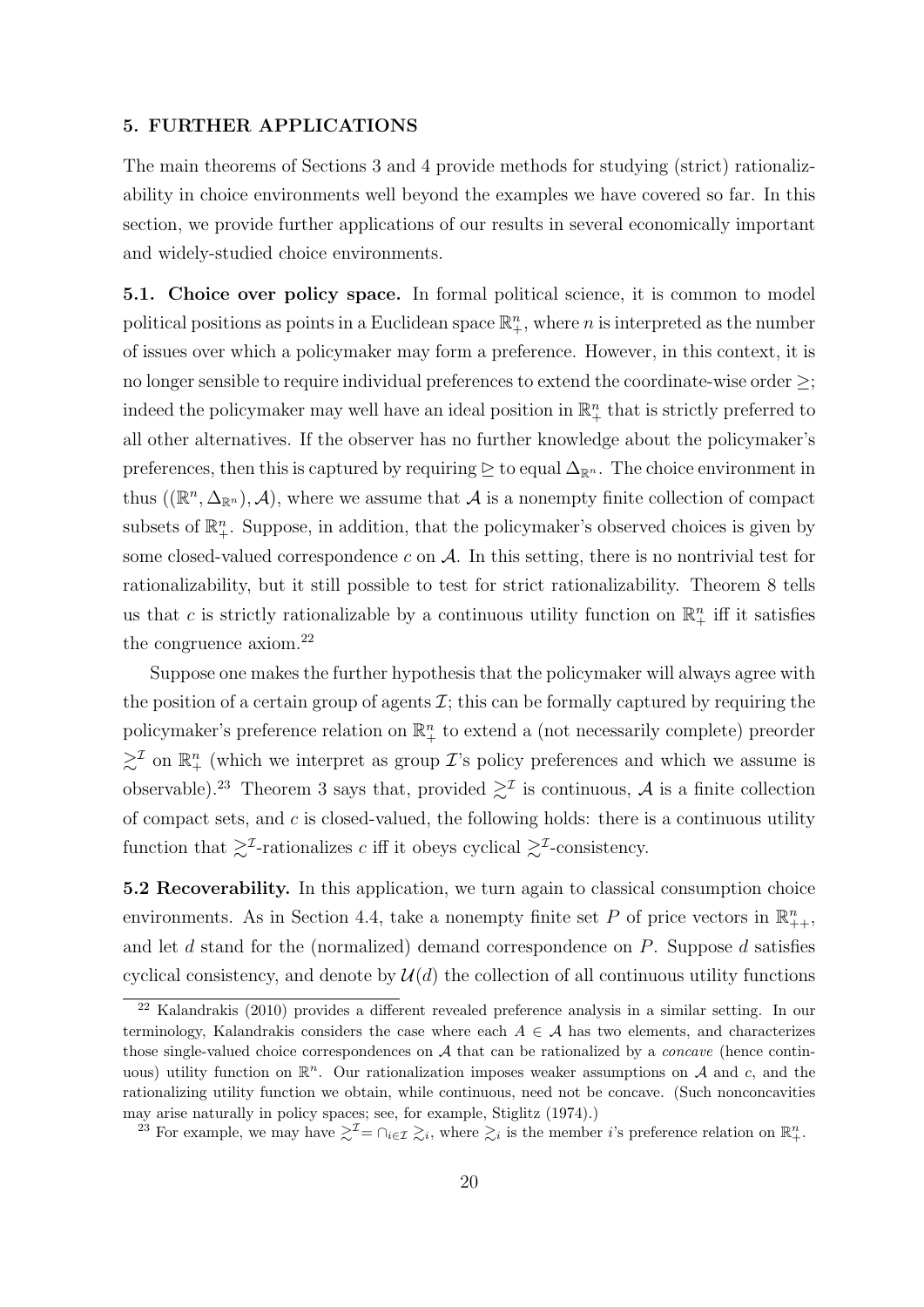$u: \mathbb{R}^n_+ \to \mathbb{R}$  that  $\geq$ -rationalize d. (By Theorem 3,  $\mathcal{U}(d) \neq \emptyset$ .) Since different members of  $\mathcal{U}(d)$  will have different preference rankings across bundles, it would be useful to find out the extent to which we may identify the actual preference relation of the agent without subscribing to any one utility function that  $\ge$ -rationalizes d. Formally, we would like to characterize the subsets  $S(d)$  and  $S'(d)$  of  $\mathbb{R}^n_+ \times \mathbb{R}^n_+$  such that

$$
(\mathbf{x}, \mathbf{y}) \in S(d)
$$
 iff  $u(\mathbf{x}) \geq u(\mathbf{y})$  for each  $u \in \mathcal{U}(d)$ 

and

$$
(\mathbf{x}, \mathbf{y}) \in S'(d)
$$
 iff  $u(\mathbf{x}) > u(\mathbf{y})$  for each  $u \in \mathcal{U}(d)$ .

This formulation of the problem is the same as what Varian (1982) calls the Recoverability Problem, except that Varian considers the case where  $\mathcal{U}(d)$  consists of continuous and concave utility functions that  $\geq$ -rationalizes d. Given the weaker assumptions on the utility functions we impose here, the relations  $S(d)$  and  $S'(d)$  are bound to be smaller than those studied by Varian (1982). Moreover, in certain contexts, it is sensible not to impose a concavity, or even quasiconcavity, requirement on the utility functions (even when it is possible to rationalize  $d$  by such a utility function). To wit, consider a situation in which the consumer chooses a contingent consumption over  $n$  states of the world, subject to a linear budget set, where a bundle  $d(\mathbf{p})$  is the bundle demanded at the state prices p. In such a context, as also noted by Halevy et al. (2014), we may well wish to draw inferences of the agent's preferences (based on her observed choices) without assuming that she has a quasiconcave utility function, since that assumption would exclude risk-seeking and/or elation-seeking preferences.<sup>24</sup>

For bundles **x** and **y** in  $\mathbb{R}^n_+$ , we say that **x** is revealed preferred to **y** if **x** tran( $R(c)$   $\cup$  $\geq$ ) y, where, as usual, c is the choice correspondence induced by d (Section 4.4). This is equivalent to saying that there are finitely many  $p^1, ..., p^k \in P$  and  $\mathbf{x}^1 \in d(\mathbf{p}^1), ..., \mathbf{x}^k \in P$  $d(\mathbf{p}^k)$  such that

$$
\mathbf{x} \ge \mathbf{x}^1, \ \mathbf{p}^1 \mathbf{x}^1 \ge \mathbf{p}^1 \mathbf{x}^2, \ \dots, \mathbf{p}^{k-1} \mathbf{x}^{k-1} \ge \mathbf{p}^{k-1} \mathbf{x}^k \text{ and } \mathbf{p}^k \mathbf{x}^k \ge \mathbf{p}^k \mathbf{y}.\tag{13}
$$

We say that  $x$  is revealed strictly preferred to  $y$  if any of the inequalities in  $(13)$ is strict. It is clear that if **x** is revealed (strictly) preferred to **y**, then  $(x, y)$  belongs to  $S(d)$  (respectively,  $S'(d)$ ). Our next result, whose proof relies on Proposition 5 and

<sup>&</sup>lt;sup>24</sup> For example, suppose that  $n = 2$  and the consumer's true utility function is  $u(x_1, x_2) = \pi_1 v(x_1) +$  $\pi_2v(x_2)$ , where  $\pi_i > 0$  for  $i = 1, 2$ , and v is strictly increasing but not concave. Then u will not be quasiconcave and predicting the consumer's preference from  $d$  while assuming quasiconcavity can lead to false conclusions. On the other hand, the predictions captured by  $S(d)$  and  $S'(d)$  will be correct.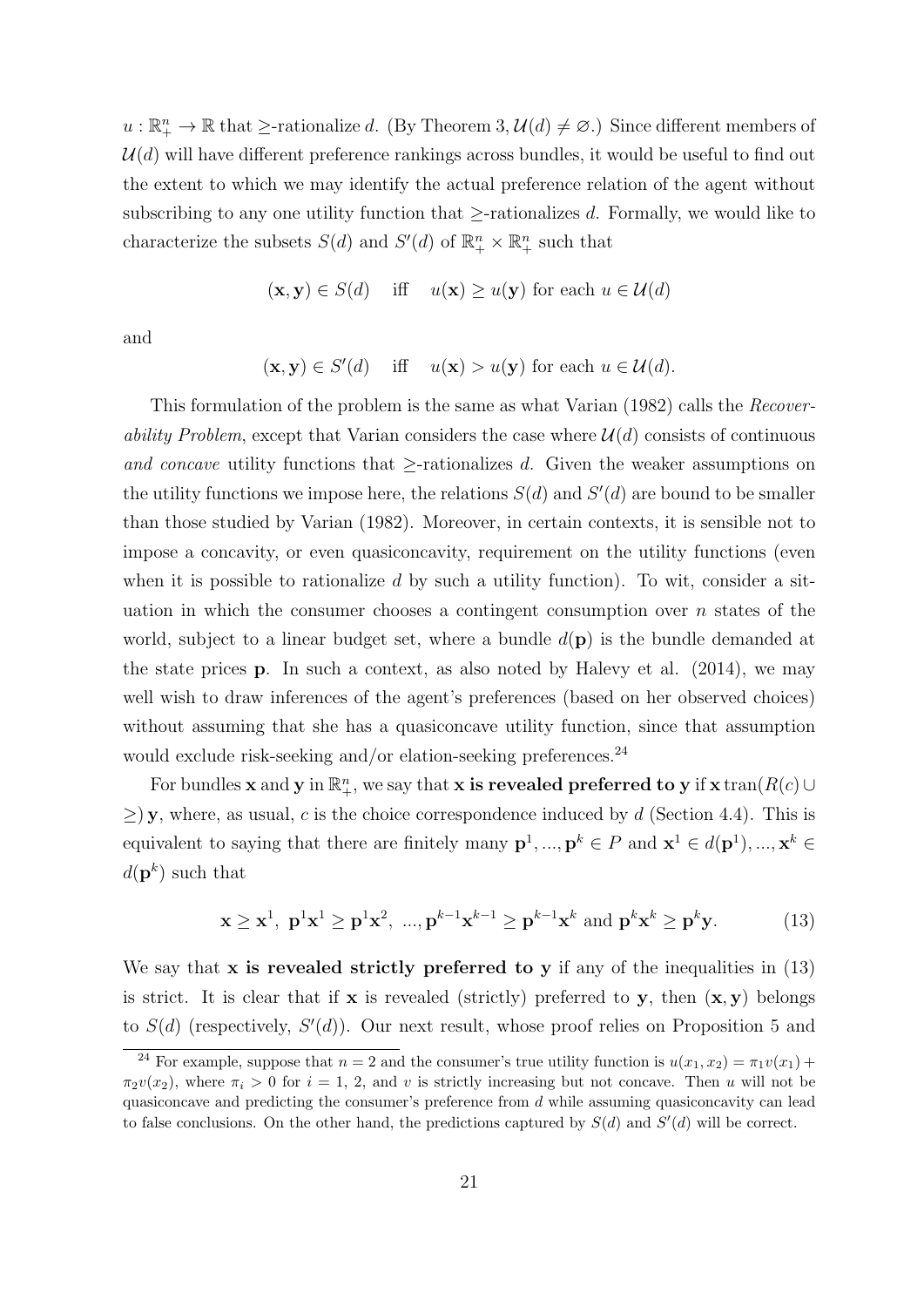Theorem 3, shows that the converse is also true, thereby yielding a practical method of computing the preorders  $S(d)$  and  $S'(d)$ .

**Proposition 10.**<sup>25</sup> Let P be a nonempty finite set in  $\mathbb{R}_{++}^n$  and d a closed-valued (normalized) demand correspondence on P which satisfies cyclical  $\geq$ -consistency. Then,

- (i)  $(x, y) \in S(d)$  if, and only if, x is revealed preferred to y; and
- (ii)  $(x, y) \in S'(d)$  if, and only if, x is revealed strictly preferred to y.

5.3 Rationalizability of Engel curves. Consider a researcher who has estimated the Engel curves at a finite set of price vectors. When is it the case that these curves correspond to those of a decision maker maximizing a continuous and strictly increasing utility function? This rationalizability problem cannot be directly addressed by Afriat's Theorem, since even a single Engel curve presumes uncountably many choice situations.<sup>26</sup> We can, however, provide an answer fairly easily by appealing to Theorem 4. To be precise, the choice environment is of the form  $((\mathbb{R}^n_+,\geq),\mathcal{A})$ , where

$$
\mathcal{A} := \{ B(\mathbf{p}, I) : \mathbf{p} \in P \text{ and } I \in \mathbb{I} \},\tag{14}
$$

with P being a nonempty finite subset of  $\mathbb{R}_{++}^n$  and I being a nondegenerate closed interval in  $\mathbb{R}_+$ . We are given a demand correspondence of the form  $d: P \times \mathbb{I} \rightrightarrows \mathbb{R}^n_+$  such that  $\mathbf{p} \mathbf{x} = I$  for every  $\mathbf{x} \in d(\mathbf{p}, I)$  and  $(\mathbf{p}, I) \in P \times \mathbb{I}$ . (The map  $I \mapsto d(B(\mathbf{p}, I))$  is the Engel curve of the agent at the price vector p.) Abusing the terminology, we say that d (or the Engel curves induced by d) satisfies cyclical  $\ge$ -consistency or the congruence axiom if the choice correspondence  $c : B(\mathbf{p}, I) \mapsto d(\mathbf{p}, I)$  on A satisfies the corresponding property.

This is essentially the setup of Blundell et al. (2003), who estimated Engel curves on a finite set of price vectors and then tested if these curves satisfied cyclical  $\ge$ -consistency. Of course, the Engel curves of a utility maximizing consumer must obey cyclical  $\geq$ consistency, but empirical welfare analysis based on data that satisfies this property (such as the one carried out by Blundell et al.  $(2003)$ ) presumes that it is also *sufficient* for rationalizability. This presumption is by no means self-evident, but the following result shows that it is nevertheless correct.

<sup>&</sup>lt;sup>25</sup> If we do not require P to be finite or d to be closed-valued, then so long as d obeys cyclical consistency we obtain the following: (i) x is revealed preferred to y iff  $x \succeq y$  for each preference  $\succeq$ that  $\ge$ -rationalizes d and (ii) x is strictly revealed preferred to y iff  $x \succ y$  for every preference  $\succsim$  that ≥-rationalizes d. (But, in this case, preferences need not be continuous.)

 $^{26}$  While the rationalizability theorem of Reny (2015) applies to infinite data sets that satisfy cyclical consistency, the utility function it constructs is in general not continuous.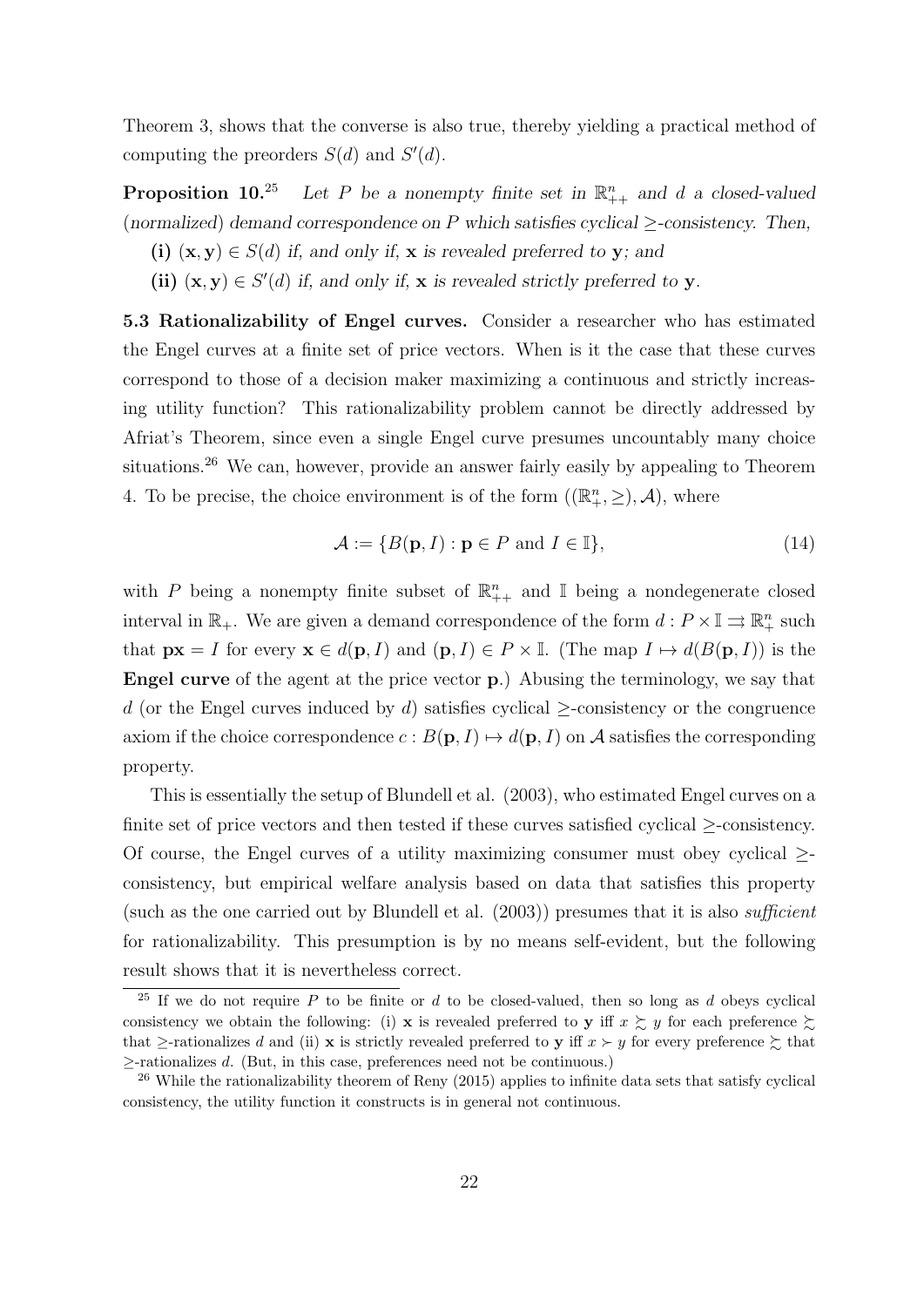**Proposition 11.** Let  $((\mathbb{R}^n_+, \geq), \mathcal{A})$  be the choice environment defined by (14), and let  $d: P \times \mathbb{I} \Rightarrow \mathbb{R}_{+}^{n}$  be an upper hemicontinuous demand correspondence. Then there exists a continuous utility function  $u : \mathbb{R}^n_+ \to \mathbb{R}$  that (i)  $\ge$ -rationalizes d if, and only if, d satisfies cyclical >-consistency, and (ii) strictly >-rationalizes d if, and only if, d satisfies the  $\geq$ -congruence axiom.<sup>27</sup>

As  $A$  is not finite here, we cannot make use of Theorem 3 to prove this proposition. Instead, our proof uses the upper hemicontinuity of d to ensure that  $\text{tran}(R(c) \cup \geq)$  is a continuous preorder on  $\mathbb{R}^n_+$ , where c is the choice correspondence on A induced by d. This allows us to use Theorem 4 to obtain a *continuous* utility function that (strictly)  $\ge$ -rationalizes d as asserted in Proposition 11.

5.4 Contingent consumption. Suppose there are  $n$  states of the world, where the probability of each state i, which we denote by  $\pi_i$ , is known to both the consumer and the observer. The consumer chooses a bundle of contingent consumption subject to a linear budget set at a given vector of state prices. In such a context, Varian (1983) and Green and Srivastava (1986), among others, have developed characterizations of data sets consistent with the hypothesis that the consumer maximizes an expected utility function. Our objective here is to develop a test for a more permissive model of rational behavior. We ask if the agent's behavior is consistent with the maximization of a continuous utility function that is strictly increasing with respect to first order stochastic dominance.<sup>28</sup>

In formal terms, we consider the choice environment  $((\mathbb{R}^n_+,\geq_{\text{FSD},\pi}),\mathcal{A})$ , where P is a nonempty finite subset of  $\mathbb{R}_{++}^n$ ,  $\mathcal{A} := \{B(\mathbf{p},1) : \mathbf{p} \in P\}$ , and  $\geq_{\text{FSD},\pi}$  is the first order stochastic dominance relation on  $\mathbb{R}^n_+$  induced by the probability vector  $\pi := (\pi_1, ..., \pi_n)$ .<sup>29</sup> Note that the binary relation  $\geq_{\text{FSD}, \pi}$  is a continuous preorder on  $\mathbb{R}^n_+$ , but, unlike the first order stochastic dominance relation we worked with in Example 3 in Section 3.4, it is not a partial order. (For instance,  $(1, 2)$  and  $(2, 1)$  are equivalent with respect to  $\gtrsim_{\text{FSD}, (\frac{1}{2}, \frac{1}{2})}$ .) Now, for any closed-valued (normalized) demand correspondence d on P, Theorem 3 says that d is  $\geq_{\text{FSD}, \pi}$ -rationalizable by a continuous utility function  $u : \mathbb{R}^n_+ \to \mathbb{R}$  if it obeys cyclical  $\geq_{\text{FSD},\pi}$ -consistency.<sup>30</sup> To actually implement such a test on data, one

 $\frac{27}{27}$  For an empirical implementation of the test for cyclical consistency on Engel curves see Blundell et al. (2003).

<sup>&</sup>lt;sup>28</sup> Easy examples show that it is possible for a preference to be representable by utility function that is strictly  $\gtrsim_{\text{FSD},\pi}$ -increasing, without being representable by an expected utility function.

<sup>&</sup>lt;sup>29</sup> For any *n*-vector  $\mathbf{z} = (z_1, z_2, ..., z_n)$  and real number  $a \geq 0$ , put  $I(\mathbf{z}, a) := \{i : z_i \leq a\}$ . Then, for any nonnegative *n*-vectors **x** and **y**, we have  $\mathbf{x} \geq_{\text{FSD}, \pi} \mathbf{y}$  iff  $\sum_{i \in I(\mathbf{x}, a)} \pi_i \leq \sum_{I(\mathbf{y}, a)} \pi_i$  for each  $a \geq 0$ .

<sup>&</sup>lt;sup>30</sup> Since ><sub>FSD, $\pi$ </sub> >> (where ><sub>FSD, $\pi$ </sub> and > are asymmmetric parts of  $\geq$ <sub>FSD, $\pi$ </sub> and  $\geq$  respectively), d is  $\ge$ -rationalizable whenever it is  $\geq_{\text{FSD}, \pi}$ -rationalizable.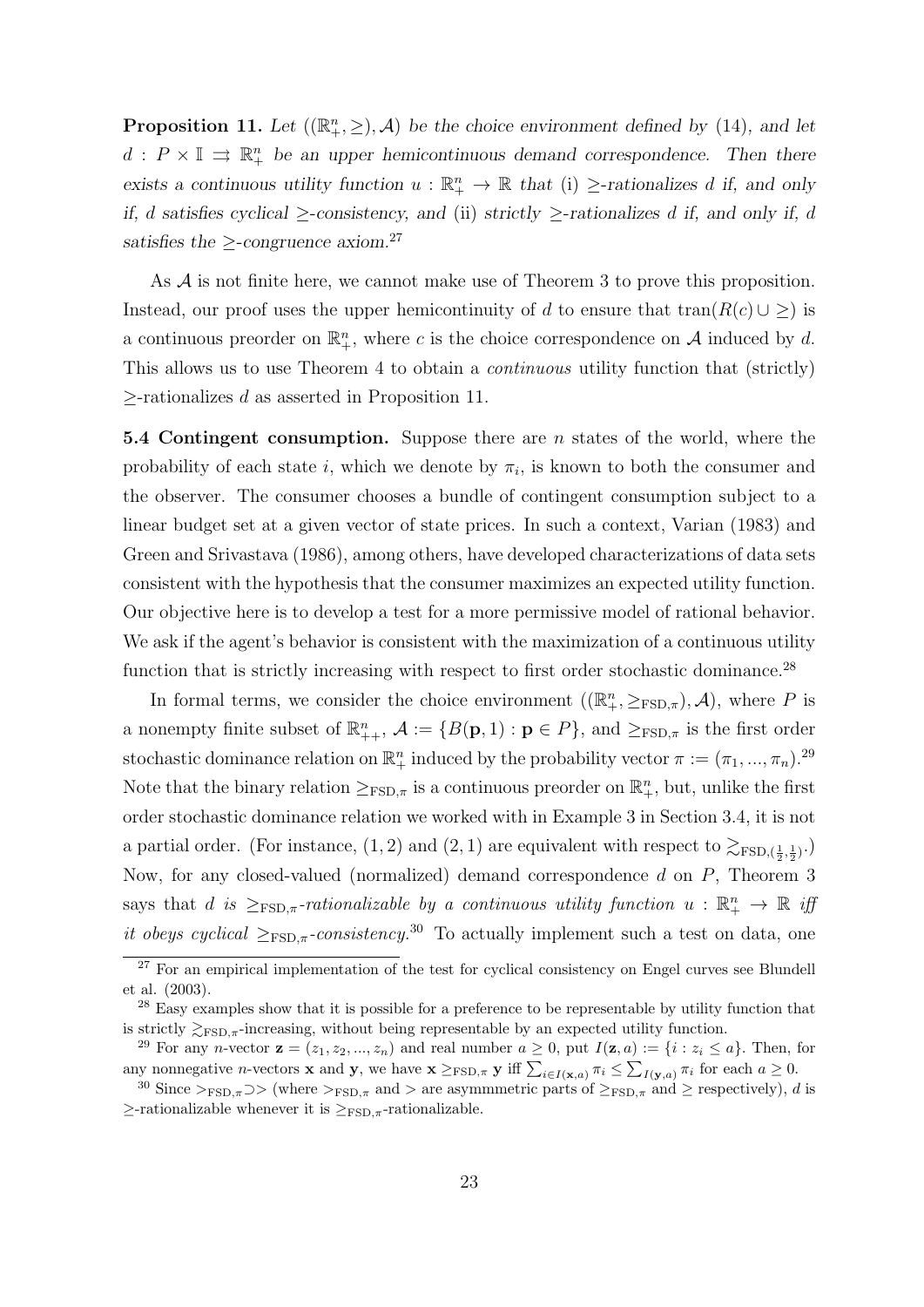could use the four-step procedure set out in Section 3.5.<sup>31</sup>

5.5. Intertemporal consumption. Consider a researcher who observes a consumer choosing consumption of a single good across  $n$  different future dates, subject to a given wealth and the price of consumption at different dates. A consumption stream in this framework is an element **x** of  $\mathbb{R}^n_+$  and the price vector is an element **p** of  $\mathbb{R}^n_{++}$ . (For an experiment where subjects are observed to make choices in such a setting, see Andreoni and Sprenger (2012).) To avoid issues that may arise due to dynamic inconsistency, we assume that the analyst observes the commitment choices of the agent, that is, the consumer cannot deviate from her chosen consumption stream.<sup>32</sup>

In the study of intertemporal consumption, a question that has received quite a lot of attention is whether consumers display impatience. This property is a feature of geometric discounting, even though there is considerable evidence challenging its empirical prevalence. (See, for instance, Frederick et al. (2002) for a survey.) There are revealed preference tests that specifically checks for consistency with the geometric discounting model (cf. Browning (1989) and Echenique et al. (2015)), but it would also be interesting to test whether the consumer's behavior exhibits impatience, whether or not it satisfies geometric discounting. Our results can be used to devise such tests.

Let us first consider the case where the consumer, instead of being impatient, is indifferent about the timing of consumption. Formally, an intertemporal utility function  $U:\mathbb{R}^n_+\to\mathbb{R}$  exhibits **neutral time preference** if it is strictly increasing and symmetric. (By symmetry of U here, we mean that  $U(\mathbf{x}) = U(\mathbf{x}_{\sigma})$  for any  $\mathbf{x} \in \mathbb{R}_{+}^{n}$  and any permutation  $\sigma$  on  $N := \{1, 2, ..., n\}$ , where  $\mathbf{x}_{\sigma}$  stands for the *n*-vector  $(z_{\sigma(1)}, ..., z_{\sigma(n)})$ .) In turn, we define the binary relation  $\gtrsim_{sym}$  on  $\mathbb{R}^n_+$  by  $\mathbf{x} \gtrsim_{sym} \mathbf{y}$  if  $\mathbf{x} \geq \mathbf{y}_{\sigma}$  for some permutation  $\sigma$ on N. Obviously, a person who is indifferent over the timing of consumption would be indifferent between y and  $y_{\sigma}$  (for any  $\sigma$ ), so, assuming that she prefers more to less, she would prefer **x** over **y** whenever  $\mathbf{x} \gtrsim_{sym} \mathbf{y}$ . It is readily verified that  $\gtrsim_{sym}$  is a continuous preorder on  $\mathbb{R}^n_+$  (but it is not a partial order unless  $n = 1$ ). Moreover, an intertemporal utility function  $U: \mathbb{R}^n_+ \to \mathbb{R}$  exhibits a neutral time preference iff it is strictly  $\gtrsim_{sym}$ -increasing. Suppose P is a nonempty finite set in  $\mathbb{R}_{++}^n$  and d is a closed-valued (normalized) demand correspondence on P. By Theorem 3, d is  $\gtrsim_{sym}\text{-rationalizable by}$ a continuous utility function iff it satisfies cyclical  $\gtrsim_{sym}$ -consistency.

<sup>&</sup>lt;sup>31</sup> Polisson et al. (2015) have recently implemented this test procedure on the experimental data collected by Choi et al. (2007). See also the related tests carried out by Heufer (2014) on this data set.

<sup>&</sup>lt;sup>32</sup> There is a related strand of revealed preference studies where observations consist of choices made over consumption-date pairs (rather than consumption streams); see, for example, Demuynck (2009) and Dziewulski (2015).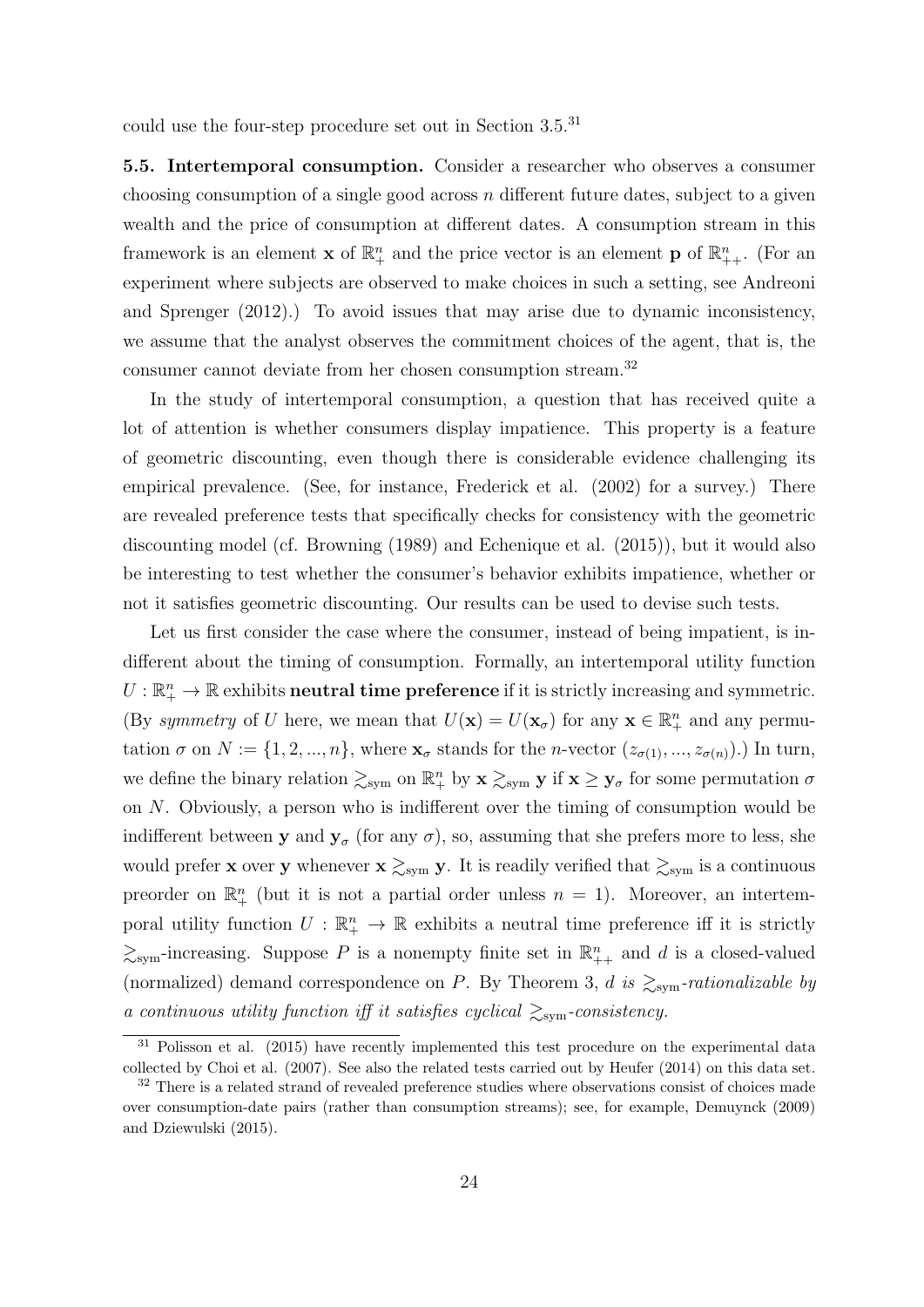To test for impatience, we would require the consumer's utility function to be strictly increasing with respect to a different preorder. Given any  $\mathbf{x} \in \mathbb{R}_+^n$ , let us call an *n*-vector y an **improving swap** of x if  $y = x_{\sigma}$  for some permutation  $\sigma$  on N such that there exist k and l in N with  $k < l$ ,  $x_k \leq x_l$ ,  $\sigma(k) = l$ ,  $\sigma(l) = k$  and  $\sigma(j) = j$  for all  $j \in N \setminus \{k, l\}.$  (For example,  $(4, 3, 6, 5)$ ) is an improving swap of  $(4, 3, 5, 6)$ .) The bundle y is an improving permutation of x if y is obtained from x by means of a sequence of improving swaps. Lastly, we define the binary relation  $\gtrsim_{+}$  on  $\mathbb{R}^{n}_{+}$  by setting  $\mathbf{x} \gtrsim_{+} \mathbf{y}$ whenever there is a vector **z**, which is an improving permutation of **y**, such that  $\mathbf{x} \geq \mathbf{z}$ . (Clearly,  $\gtrsim_{+}$  is a continuous preorder on  $\mathbb{R}_{+}^{n}$ .) We say that an intertemporal utility function  $U:\R^n_+\to\R$  exhibits  ${\bf positive\ time\ preference\ if\ it\ is\ strictly}\gtrsim_+ \text{-increasing.}^{33}$ Once again, by appealing to Theorem 3, we see that cyclical  $\gtrsim$ +-consistency characterizes those (normalized) demand correspondences that are rationalizable by continuous utility functions with positive time preference.

#### APPENDIX

**Proof of Proposition 1.** Let c be a choice correspondence on  $\mathcal A$  such that (5) holds for every  $x, y \in X$ . Take any integer  $k \geq 2$  and  $A_1, ..., A_k \in \mathcal{A}$ . Pick any  $x_1, ..., x_k \in X$  with

$$
x_i \in c(A_i) \cap A_{i+1 \pmod{k}}^{\downarrow}
$$
 for each  $i = 1, ..., k$ .

Then, for every i, there is a  $y_{i+1 \pmod{k}} \in A_{i+1 \pmod{k}}$  such that  $x_{i+1 \pmod{k}} R(c)$   $y_{i+1 \pmod{k}} \trianglerighteq$  $x_i$ . It follows that

$$
x_k \operatorname{tran}(R(c) \cup \geq) x_{k-1} \operatorname{tran}(R(c) \cup \geq) \cdots \operatorname{tran}(R(c) \cup \geq) x_1.
$$

Now take any  $y \in A_1^{\downarrow}$  $\frac{1}{1}$  such that  $y \geq x_k$ . Then,  $x_1$  tran  $(R(c) \cup \geq)$  y, so the previous observation yields  $x_k$  tran  $(R(c) \cup \geq)$  y. By (5), therefore,  $y \triangleright x_k$  cannot hold. In view of the arbitrary choice of y in  $A_1^{\downarrow}$  $\frac{1}{1}$ , we may thus conclude that  $x_k$  does not belong to  $A_1^{\downarrow\downarrow}$  $i<sup>+</sup>$ . That  $x<sub>i</sub>$  does not belong to  $A_{i+1}^{\downarrow\downarrow}$  is analogously established for each  $i = 1, ..., k-1$ . Thus c satisfies cyclical D-consistency.

Conversely, assume that c is a choice correspondence on A which satisfies cyclical  $\triangleright$ consistency. Suppose x tran $(R(c) \cup \geq y$  but  $y \in x$ . Then, there exist  $x_1, ..., x_k$  and  $y_1, ..., y_k$ in  $X$  such that

$$
x \trianglerighteq x_k \ R(c) \ y_k \trianglerighteq x_{k-1} \ R(c) \cdots \trianglerighteq x_2 \ R(c) \ y_2 \trianglerighteq x_1 \ R(c) \ y_1 \trianglerighteq y \triangleright x \trianglerighteq x_k. \tag{15}
$$

<sup>&</sup>lt;sup>33</sup> For instance, suppose U is defined by  $U(\mathbf{x}) := \sum_{i=1}^{n} v(i, \mathbf{x}_i)$ , where v is strictly decreasing in this its first component, and strictly increasing in the second. Then  $U$  exhibits positive time preference. Note that any function that is strictly  $\geq$ +-increasing must also be strictly  $\geq$ -increasing.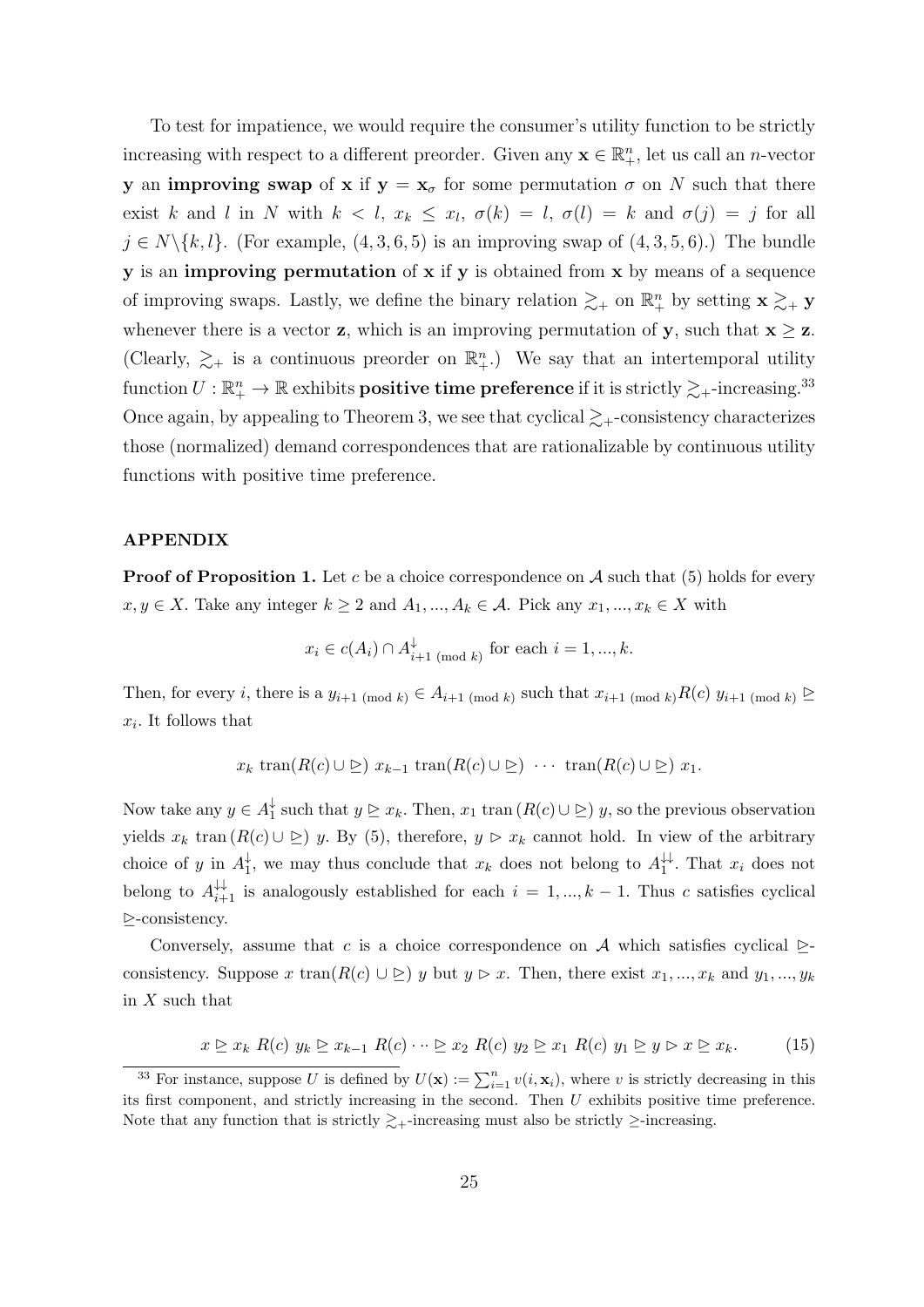Since  $x_i R(c) y_i$ , there is an  $A_i \in \mathcal{A}$  such that  $(x_i, y_i) \in c(A_i) \times A_i$ , for each  $i = 1, ..., k$ . Therefore, (15) implies that  $x_i \in c(A_i) \cap A_i^{\downarrow}$  $\downarrow_{i+1 \pmod{k}}$  for each  $i = 1, ..., k$ . By cyclical  $\geq$ consistency of c, then,  $x_k$  does not belong to  $A_1^{\downarrow\downarrow}$  $y_1^{\downarrow\downarrow}$ , but this is false because  $y_1 \in A_1$  and  $y_1 \triangleright x_k$ .

**Proof of Theorem 2.** We have already proved at the beginning of Section 3.3 that any choice correspondence that obeys cyclical  $\geq$ -consistency is  $\geq$ -rationalizable. Conversely, assume that c is a choice correspondence on A that satisfies cyclical  $\triangleright$ -consistency. Define  $\succsim^*:=\tan(R(c) \cup \triangleright$ ), which is a preorder on X. By Szpilrajn's Theorem, there is a complete preorder  $\succsim$  on X that extends  $\xi^*$ . As  $R(c) \subseteq \xi$ , we have  $x \xi y$  if there is an  $A \in \mathcal{A}$  with  $(x, y) \in c(A) \times A$ . It follows that  $c(A) \subseteq \max(A, \succcurlyeq)$  for every  $A \in \mathcal{A}$ . It remains to show that  $\succsim$  extends  $\succeq$ , and for this, it is enough to show that  $\triangleright \subseteq \succ^*$ . To this end, take any two elements x and y of X such that  $x \triangleright y$ . By definition of  $\succsim^*$ , we have  $x \succsim^* y$ . Furthermore,  $y \succsim^* x$  cannot hold since, otherwise, Proposition 1 would imply that  $x \triangleright y$  is false. We thus have  $x \succ^* y$ , as we sought.

Our proofs of Theorems 3 and 4 are built on the following result of topological order theory.

**Levin's Theorem.** Let X be a locally compact and separable metric space and  $\succeq$  a continuous preorder on X. Then there is a preference relation on X that extends  $\gtrsim$  and admits a continuous utility representation.

This result, which we refer to here as Levin's Theorem, is actually a special case of the main theorem of Levin (1983), who only assumed that X is a locally compact,  $\sigma$ -compact and second countable Hausdorff space. It is well-known in topological order theory; see, for instance, Herden (1989), Bridges and Mehta (1996), and Herden and Pallack (2002). Given that this theorem is a main building block for some of the central results of this paper, we would like to provide here a fairly direct and accessible proof, based on the following better known theorem.

The Nachbin Extension Theorem.<sup>34</sup> Let X be a compact Hausdorff space, and Y a nonempty closed subset of X. Let  $\succeq$  be a continuous preorder on X. If f is a continuous and  $\gtrsim$ -increasing real map on Y, then there is a continuous and  $\gtrsim$ -increasing real map F on X with  $F|_Y = f^{35}$ 

We now show how one may easily derive Levin's Theorem from this result. (Levin's original proof was fairly long, and did not make use of Nachbin's Theorem.)

**Lemma A.** Let X be a compact metric space, and  $\succeq$  a continuous preorder on X. Then, there is a continuous and strictly  $\succsim$ -increasing map  $U : X \to [0,1]$ .

<sup>&</sup>lt;sup>34</sup> This result obtains as a consequence of putting together Theorems 4 and 6 of Chapter 1 of Nachbin (1965). (Nachbin actually assumes that  $\geq$  is a partial order on X in these results, but so long as X is compact and Hausdorff, his proofs apply (without modification) to the case of preorders as well.)

<sup>&</sup>lt;sup>35</sup>Note that neither f nor F is strictly  $\gtrsim$ -increasing in this theorem.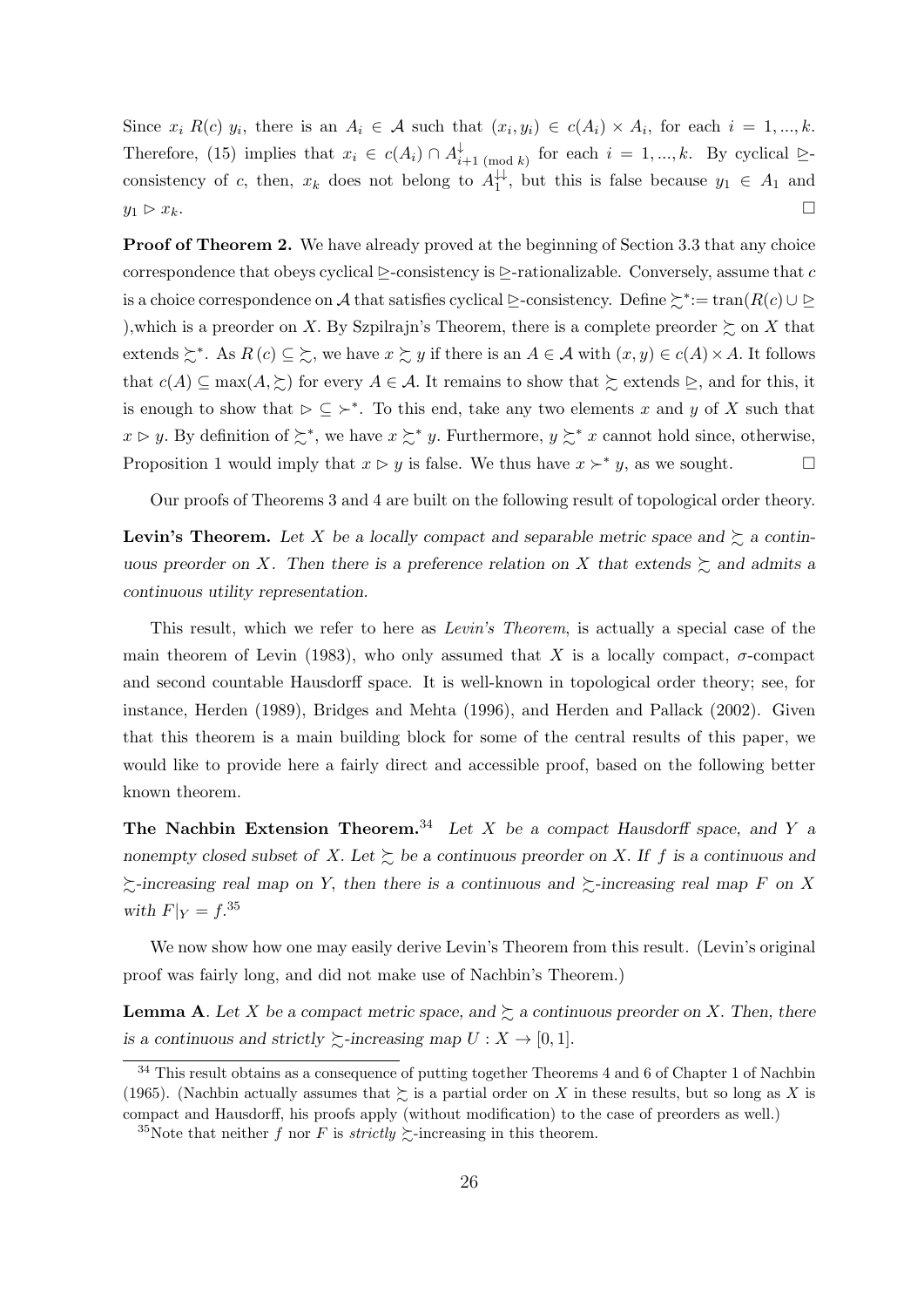**Proof of Lemma A.** Define  $\Omega := \{(x, y) \in X \times X : \text{not } x \succsim y\}$ . If  $\Omega = \emptyset$ , then  $x \sim y$ for all  $x, y \in X$ , so any constant real map on X fulfils the requirements of the lemma. We assume, then,  $\Omega \neq \emptyset$ . In turn, for any  $(x, y) \in \Omega$ , we define the function  $v_{x,y} : \{x, y\} \to \mathbb{R}$  as  $v_{x,y}(x) := 0$  and  $v_{x,y}(y) := 1$ , which is a continuous and  $\succeq$ -increasing function on  $\{x, y\}$ . By the Nachbin Extension Theorem, for each  $(x, y) \in \Omega$  there is a continuous and  $\succeq$ -increasing function  $u_{x,y}: X \to \mathbb{R}$  such that  $u_{x,y}(x) = 0$  and  $u_{x,y}(y) = 1$ ; we denote the collection of these functions by  $U$ . Then, it is readily checked that

$$
x \gtrsim y
$$
 iff  $u(x) \ge u(y)$  for every  $u \in \mathcal{U}$ 

for every  $x, y \in X$ . In what follows, we assume, without loss of generality, that each  $u \in \mathcal{U}$  is [0, 1]-valued. (Otherwise, we would have replaced each u in U with, say,  $\frac{1}{\pi} \arctan u + \frac{1}{2}$  $(\frac{1}{2},)$ 

As usual, we let  $\mathbf{C}(X)$  stand for the set of all continuous real functions on X, and metrize this set by means of the sup-metric. Since X is compact,  $\mathbf{C}(X)$  is a separable metric space. As a metric subspace of a separable metric space is separable, therefore, there is a countable subset V of U which is dense in U. Now, take any elements x and y of X. Obviously, if  $x \succeq y$ , then  $v(x) \ge v(y)$  for every  $v \in V$  (because  $V \subseteq U$ ). Conversely, if  $v(x) \ge v(y)$  for every  $v \in V$ , then denseness of V in U is easily seen to imply that  $u(y) > u(x)$  cannot hold for any  $u \in U$ , and hence,  $x \gtrsim y$ . Thus:

$$
x \succsim y \quad \text{iff} \quad v(x) \ge v(y) \quad \text{for every} \quad v \in \mathcal{V}.\tag{16}
$$

Let us now enumerate  $\mathcal V$  as  $\{v_1, v_2, ...\}$ , and define  $U := \sum_{i=1}^{\infty} 2^{-i} v_i$ . An immediate application of the Weierstrass M-Test shows that U is a (well-defined) continuous [0, 1]-valued map on X. Moreover, it is plain from (16) that U is strictly  $\succsim$ -increasing.

**Lemma B.** Let  $X$  be a locally compact and separable metric space, and  $Y$  a nonempty compact subset of X. Let  $\succsim$  be a continuous preorder on X. Then, there is a continuous and  $\succsim$ -increasing map  $U : X \to [0,1]$  such that

$$
x \succ y \text{ implies } U(x) > U(y) \tag{17}
$$

for every  $x, y \in Y$ .

**Proof of Lemma B.** Every locally compact and separable metric space is  $\sigma$ -compact, so there is a sequence  $(K'_m)$  of nonempty compact subsets of X such that  $K'_1 \subseteq K'_2 \subseteq \cdots$  and  $X = \bigcup^{\infty} K_i'$ . Put  $K_i := K_i' \cup Y$  for each i, and note that  $Y \subseteq K_1 \subseteq K_2 \subseteq \cdots$  and  $X = \bigcup^{\infty} K_i$ . By Lemma A, there is a continuous  $V: Y \to [0,1]$  such that  $V(x) > V(y)$  whenever  $x \succ y$ (for every  $x, y \in Y$ ). Let  $\succsim_i := \succsim \cap(K_i \times K_i)$  for each  $i \in \mathbb{N}$ , and note that, by the Nachbin Extension Theorem, there is a continuous and  $\succsim_1$ -increasing map  $U_1 : K_1 \to [0,1]$  such that  $U_1|_{K_1} = V$ . Similarly, there is a continuous and  $\succsim 2$ -increasing map  $U_2 : K_2 \to [0,1]$  such that  $U_2|_{K_2} = U_1$ , and so on. For any  $x \in X$ , we let  $m(x)$  stand for the smallest integer such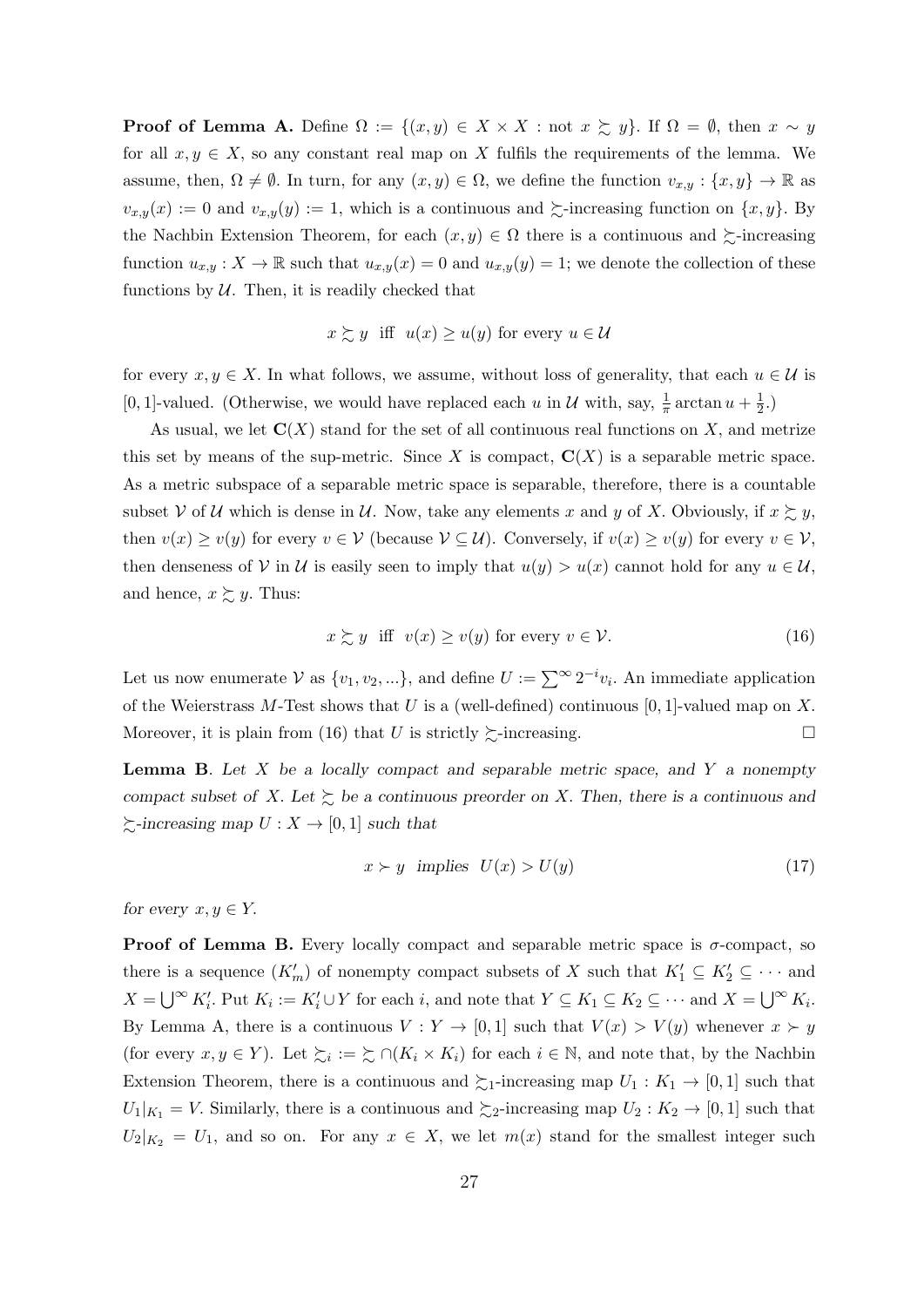that  $x \in K_{m(x)}$ , and define  $U: X \to [0,1]$  by  $U(x) := U_{m(x)}$ . Then, U is a continuous and  $\sum$ -increasing map that satisfies (17) for every  $x, y \in Y$ .

**Proof of Levin's Theorem.** We need to prove that there is a continuous and strictly  $\succsim$ increasing map  $U: X \to [0, 1]$ . To this end, we again use  $\sigma$ -compactness of X to find a sequence  $(K_m)$  of nonempty compact subsets of X such that  $K_1 \subseteq K_2 \subseteq \cdots$  and  $X = \bigcup^{\infty} K_i$ . By Lemma B, for every positive integer *i*, there is a continuous and  $\succeq$ -increasing map  $U_i: X \to [0, 1]$  such that

$$
x \succ y
$$
 implies  $U_i(x) > U_i(y)$  for every  $x, y \in K_i$ .

Then,  $U: X \to [0,1]$ , defined by  $U(x) := \sum_{i=0}^{\infty} 2^{-i} U_i$ , is a continuous and strictly  $\succsim$ -increasing map.  $\Box$ 

We now turn to the proofs of Theorems 3 and 4. We will actually prove Theorem 4 before Theorem 3, as it will be easier to deduce the latter from the former.

**Proof of Theorem 4.**<sup>36</sup> The "if" part of the assertion follows from Theorem 2. To prove its "only if" part, we apply Levin's Theorem to  $\succsim^*:= \tan(R(c) \cup \supseteq)$  to find a continuous and strictly  $\gtrsim^*$ -increasing real map u on X. As we have proved in the second paragraph of the proof of Theorem 2,  $\succsim^*$  is an extension of  $\succeq$ . Therefore, u is also strictly  $\succeq$ -increasing. Finally, as  $R(c) \subseteq \Sigma^*$ , we have  $x \Sigma^* y$ , and hence,  $u(x) \geq u(y)$ , if there is an  $A \in \mathcal{A}$  with  $(x, y) \in c(A) \times A$ . It follows that  $c(A) \subseteq \arg \max \{u(x) : x \in A\}$  for every  $A \in \mathcal{A}$ .

The following auxiliary lemma will be used in the proof of Theorem 3.

**Lemma C.** Let  $R$ ,  $S$  and  $T$  be binary relations on a metric space  $X$  such that  $R$  and  $T$  are closed, and S is compact, in  $X \times X$ . Then  $R \circ S$ ,  $S \circ R$  and  $R \circ S \circ T$  are closed in  $X \times X$ .

**Proof of Lemma C.** We will only prove here that  $R \circ S \circ T$  is closed; the arguments for the remaining cases are similar. Suppose  $(x_m)$  and  $(y_m)$  are two sequences that converge to x and y, and we have  $x_m R \circ S \circ T y_m$  for each m. Then, there are sequences  $(z_m)$  and  $(w_m)$  such that  $x_m R z_m S w_m T y_m$ . Since S is compact, we may assume, after passing to subsequences if necessary, that  $(z_m)$  and  $(w_m)$  are convergent. Since R, S and T are closed in  $X \times X$ , we thus have  $x R \lim z_m S \lim w_m T y$ , which means  $x R \circ S \circ T y$ .

**Proof of Theorem 3.** The "if" part of the assertion follows from Theorem 2. To prove its "only if" part, we will use Lemma C to prove that  $\text{tran}(R(c) \cup \mathbb{D})$  is a continuous preorder on X. In view of Theorem 4, this will complete our proof.

We being by noting that  $R(c)$  is a compact relation because A is a finite collection of compact sets and c is compact-valued. Furthermore,  $\triangleright$  is closed in  $X \times X$  by assumption.

 $36$  While the compactness of the sets in A is part of the definition of a continuous choice environment. we do not rely on this property in this proof.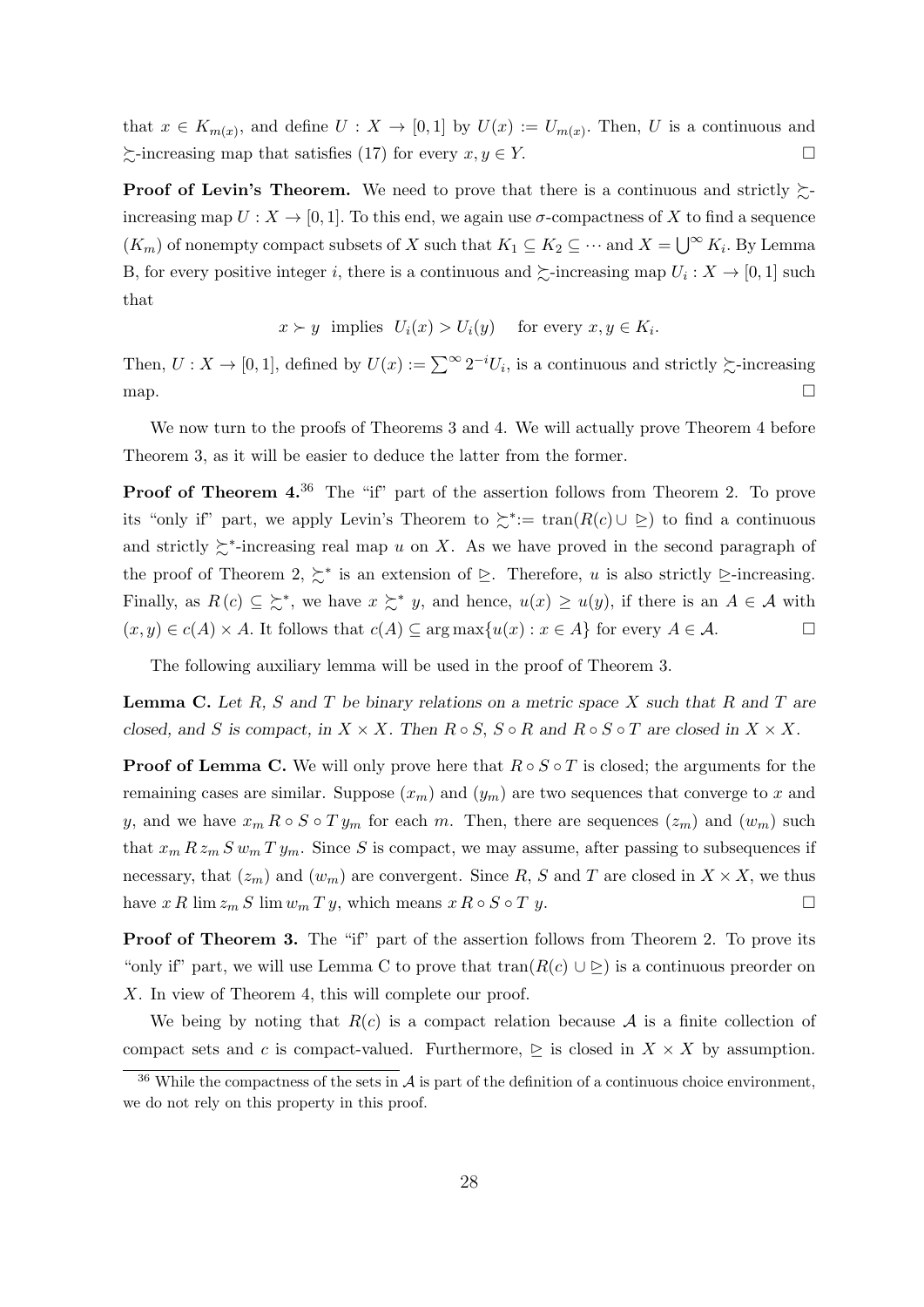Therefore, Lemma C guarantees that the relation  $E^1 := \subseteq \circ R(c) \circ \subseteq$  is closed in  $X \times X$ . More generally,

$$
E^k := \trianglerighteq \circ R(c) \circ \trianglerighteq \circ R(c) \circ \dots \circ R(c) \circ \trianglerighteq
$$

where  $R(c)$  appears  $k \in \mathbb{N}$  times on the right hand side is also closed relation in  $X \times X$  (by repeated application of Lemma C). Suppose x tran( $R(c) \cup \geq y$ . Then either  $x \geq y$  or there is an integer  $k \geq 4$  and  $x_1, ..., x_k \in X$  such that

$$
x \trianglerighteq x_1 R(c) x_2 \trianglerighteq x_3 R(c) \cdots R(c) x_k \trianglerighteq y.
$$

In other words,  $x E^k y$ . Crucially, we can always ensure that  $x E^k y$  for some  $k \leq |\mathcal{A}|$ . Indeed, if  $x E^k y$  and  $k > |\mathcal{A}|$ , then there must be an  $A \in \mathcal{A}$ , and positive integers i and j such that  $j > i$  and both  $(x_i, x_{i+1})$  and  $(x_j, x_{j+1})$  belong to  $c(A) \times A$ . In that case we can write

$$
x \trianglerighteq x_1 R(c) x_2 \trianglerighteq \cdots \trianglerighteq x_i R(c) x_{j+1} \trianglerighteq \cdots x_k \trianglerighteq y,
$$

which means that  $x E^m y$  for some  $m \in \{1, ..., k-1\}$ . We conclude that

$$
tran(R(c) \cup \geq) = \geq \cup E^1 \cup E^2 \cup \dots \cup E^{|A|}.
$$

Therefore, tran( $R(c) \cup \triangleright$ ) is closed in  $X \times X$ , being the union of finitely many closed relations. In other words, tran $(R(c) \cup \triangleright)$  is a continuous preorder on X, as we sought.

**Proof of Proposition 5.** Define  $\succsim^*:= \tan(R(c) \cup \triangleright)$ , and let  $\succsim$  stand for the preference relation we have found in the second paragraph of the proof of Theorem 2. (If the conditions of Theorem 4 are satisfied, we let  $\succsim$  be the preference relation that is induced by the map u we found in the proof of Theorem 4.) We have seen in that paragraph that  $\succeq$  extends  $\succeq$ and rationalizes c. Now take any  $A \in \mathcal{A}$  and any  $x \in A$ . If  $x \succsim^* y$  for some  $y \in c(A)$ , then  $x \succeq y \succeq z$  for every  $z \in A$ , so  $x \in \max(A, \succeq)$ . Conversely, suppose  $x \succeq^* y$  is false for any  $y \in c(A)$ , and pick an arbitrary y in  $c(A)$ . Then, y  $R(c)$  x, so  $y \succcurlyeq^* x$ . It follows that  $y \succ^* x$ , and hence  $y \succ x$ , which means that x does not belong to  $\max(A, \sum)$ .

**Proof of Proposition 6.** Let c be a choice correspondence on A. Assume that c satisfies the  $\geq$ -congruence axiom, and take any integer  $k \geq 2$  and  $A_1, ..., A_k \in \mathcal{A}$ . Pick any  $x_1, ..., x_k \in X$ with  $x_i \in c(A_i) \times A_i^{\downarrow}$  $\downarrow_{i+1 \pmod{k}}$  for each  $i = 1, ..., k$ . Then, as the  $\geq$ -congruence axiom implies the cyclical  $\ge$ -consistency axiom (Proposition 1), (4) must hold. To prove (12), pick any  $y \in A_1$  with  $y \geq x_k$ . As pointed out in the first paragraph of the proof of Proposition 1, we have  $x_k$  tran( $R(c) \cup \geq x_1$ , and it follows that y tran( $R(c) \cup \geq x_1$ . By the  $\geq$ -congruence axiom, therefore,  $y \in c(A_1)$ . Thus:  $x_k^{\uparrow} \cap A_1 \subseteq c(A_1)$ . That  $x_i^{\uparrow} \cap A_{i+1} \subseteq c(A_{i+1})$  is analogously established for each  $i = 1, ..., k - 1$ .

Conversely, suppose that (3) implies (4) and (12), for every integer  $k \ge 2$  and  $A_1, ..., A_k \in \mathcal{A}$ . Then, in particular, c satisfies cyclical  $\triangleright$ -consistency. So, for any fixed, but arbitrary,  $x, y \in X$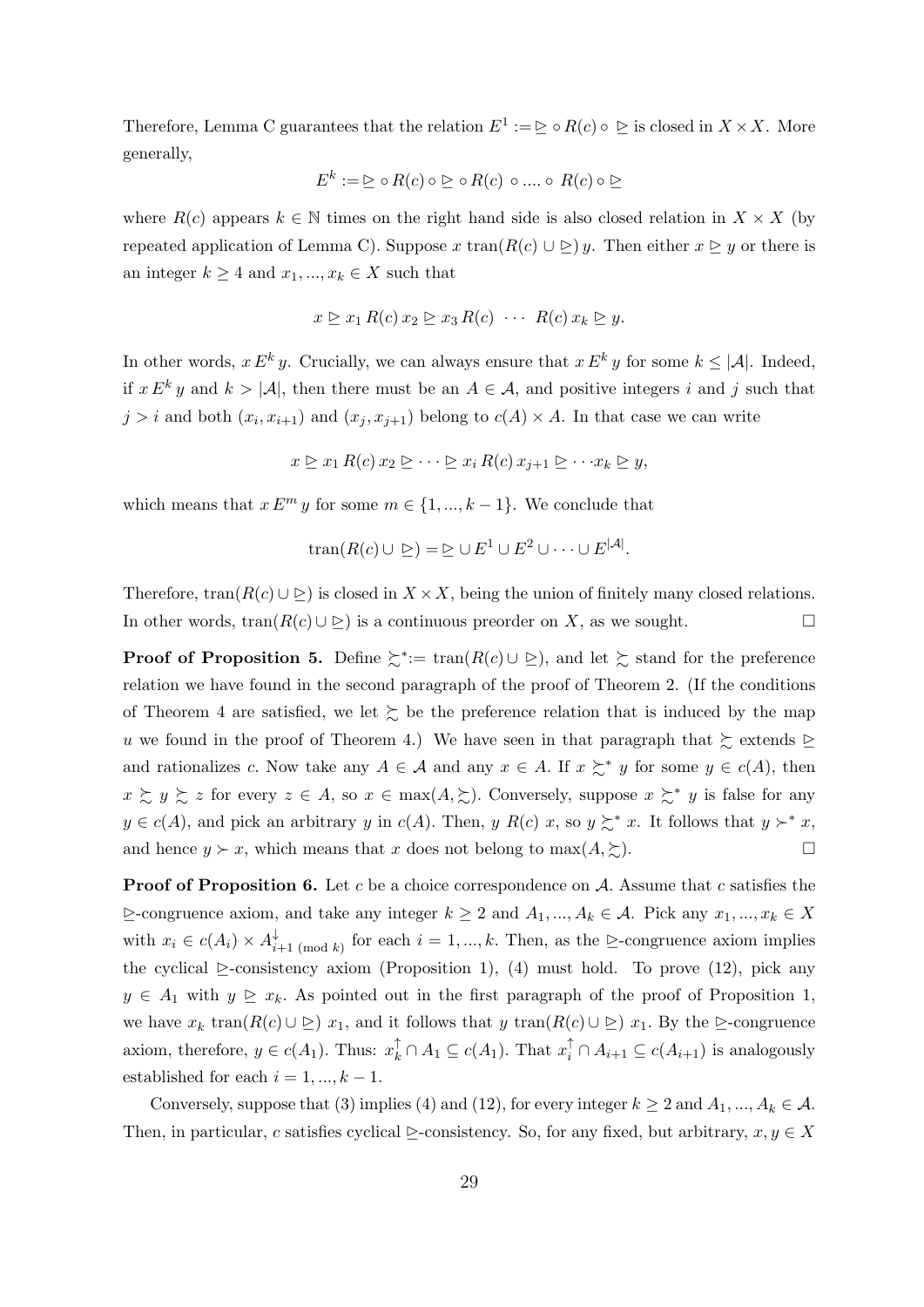with x tran( $R(c) \cup \geq y$ , Proposition 1 implies that  $y \triangleright x$  cannot hold. To complete our proof, therefore, take any  $A \in \mathcal{A}$ , and assume that  $x \in A$  and  $y \in c(A)$ . Given that  $x \, \text{tran}(R(c) \cup \geq)$ y, there exist an integer  $k \geq 2$ , and  $x_1, ..., x_k$  and  $y_2, ..., y_k$  in X, such that

$$
x \trianglerighteq x_k \ R(c) \ y_k \trianglerighteq x_{k-1} \ R(c) \cdots \trianglerighteq x_2 \ R(c) \ y_2 \trianglerighteq y = x_1.
$$

Then, for each  $i = 2, ..., k$ , there is an  $A_i \in \mathcal{A}$  such that  $x_i \in c(A_i)$  and  $y_i \in A_i$ . In particular,  $x_1 \in A_2^{\downarrow}$  $\frac{1}{2}, x_2 \in A_3^{\downarrow}$  $\frac{1}{3}, \ldots$ , and  $x_{k-1} \in A_k^{\downarrow}$  $\downarrow_k^{\downarrow}$ . Setting  $A_1 := A$ , we also have  $x_k \in A_1^{\downarrow}$  $_{1}^{\downarrow}$ . Thus, (3) holds, so, by hypothesis, (12) holds. In particular,  $x_k^{\uparrow} \cap A_1 \subseteq c(A_1)$ , which implies that  $x \in c(A)$ , as we sought.  $\Box$ 

**Proof of Theorem 7.** The proof of the "if" part of the assertion is straightforward. To prove its "only if" part, we note that if c satisfies the  $\triangleright$ -congruence axiom, then it is cyclically  $\geq$ -consistent, and hence there is a preference relation  $\succeq$  on X which extends  $\succeq$  and satisfies  $c(A) \subseteq \max(A, \succsim)$  for every  $A \in \mathcal{A}$  (Theorem 2). Moreover, as we have seen in Proposition 5, we can choose  $\succsim$  such that (7) holds for every  $A \in \mathcal{A}$  and  $x \in A$ . But then, for any  $A \in \mathcal{A}$ , if  $x \in \max(A, \geq),$  then  $x \tan(R(c) \cup \geq)$  y for some  $y \in c(A)$ , and hence,  $x \in c(A)$  by the  $\triangleright$ -congruence axiom. Thus,  $c(A) = \max(A, \succcurlyeq)$  for every  $A \in \mathcal{A}$ , and we are done. □

**Proof of Theorem 8.** We only need to prove the "only if" part of the assertion. For this, it is enough to apply the argument given in the proof of Theorem 7 (but this time use the second part of Proposition 5 as well) to find a continuous utility function that strictly  $\geq$ -rationalizes  $c.$ 

**Proof of Proposition 10.** (i) Suppose **x** is not revealed preferred to **y**. In that case, put  $\mathcal{A}^* := \mathcal{A} \cup {\mathbf{x}, \mathbf{y}}$ , where  $\mathcal{A} = \{B(\mathbf{p}, 1) : \mathbf{p} \in P\}$ , and define the correspondence  $c^* : \mathcal{A}^* \rightrightarrows \mathbb{R}^n_+$ by  $c^*(B(\mathbf{p},1))) := d(\mathbf{p})$  for each  $p \in P$ , and  $c^*(\{\mathbf{x}, \mathbf{y}\}) := \mathbf{y}$ . Since **x** is not revealed preferred to y, that is,  $(x, y)$  is not in  $tran(R(c) \cup \geq)$ , and c obeys cyclical  $\geq$ -consistency,  $c^*$  also obeys cyclical  $\geq$ -consistency. By construction,  $(\mathbf{y}, \mathbf{x}) \in R(c^*)$  but  $(\mathbf{x}, \mathbf{y})$  does not belong to tran( $R(c^*) \cup \geq$ ). By Proposition 5 there exists a continuous function  $u^*$  that  $\geq$ -rationalizes c<sup>\*</sup>, and hence  $u^* \in \mathcal{U}(d)$ , such that  $u^*(y) > u^*(x)$ . We conclude that  $(x, y)$  does not belong to  $S(d).$ 

(ii) We define  $A^*$  and  $c^*$  as in the proof of (i). If x is not revealed preferred to y, then we know from the proof of (i) that  $(x, y)$  is not in  $S(d)$  and hence not in  $S'(d)$ . Now suppose x is revealed preferred to  $y$ , but not strictly so. In that case, one could check that  $c^*$  still satisfies cyclical  $\ge$ -consistency and hence Theorem 3 tells us that there is a continuous function  $u^{**}$ that  $\ge$ -rationalizes  $c^*$ . Since **x** tran( $R(c^*) \cup \geq$ ) **y**, and by construction, **y**  $R(c^*)$ **x**, we obtain  $u^{**}(\mathbf{x}) = u^{**}(\mathbf{y})$ . As  $u^{**} \in \mathcal{U}(d)$ , it follows that  $(\mathbf{x}, \mathbf{y})$  does not belong to  $S'(d)$ .<sup>37</sup>

 $37$  An alternative way of proving this result is to first notice that the set of preferences that  $\geq$ rationalize d are precisely those preferences that extend tran $(R(c) \cup \geq)$  (see the proof of Theorem 2).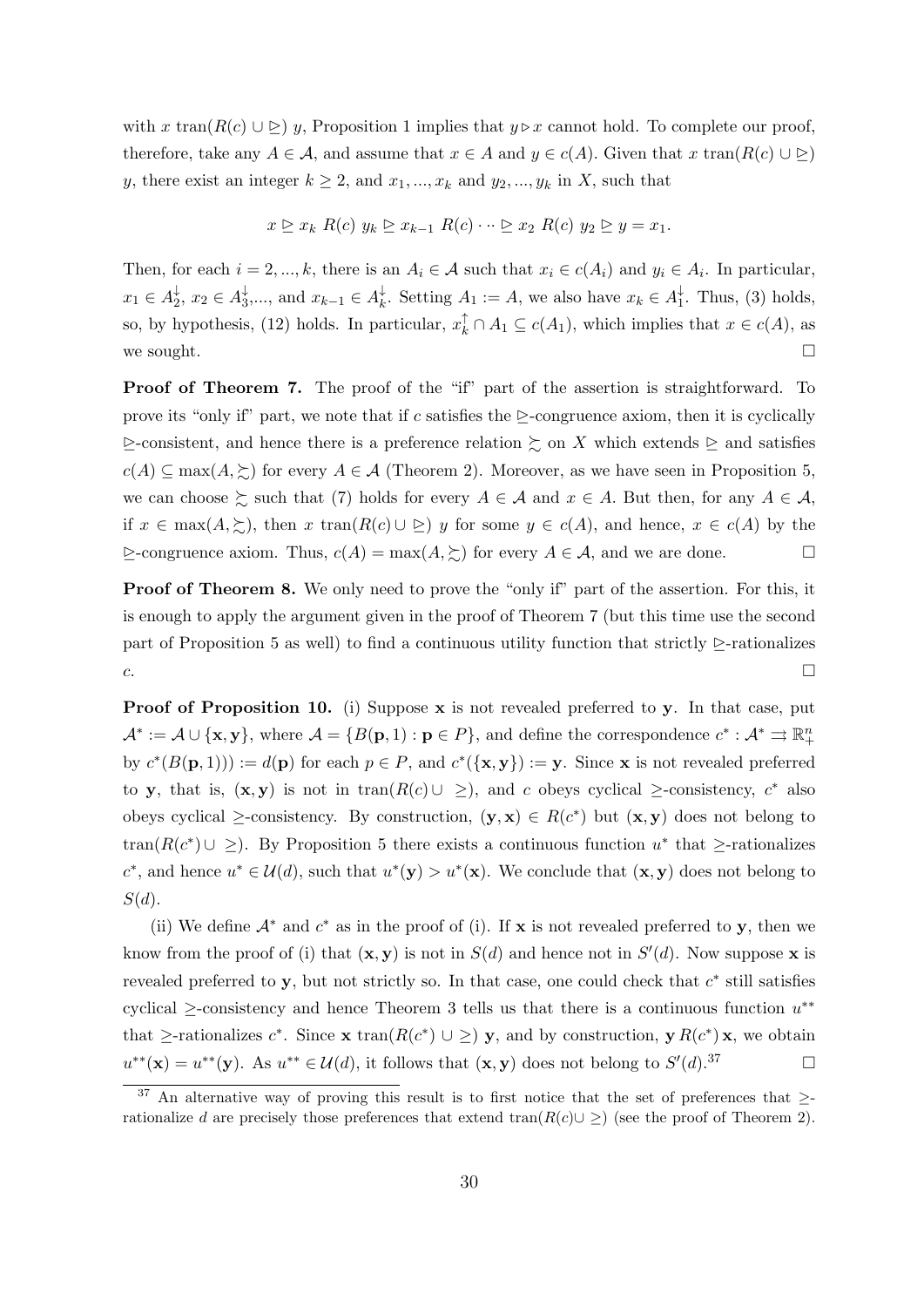Proof of Proposition 11. The "only if" parts of the claims in both (i) and (ii) are straightforward. By the definition of d,  $\mathbf{p} \mathbf{x} = I$  for all  $\mathbf{x} \in d(\mathbf{p}, I)$ ; as we have explained in Section 4.4, this property of d, together with the congruence axiom, guarantees that d obeys the  $\geq$ -congruence axiom. Therefore, by Theorem 4, the 'if' part of the claims in both (i) and (ii) hold if  $tran(R(c) \cup \geq)$  is continuous for the choice correspondence  $c : B(\mathbf{p}, I) \mapsto d(\mathbf{p}, I)$ on A. Note that, if  $y \text{tran}(R(c) \cup \geq) z$ , then there are  $(\mathbf{p}^1, I_1), \ldots, (\mathbf{p}^k, I_k) \in P \times \mathbb{I}$  and  $\mathbf{x}^1 \in d(\mathbf{p}^1, I_1), \dots, \mathbf{x}^k \in d(\mathbf{p}^k, I_k)$  such that

$$
\mathbf{y} \ge \mathbf{x}^1, \mathbf{p}^1 \mathbf{x}^1 \ge \mathbf{p}^1 \mathbf{x}^2, ..., \mathbf{p}^{k-1} \mathbf{x}^{k-1} \ge \mathbf{p}^{k-1} \mathbf{x}^k \text{ and } \mathbf{p}^k \mathbf{x}^k \ge \mathbf{p}^k \mathbf{z}.
$$
 (18)

Crucially, we may choose  $\mathbf{p}^1, \ldots, \mathbf{p}^k$  to be distinct. Indeed, cyclical  $\geq$ -consistency requires that if  $\mathbf{p}^r = \mathbf{p}^s$  for some  $r < s$ , then  $I_r \geq I_s$ ; thus  $B(\mathbf{p}^s, I_s) \subseteq B(\mathbf{p}^r, I_r)$  and it follows that  $\mathbf{p}^r \mathbf{x}^r \geq \mathbf{p}^r \mathbf{x}^{s+1}$ , that is, we may 'snip off' the part of the sequence in (18) between  $r+1$  and s.

Take any  $y, y_1, y_2, ..., z, z_1, z_2, ... \in \mathbb{R}_+^n$  such that  $y_m \to y$ ,  $z_m \to z$  and  $y_m$  tran $(R(c) \cup$  $\geq$ )  $z_m$  for each m. We wish to show that  $y \text{ tran}(R(c) \cup \geq)$  z. Indeed, each pair of  $y_m$  and  $z<sub>m</sub>$  is linked by a sequence of inequalities like (18), where the price vectors in that sequence are distinct. This property, together with the finiteness of  $P$ , guarantees that we can find subsequences  $y_{m_t}$  and  $z_{m_t}$  and distinct vectors  $p^1, \ldots, p^k$  in P such that

$$
\mathbf{y}_{m_t} \geq \mathbf{x}_{m_t}^1, \mathbf{p}^1 \mathbf{x}_{m_t}^1 \geq \mathbf{p}^1 \mathbf{x}_{m_t}^2, ..., \mathbf{p}^{k-1} \mathbf{x}_{m_t}^{k-1} \geq \mathbf{p}^{k-1} \mathbf{x}_{m_t}^k
$$
 and  $\mathbf{p}^k \mathbf{x}_{m_t}^k \geq \mathbf{p}^k \mathbf{z}_{m_t}.$ 

By the upper hemicontinuity of  $d$ , and after passing to further subsequences if necessary, we obtain  $I_{l,m_t} \to I_l > 0$  and  $\mathbf{x}_{m_t}^l \to \mathbf{x}^l \in d(\mathbf{p}^l, I_l)$ . Thus,

$$
\mathbf{y} \geq \mathbf{x}^1, \mathbf{p}^1\mathbf{x}^1 \geq \mathbf{p}^1\bar{\mathbf{x}}^2, ..., \mathbf{p}^{k-1}\mathbf{x}^{k-1} \geq \mathbf{p}^{k-1}\mathbf{x}^k \text{ and } \mathbf{p}^k\mathbf{x}^k \geq \mathbf{p}^k\mathbf{z},
$$

which means that  $\mathbf{y}$  tran $(R(c) \cup \geq)$  z, as we sought.

#### REFERENCES

Andreoni, J. and C. Sprenger, Estimating time preferences from convex budgets, American Economic Review, 102 (2012), 3333-3356.

Afriat, S., The construction of a utility function from demand data, International Economic Review, 8 (1967), 67-77.

Arrow, K., Rational choice functions and orderings, Economica 26 (1959), 121-27.

One could then appeal to a result in Evren and Ok (2011, Corollary 1), which says that any closed preorder in a locally compact and separable metric space is the intersection of all the preferences representable by continuous utility functions that extend the preorder. Applying this result to tran( $R(c) \cup \geq$ ) gives us the conclusion we want. Note that it is also known that any preorder defined on an arbitrary set is the intersection of all preferences that extend it (see Donaldson and Weymark (1998) and Dushnik and Miller (1941)). Therefore, even if assumptions are not made to guarantee that tran $(R(c) \cup \geq)$  is closed, we would still know that it is the intersection of all preferences that extend it.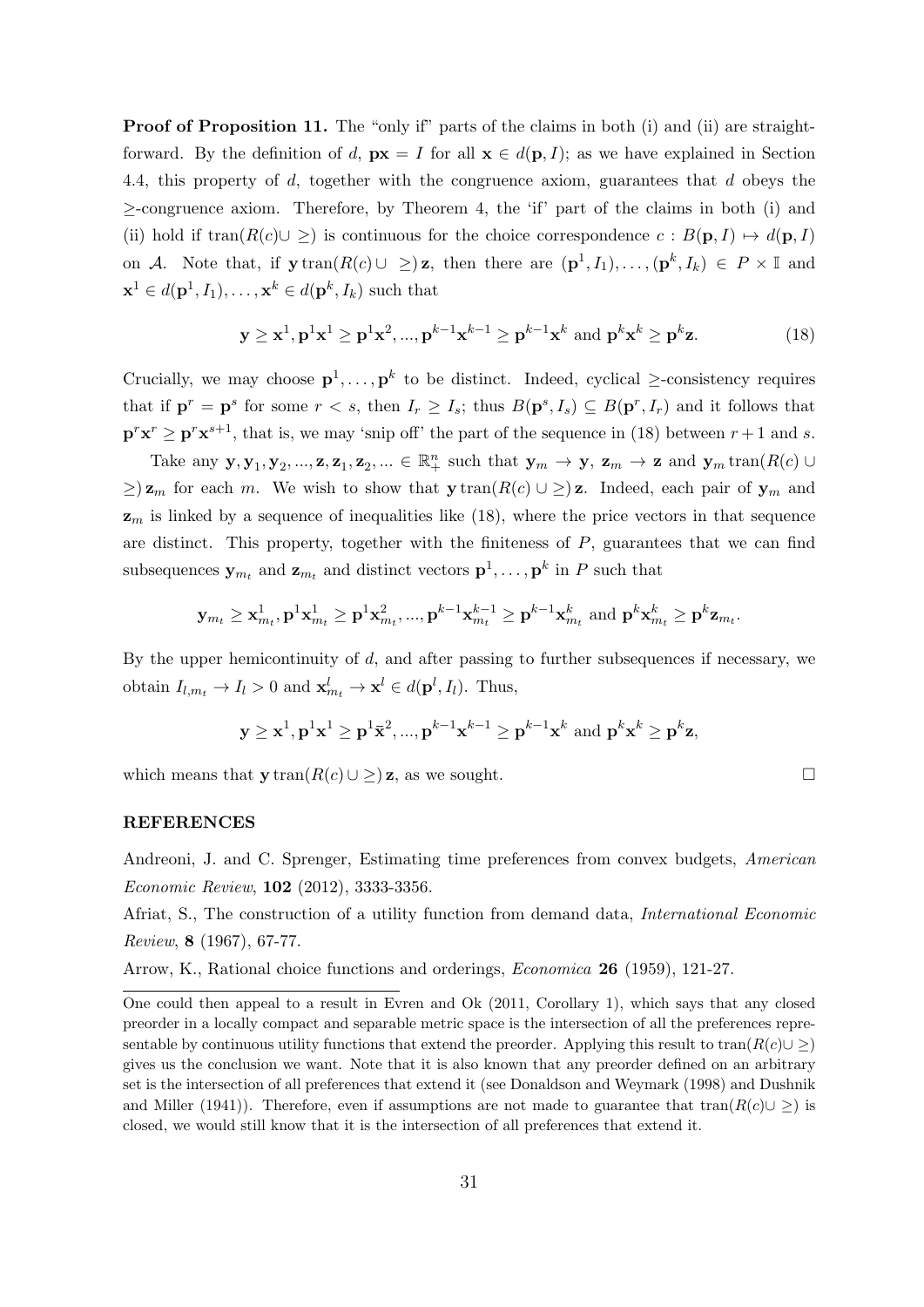Blundell, R. W., M. Browning and I. A. Crawford, Nonparametric Engel curves and revealed preference, Econometrica, 71 (2003), 205-40.

Bossert, W.and K. Suzumura, Revealed preference and choice under uncertainty, SERIEs, 3 (2012), 247-258.

Bridges, D. and G. Mehta, Representations of Preference Orderings, Lecture Notes in Economics and Mathematical Systems, Vol. 422, Springer, Berlin, 1996.

Browning, M., A nonparametric test of the life-cycle rational expectations hypothesis, International Economic Review, 30 (1989), 979-992.

Chavas, J.-P. and T. Cox, On generalized revealed preference analysis, Quarterly Journal of Economics, 108 (1993), 493-506.

Choi, S., R. Fisman, D. Gale, and S. Kariv, Consistency and heterogeneity of individual behavior under uncertainty, American Economic Review, 97 (2007), 1921-1938.

Demuynck, T., Absolute and relative time-consistent revealed preferences, Theory and Decision, 66 (2009), 283-299.

Donaldson, D. and J. A. Weymark, A quasi-ordering is the intersection of orderings, *Journal* of Economic Theory, 78 (1988), 382-387.

Dushnik, B. and E. W. Miller, Partially ordered sets, American Journal of Mathematics, 63 (1941) 600-610.

Dziewulski, P., Revealed time preference, Oxford Department of Economics Discussion Papers, 748 (2015).

Echenique, F., T. Imai and K. Saito, Testable implications of models of intertemporal choice: Exponential discounting and its generalizations, Caltech SS Working Papers, 1388 (2015).

Evren, O. and E.A. Ok, On the multi-utility representation of preference relations, *Journal of* Mathematical Economics, **47** (2011), 554-63.

Fishburn, P.C., Separation theorems and expected utilities, *Journal of Economic Theory*, 11 (1975), 16-34.

Forges, F. and Minelli, E., Afriat's theorem for general budget sets, Journal of Economic Theory, 144 (2009), 135-45.

Frederick, S., G. Loewenstein, and T. O'Donoghue, Time discounting and time preference: A critical review, Journal of Economic Literature, 40 (2002), 351-401.

Green, E. J. and K. Osband, A revealed preference theory for expected utility, Review of Economic Studies, 58 (1991), 677-695.

Green, R. C., and S. Srivastava, Expected utility maximization and demand behavior, Journal of Economic Theory, 38 (1986), 313-23.

Halevy, Y., D. Persitz, and L Zrill, Parametric recoverability of preferences, Working Paper, Vancouver School of Economics (2014).

Herden, G., On the existence of utility functions, *Mathematical Social Sciences*, 17 (1989),